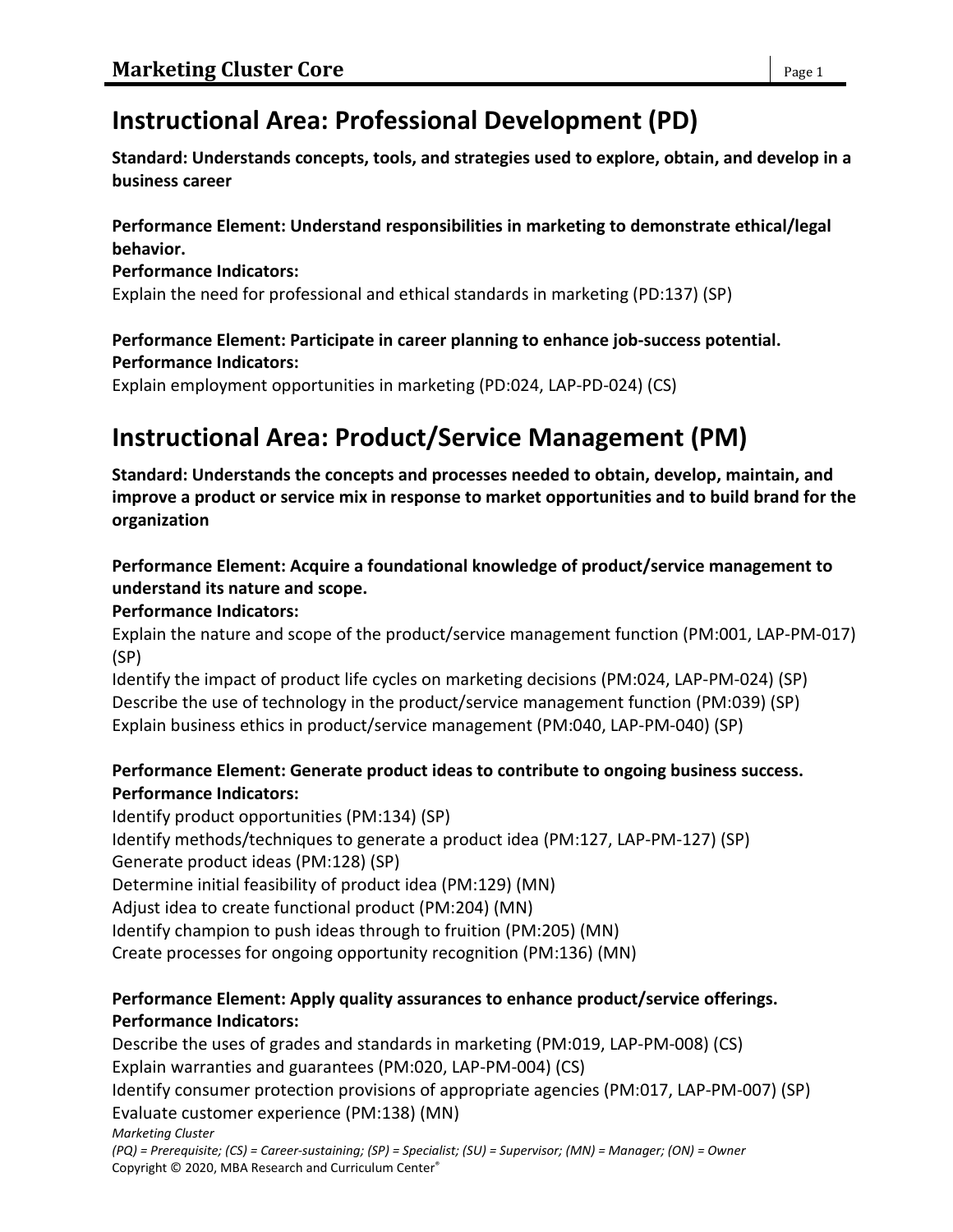# **Performance Element: Employ product-mix strategies to meet customer expectations. Performance Indicators:**

Explain the concept of product mix (PM:003, LAP-PM-003) (SP) Describe the nature of product bundling (PM:041) (SP) Identify product to fill customer need (PM:130) (MN) Plan product mix (PM:006) (MN) Determine services to provide customers (PM:036) (MN) Identify internal and external service standards (PM:273) (MN)

# **Performance Element: Position company to acquire desired business image. Performance Indicators:**

Explain the nature of corporate branding (PM:206, LAP-PM-020) (SP) Describe factors used by businesses to position corporate brands (PM:207) (SP) Identify customer touch points (PM:277) (SP) Develop strategies to position corporate brands (PM:208) (MN) Build corporate brands (PM:126, LAP-PM-010) (ON)

# **Performance Element: Position products/services to acquire desired business image. Performance Indicators:**

Describe factors used by marketers to position products/services (PM:042, LAP-PM-042) (SP) Explain the nature of product/service branding (PM:021, LAP-PM-006) (SP) Describe the role of customer voice in branding (PM:276) (SP) Explain the role of customer service in positioning/image (PM:013, LAP-PM-001) (MN) Identify company's unique selling proposition (PM:272, LAP-PM-272) (MN) Develop strategies to position products/services (PM:043) (MN) Build product/service brand (PM:209) (MN)

# **Instructional Area: Channel Management (CM)**

**Standard: Understands the concepts and processes needed to identify, select, monitor, and evaluate sales channels**

# **Performance Element: Acquire foundational knowledge of channel management to understand its role in marketing.**

### **Performance Indicators:**

Explain the nature and scope of channel management (CM:001, LAP-CM-002) (CS) Explain the nature of channels of distribution (CM:003, LAP-CM-003) (CS) Describe the use of technology in the channel management function (CM:004) (CS) Explain legal considerations in channel management (CM:005) (SP) Describe ethical considerations in channel management (CM:006) (SP)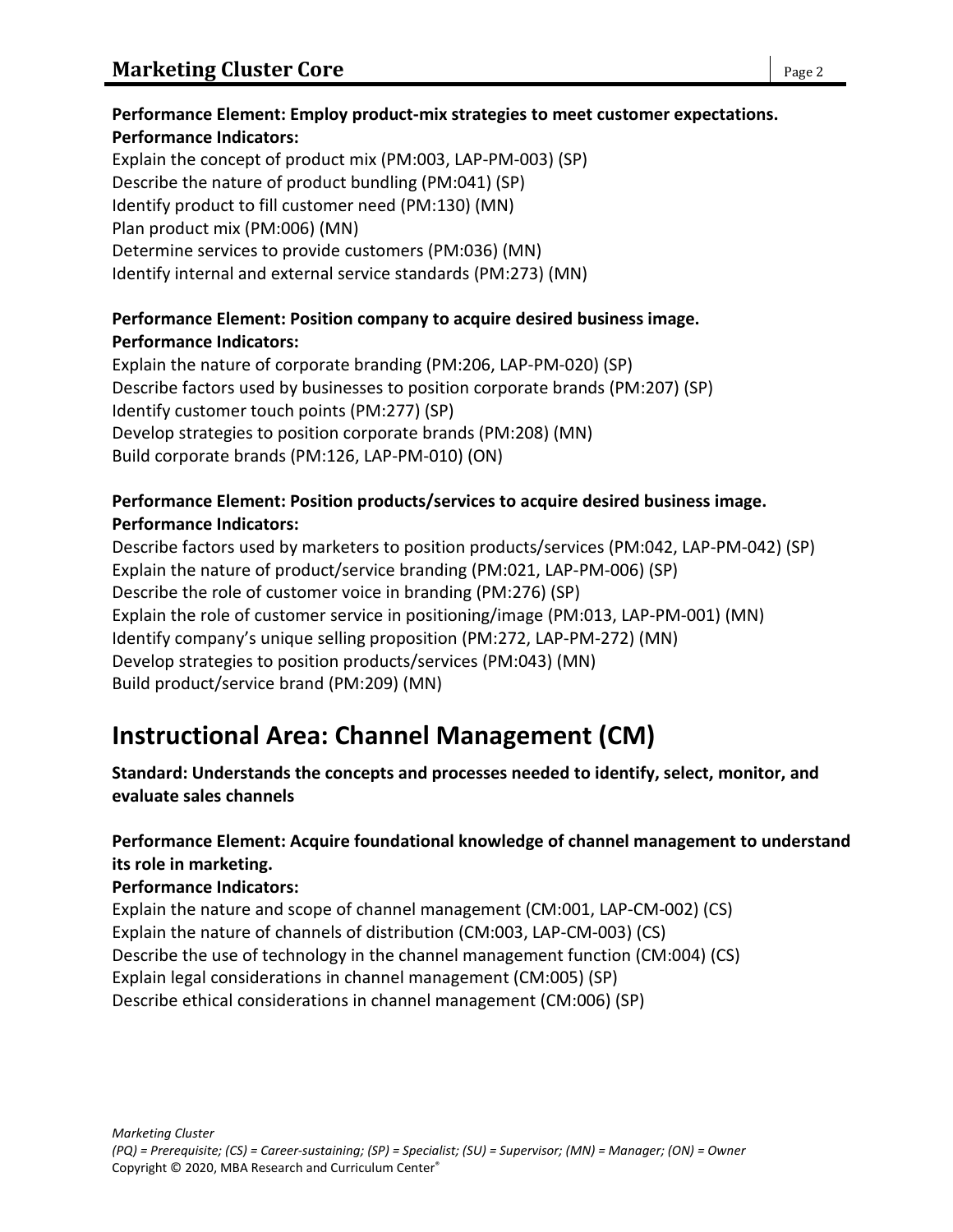#### **Performance Element: Manage channel activities to minimize costs and to determine distribution strategies.**

# **Performance Indicators:**

Coordinate channel management with other marketing activities (CM:007) (SP) Explain the nature of channel-member relationships (CM:008) (SP) Explain the nature of affinity partner relationships (CM:021) (SP) Explain the nature of channel strategies (CM:009) (MN) Select channels of distribution (CM:010) (MN) Evaluate channel members (CM:011) (MN) Assess the impact of push and pull strategies on channel management (CM:022) (MN)

# **Instructional Area: Marketing-Information Management (IM)**

**Standard: Understands the concepts, systems, and tools needed to gather, access, synthesize, evaluate, and disseminate information for use in making business decisions**

### **Performance Element: Acquire foundational knowledge of marketing-information management to understand its nature and scope.**

#### **Performance Indicators:**

Describe the need for marketing data (IM:012, LAP-IM-012) (CS)

Identify data monitored for marketing decision making (IM:184, LAP-IM-184) (SP)

Explain the nature and scope of the marketing-information management function (IM:001, LAP-IM-002) (SP)

Explain the role of ethics in marketing-information management (IM:025, LAP-IM-025) (SP) Describe the use of technology in the marketing-information management function (IM:183) (SP) Describe the regulation of marketing-information management (IM:419) (SP)

### **Performance Element: Understand marketing-research activities to show command of their nature and scope.**

### **Performance Indicators:**

Explain the nature of marketing research (IM:010, LAP-IM-010) (SP) Discuss the nature of marketing research problems/issues (IM:282, LAP-IM-282) (SP)

# **Performance Element: Understand marketing-research design considerations to evaluate their appropriateness for the research problem/issue.**

### **Performance Indicators:**

Describe methods used to design marketing research studies (i.e., descriptive, exploratory, and causal) (IM:284, LAP-IM-284) (SP)

Describe options businesses use to obtain marketing research data (i.e., primary and secondary research) (IM:281, LAP-IM-281) (SP)

Discuss the nature of sampling plans (i.e., who, how many, how chosen) (IM:285, LAP-IM-285) (SP)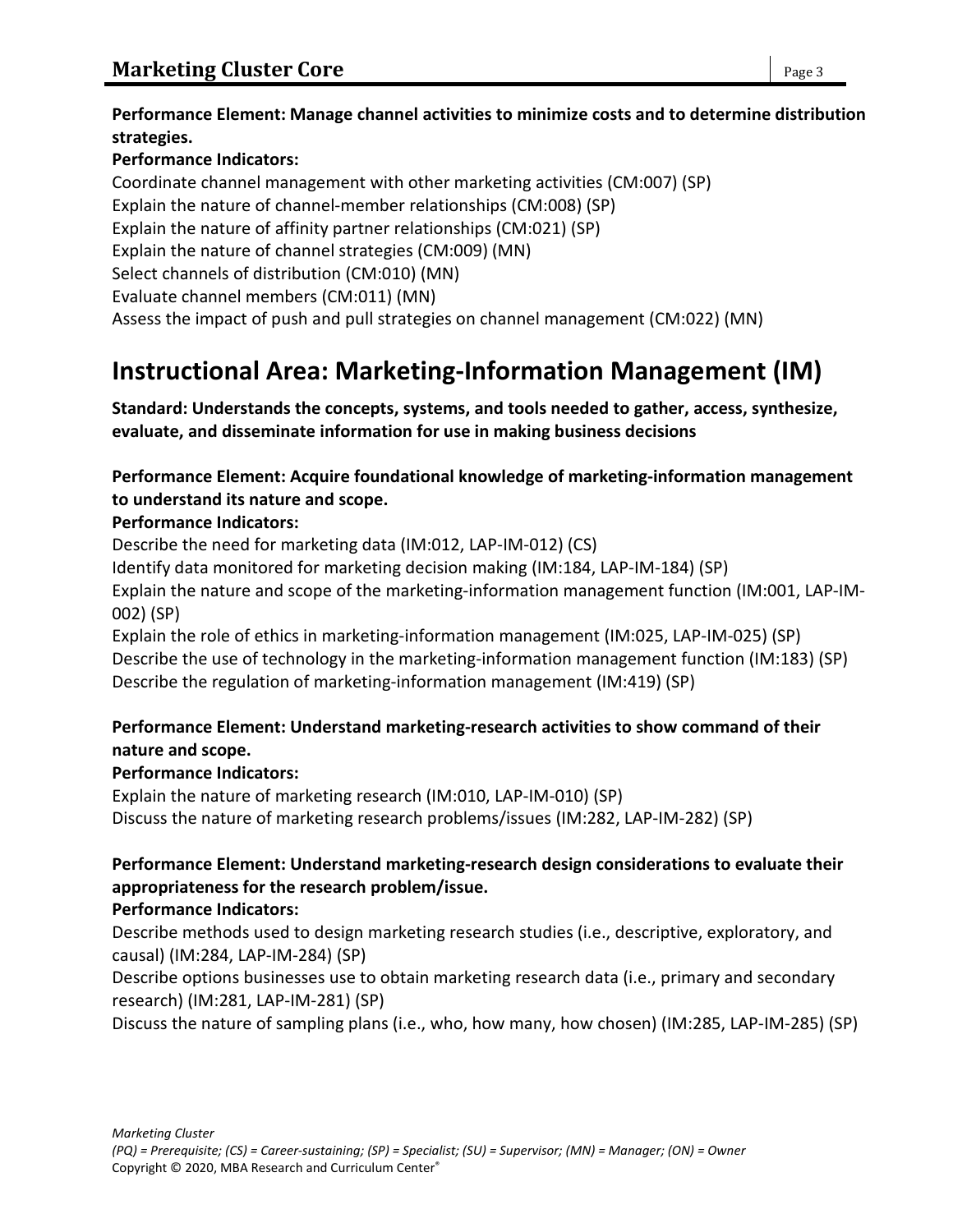# **Performance Element: Understand data-collection methods to evaluate their appropriateness for the research problem/issue.**

#### **Performance Indicators:**

Describe data-collection methods (e.g., observations, mail, diaries, telephone, Internet, discussion groups, interviews, scanners, tracking tools) (IM:289, LAP-IM-017) (SP) Explain characteristics of effective data-collection instruments (IM:418) (SP)

#### **Performance Element: Interpret marketing information to test hypotheses and/or to resolve issues.**

#### **Performance Indicators:**

Explain techniques for processing marketing data (IM:062) (SP) Monitor/measure customer "buzz" (IM:469) (SP) Explain the use of descriptive statistics in marketing decision making (IM:191) (SP)

#### **Performance Element: Assess marketing research briefs to determine comprehensiveness and clarity.**

#### **Performance Indicators:**

Explain the nature of marketing research briefs (IM:290) (MN) Determine usefulness of marketing research briefs (IM:291) (MN)

#### **Performance Element: Evaluate marketing research procedures and findings to assess their credibility.**

#### **Performance Indicators:**

Identify sources of error in a research project (e.g., response errors, interviewer errors, nonresponse errors, sample design) (IM:292) (SP)

Evaluate questionnaire design (e.g., types of questions, question wording, routing, sequencing, length, layout) (IM:293) (SP)

Assess appropriateness of marketing research for the problem/issue (e.g., research methods, sources of information, timeliness of information, etc.) (IM:428) (SP)

# **Instructional Area: Market Planning (MP)**

### **Standard: Understands the concepts and strategies utilized to determine and target marketing strategies to a select audience**

### **Performance Element: Develop marketing strategies to guide marketing tactics. Performance Indicators:**

Explain the concept of marketing strategies (MP:001, LAP-MP-002) (CS) Identify considerations in implementing global marketing strategies (MP:002) (MN)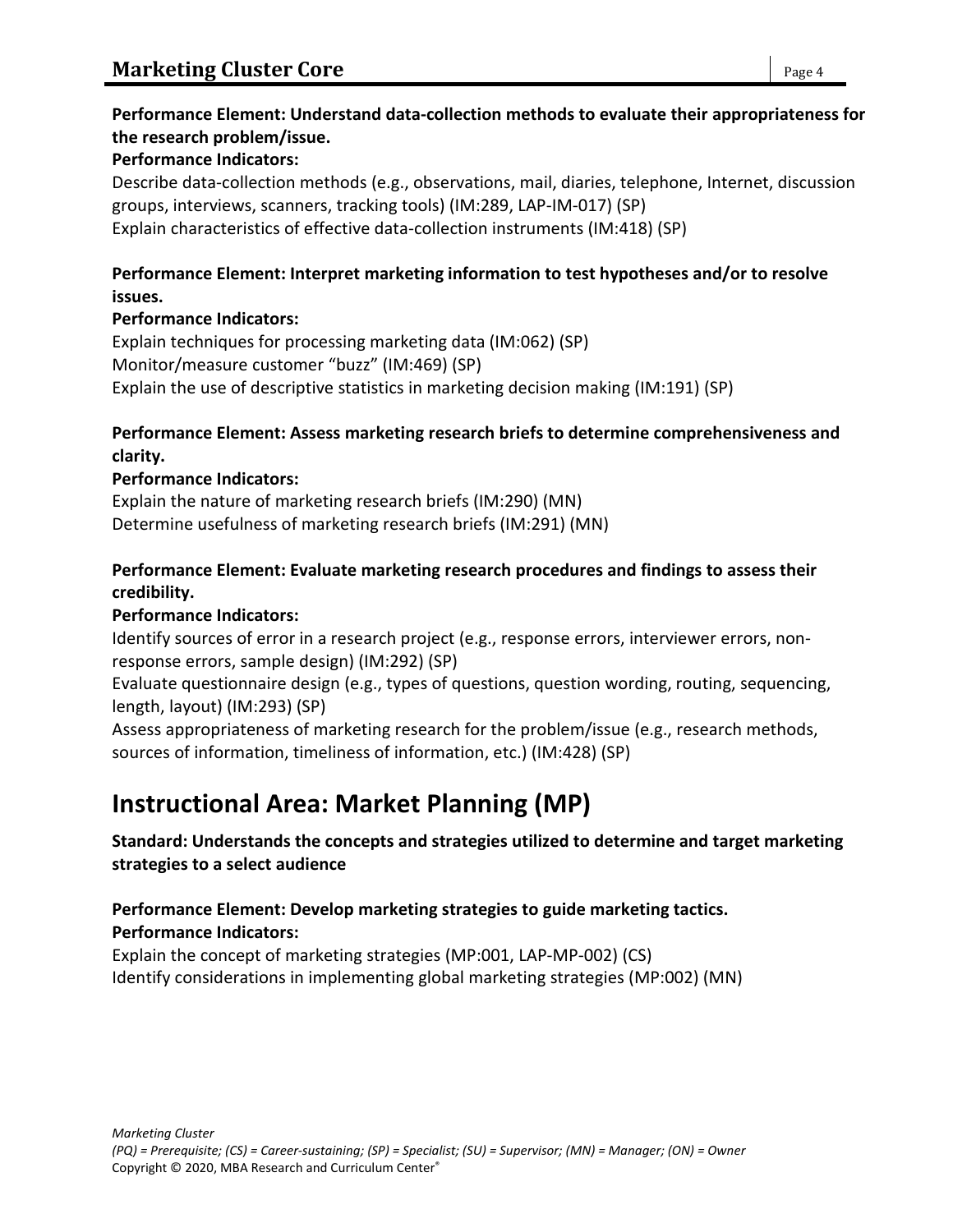# **Performance Element: Select target market appropriate for product/business to obtain the best return on marketing investment (ROMI).**

#### **Performance Indicators:**

Explain the concept of market and market identification (MP:003, LAP-MP-003) (CS) Identify market segments (MP:004) (MN) Develop customer profile (MP:031) (MN) Select target market (MP:005) (MN)

#### **Performance Element: Employ marketing-information to plan marketing activities. Performance Indicators:**

Explain the nature of marketing planning (MP:006) (SP) Explain the nature of marketing plans (MP:007, LAP-MP-007) (SP) Explain the role of situation analysis in the marketing planning process (MP:008) (SP) Conduct market analysis (market size, area, potential, etc.) (MP:009) (MN) Conduct SWOT analysis for use in the marketing planning process (MP:010, LAP-MP-010) (MN) Assess global trends and opportunities (MP:011) (MN) Conduct competitive analysis (MP:012) (MN) Explain the nature of sales forecasts (MP:013, LAP-MP-005) (SP) Forecast sales for marketing plan (MP:014) (MN) Set marketing goals and objectives (MP:015) (MN) Select marketing metrics (MP:016) (MN) Set marketing budget (MP:017) (MN) Develop marketing plan (MP:018) (MN)

#### **Performance Element: Assess marketing strategies to improve return on marketing investment (ROMI).**

#### **Performance Indicators:**

Describe measures used to control marketing planning (MP:019) (MN) Explain strategies for linking performance measures to financial outcomes (MP:020) (MN) Translate performance measures into financial outcomes (MP:021) (MN) Monitor and evaluate performance of marketing plan (MP:022) (MN) Assess cost-effectiveness of measurement tools (MP:023) (MN) Conduct marketing audits (MP:024) (MN)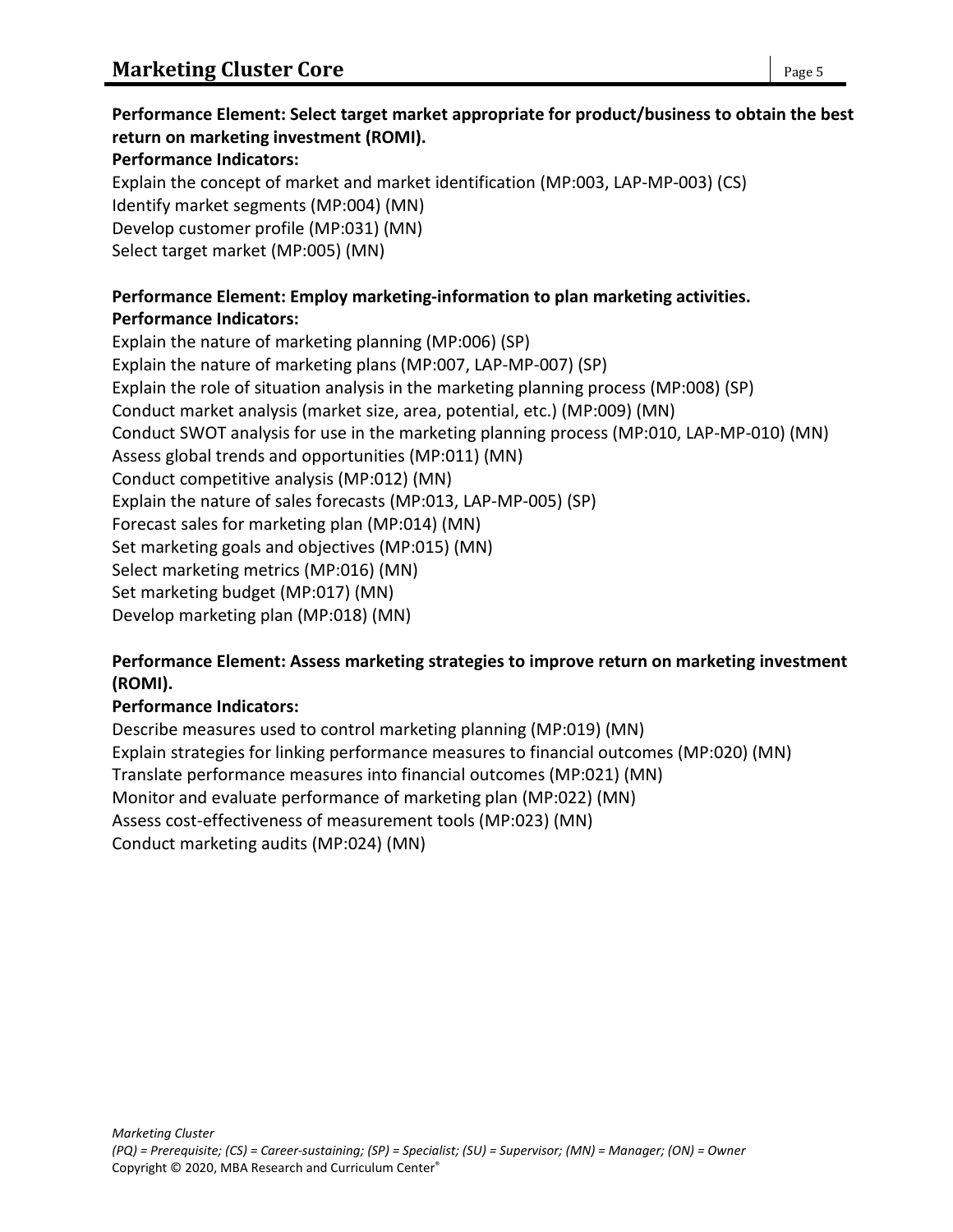# **Instructional Area: Pricing (PI)**

**Standard: Understands concepts and strategies utilized in determining and adjusting prices to maximize return and meet customers' perceptions of value**

#### **Performance Element: Develop a foundational knowledge of pricing to understand its role. Performance Indicators:**

Explain the nature and scope of the pricing function (PI:001, LAP-PI-001) (SP) Describe the role of business ethics in pricing (PI:015) (SP) Explain the use of technology in the pricing function (PI:016) (SP) Explain legal considerations for pricing (PI:017) (SP) Explain factors affecting pricing decisions (PI:002, LAP-PI-003) (SP)

# **Instructional Area: Promotion (PR)**

**Standard: Understands the concepts and strategies needed to communicate information about products, services, images, and/or ideas to achieve a desired outcome**

#### **Performance Element: Acquire a foundational knowledge of promotion to understand its nature and scope.**

#### **Performance Indicators:**

Explain the role of promotion as a marketing function (PR:001, LAP-PR-002) (CS) Explain the types of promotion (i.e., institutional, product) (PR:002, LAP-PR-004) (CS) Identify the elements of the promotional mix (PR:003, LAP-PR-001) (SP) Describe the use of business ethics in promotion (PR:099) (SP) Describe the use of technology in the promotion function (PR:100) (SP) Describe the regulation of promotion (PR:101) (SP)

### **Performance Element: Understand promotional channels used to communicate with targeted audiences.**

### **Performance Indicators:**

Explain types of advertising media (PR:007, LAP-PR-003) (SP) Describe word-of-mouth channels used to communicate with targeted audiences (PR:247) (SP) Explain the nature of direct marketing channels (PR:089) (SP) Identify communications channels used in sales promotion (PR:249) (SP) Explain communications channels used in public-relations activities (PR:250) (SP)

# **Performance Element: Understand the use of an advertisement's components to communicate with targeted audiences.**

#### **Performance Indicators:**

Explain the components of advertisements (PR:014) (SP) Explain the importance of coordinating elements in advertisements (PR:251) (SP)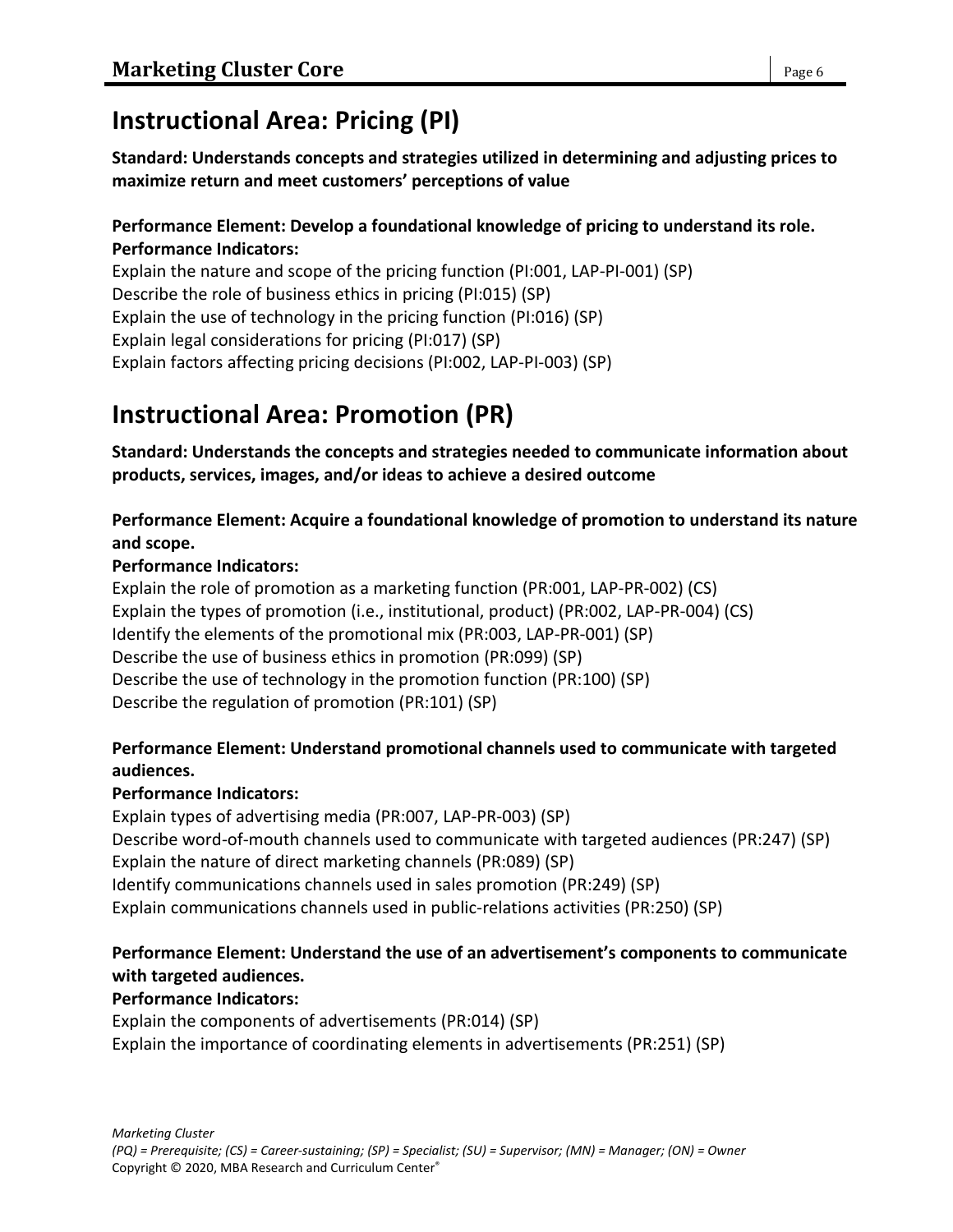#### **Performance Element: Understand the use of public-relations activities to communicate with targeted audiences.**

#### **Performance Indicators:**

Identify types of public-relations activities (PR:252) (SP) Discuss internal and external audiences for public-relations activities (PR:253) (SP)

# **Instructional Area: Selling (SE)**

**Standard: Understands the concepts and actions needed to determine client needs and wants and respond through planned, personalized communication that influences purchase decisions and enhances future business opportunities**

#### **Performance Element: Acquire a foundational knowledge of selling to understand its nature and scope.**

#### **Performance Indicators:**

Explain the nature and scope of the selling function (SE:017, LAP-SE-017) (CS) Explain the role of customer service as a component of selling relationships (SE:076, LAP-SE-076) (CS) Explain company selling policies (SE:932, LAP-SE-932) (CS)

Explain key factors in building a clientele (SE:828, LAP-SE-828) (SP)

Explain legal and ethical considerations in selling (SE:106, LAP-SE-129) (SP)

Describe the use of technology in the selling function (SE:107) (SP)

#### **Performance Element: Acquire product knowledge to communicate product benefits and to ensure appropriateness of product for the customer. Performance Indicators:**

Acquire product information for use in selling (SE:062, LAP-SE-062) (CS) Analyze product information to identify product features and benefits (SE:109, LAP-SE-109) (SP)

# **Performance Element: Understand sales processes and techniques to enhance customer relationships and to increase the likelihood of making sales.**

**Performance Indicators:**

Explain the selling process (SE:048, LAP-SE-048) (CS)

Discuss motivational theories that impact buying behavior (SE:359) (SP)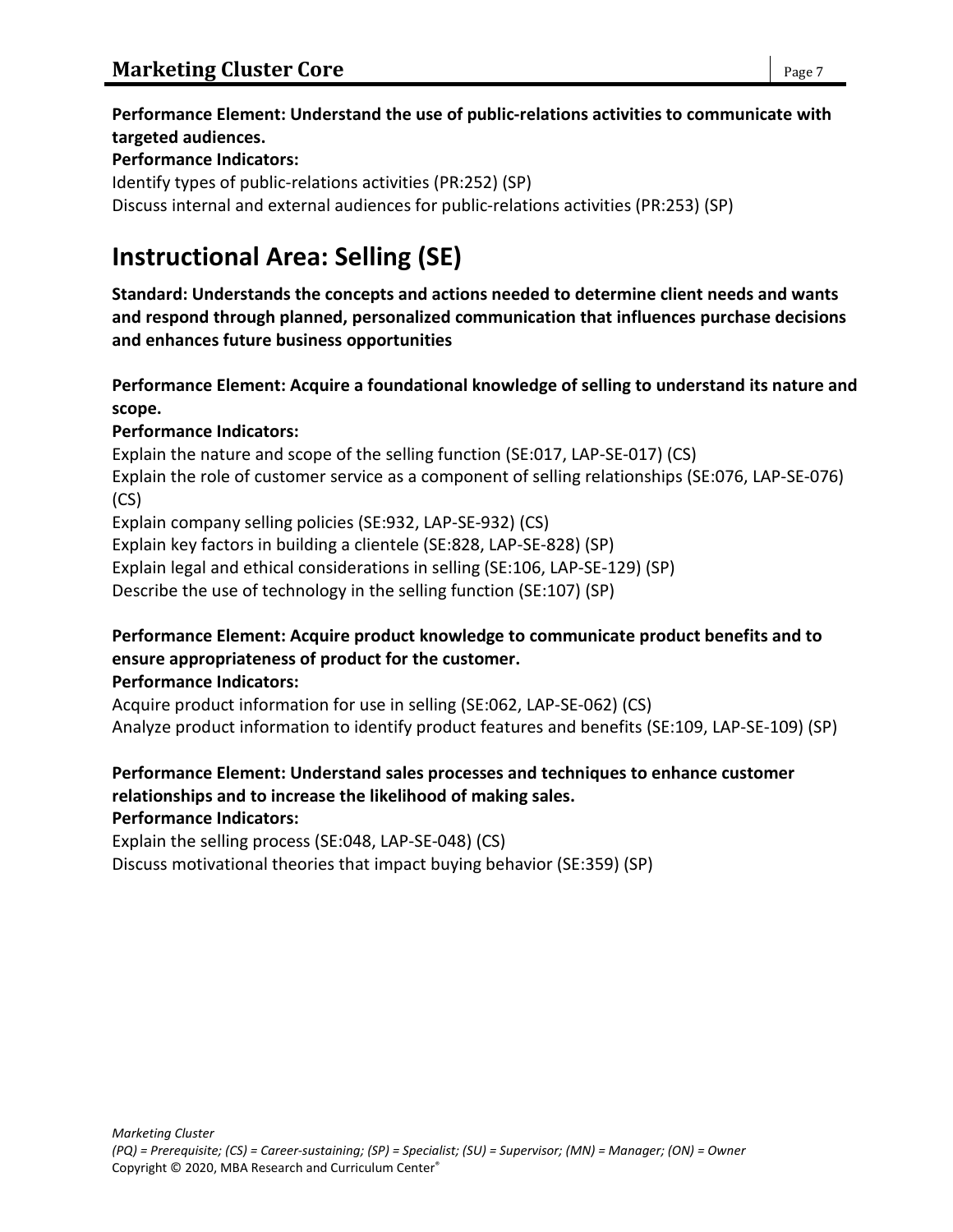# **Instructional Area: Business Law (BL)**

**Standard: Understands business's responsibility to know, abide by, and enforce laws and regulations that affect business operations and transactions**

#### **Performance Element: Acquire information about business laws and regulations to show command of their nature and scope.**

**Performance Indicators:** Explain the nature of contract exclusivity (BL:050) (SP) Explain regulations impacting digital marketing (BL:138) (SP)

# **Instructional Area: Communication Skills (CO)**

**Standard: Understands the concepts, strategies, and systems used to obtain and convey ideas and information**

**Performance Element: Apply verbal skills to obtain and convey information. Performance Indicators:**

Make client presentations (includes strategies and research findings) (CO:174) (SP)

# **Performance Element: Write internal and external business correspondence to convey and obtain information effectively.**

#### **Performance Indicators:**

Prepare contact reports (CO:175) (SP) Maintain day-to-day content on social platforms (CO:193) (SP) Write white papers (CO:178) (SP) Write pitch/sales letters (CO:179) (SP) Write new-business pitches (CO:177) (SP) Write management reports (CO:176) (MN)

# **Performance Element: Manage communications efforts to protect brand viability. Performance Indicators:**

Explain the nature of communications plans (CO:195) (SP) Implement a communications plan (CO:196) (SP) Monitor communications plan (CO:197) (SP) Develop communications plan (CO:198) (SP) Adjust communications plan (CO:199) (SP) Develop a crisis management plan (CO:200) (MN)

#### **Performance Element: Communicate with staff to clarify workplace objectives. Performance Indicators:**

Conduct creative briefing (CO:173) (MN) Conduct marketing communications planning meetings (CO:194) (MN)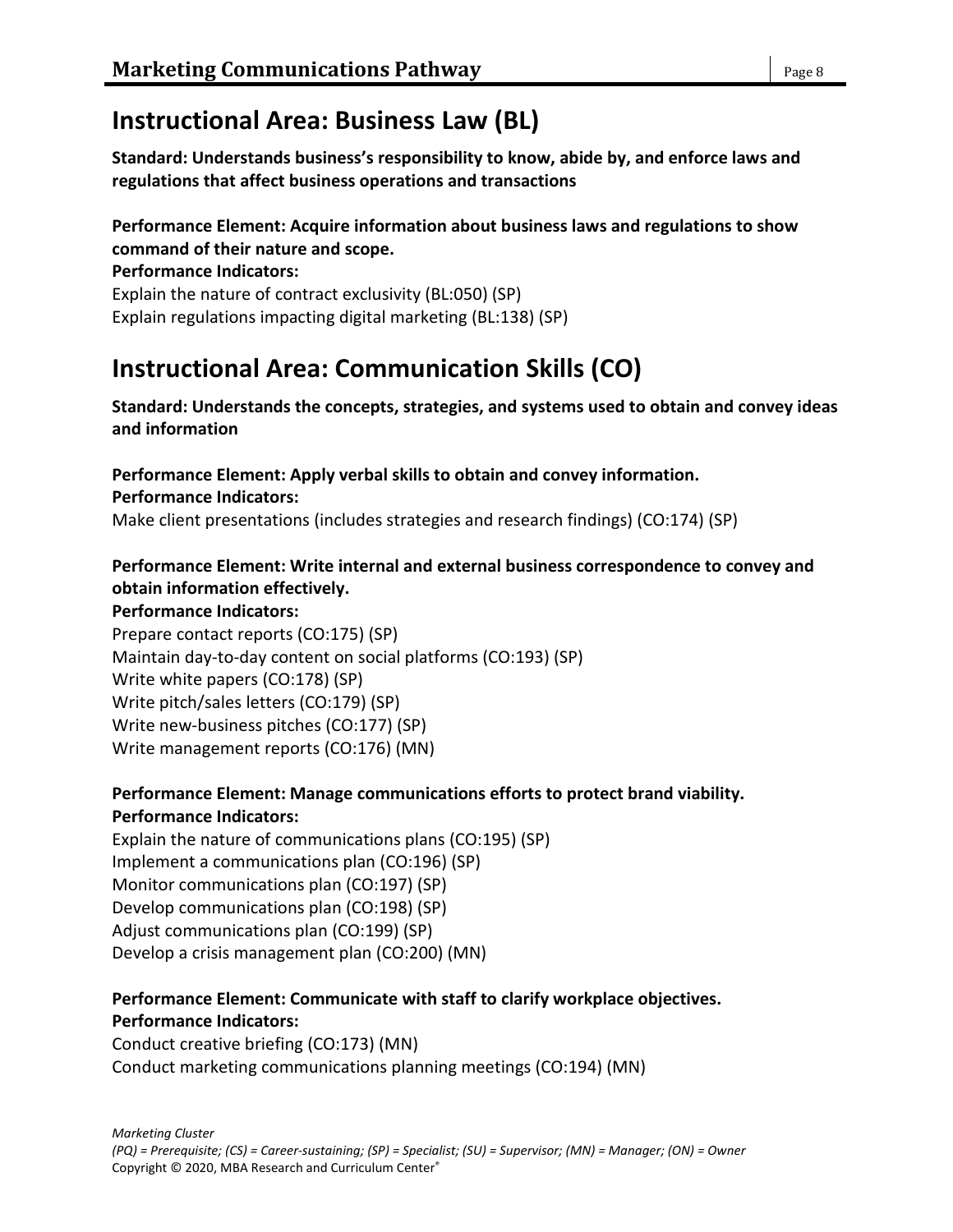# **Instructional Area: Customer Relations (CR)**

**Standard: Understands the techniques and strategies used to foster positive, ongoing relationships with customers**

#### **Performance Element: Foster positive relationships with customers to enhance sales. Performance Indicators:**

Use digital media to enhance customer post-sales experience (CR:028) (SP)

# **Instructional Area: Emotional Intelligence (EI)**

**Standard: Understands techniques, strategies, and systems used to foster self-understanding and enhance relationships with others**

#### **Performance Element: Use communication skills to foster ethical interactions. Performance Indicators:**

Apply ethics to digital communications (EI:073) (CS) Gain commitment from client (EI:068) (SP) Obtain buy-in to strategic thinking (EI:071) (MN)

# **Performance Element: Manage stressful situations to minimize negative workplace situations. Performance Indicators:**

Maintain composure when receiving/delivering bad news (EI:069) (SP) Resolve problems with workflow (EI:072) (SU) Manage crisis in client relationships (EI:070) (MN)

### **Performance Element: Manage internal and external business relationships to foster positive interactions.**

**Performance Indicators:** Foster client-agency relationship (EI:067) (SP) Build rapport with suppliers (EI:065) (SP)

# **Instructional Area: Financial Analysis (FI)**

**Standard: Understands tools, strategies, and systems used to maintain, monitor, control, and plan the use of financial resources**

**Performance Element: Implement accounting procedures to track money flow and to determine financial status. Performance Indicators:** Verify accuracy of bills (FI:327) (CS)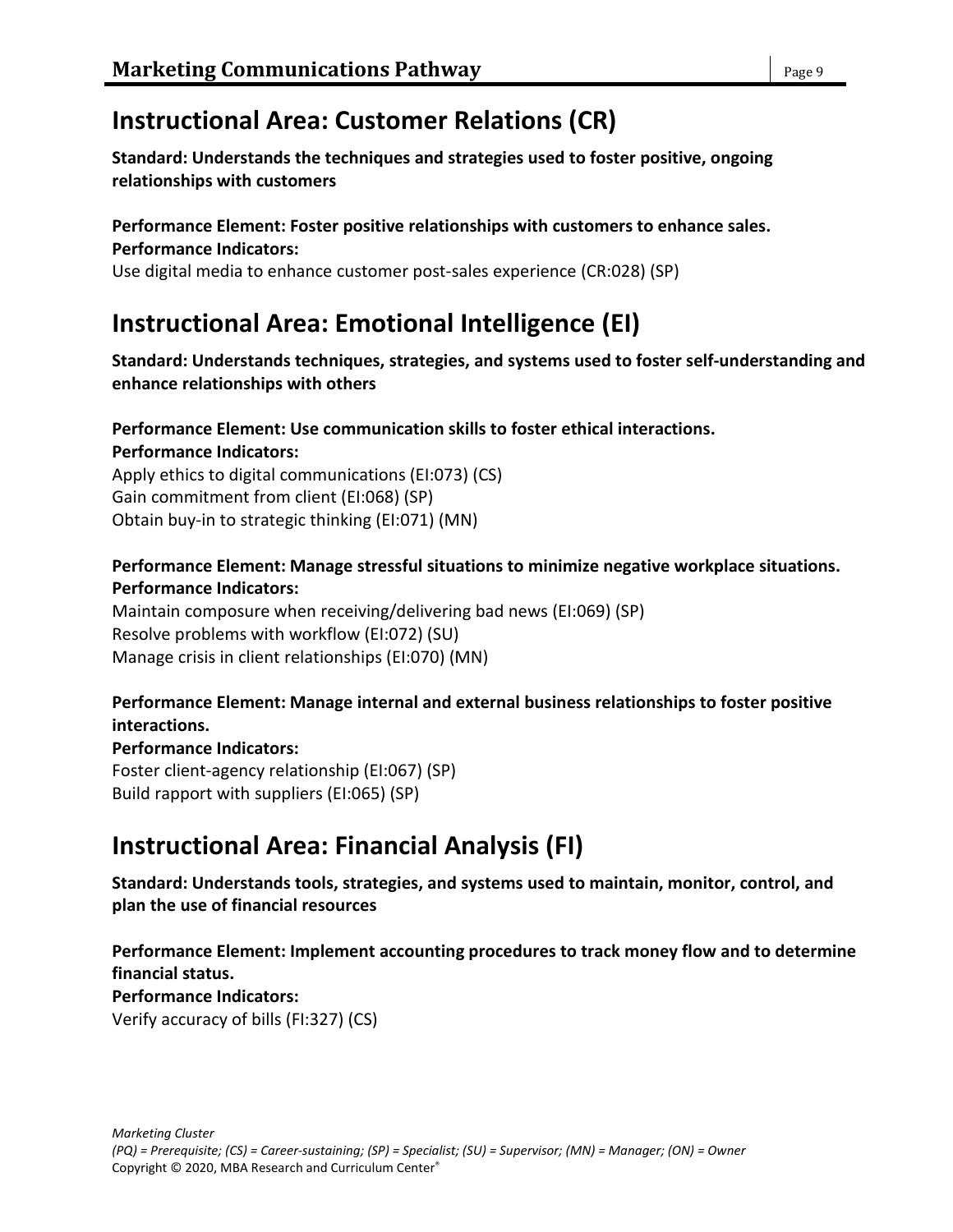**Performance Element: Manage marketing finances to monitor and measure return on marketing investment (ROMI). Performance Indicators:** Estimate project costs (FI:323) (MN) Set/track promotional budget (FI:326) (MN) Control marketing communications budget (FI:650) (MN)

# **Instructional Area: Human Resources Management (HR)**

**Standard: Understands the tools, techniques, and systems that businesses use to plan, staff, lead, and organize its human resources**

**Performance Element: Lead staff growth and development to increase productivity and employee satisfaction. Performance Indicators:** Motivate members of an agency team (HR:406) (SU) Promote innovation (HR:407) (SU)

#### **Performance Element: Implement organizational skills to facilitate others' work efforts. Performance Indicators:**

Act as a liaison (e.g., between agency and others, between creative department/agency) (HR:395) (SP)

# **Instructional Area: Marketing (MK)**

**Standard: Understands the tools, techniques, and systems that businesses use to create exchanges and satisfy organizational objectives**

### **Performance Element: Understand marketing's role and function in business to facilitate economic exchanges with customers.**

**Performance Indicators:**

Differentiate between service marketing and product marketing (MK:008) (CS) Discuss the relationship between promotion and marketing (MK:018) (CS)

# **Instructional Area: Information Management (NF)**

**Standard: Understands tools, strategies, and systems needed to access, process, maintain, evaluate, and disseminate information to assist business decision-making**

# **Performance Element: Acquire information to guide business decision-making. Performance Indicators:**

Describe current issues/trends in marketing communications (NF:206) (SP) Identify trends in social-media space (NF:210) (SP)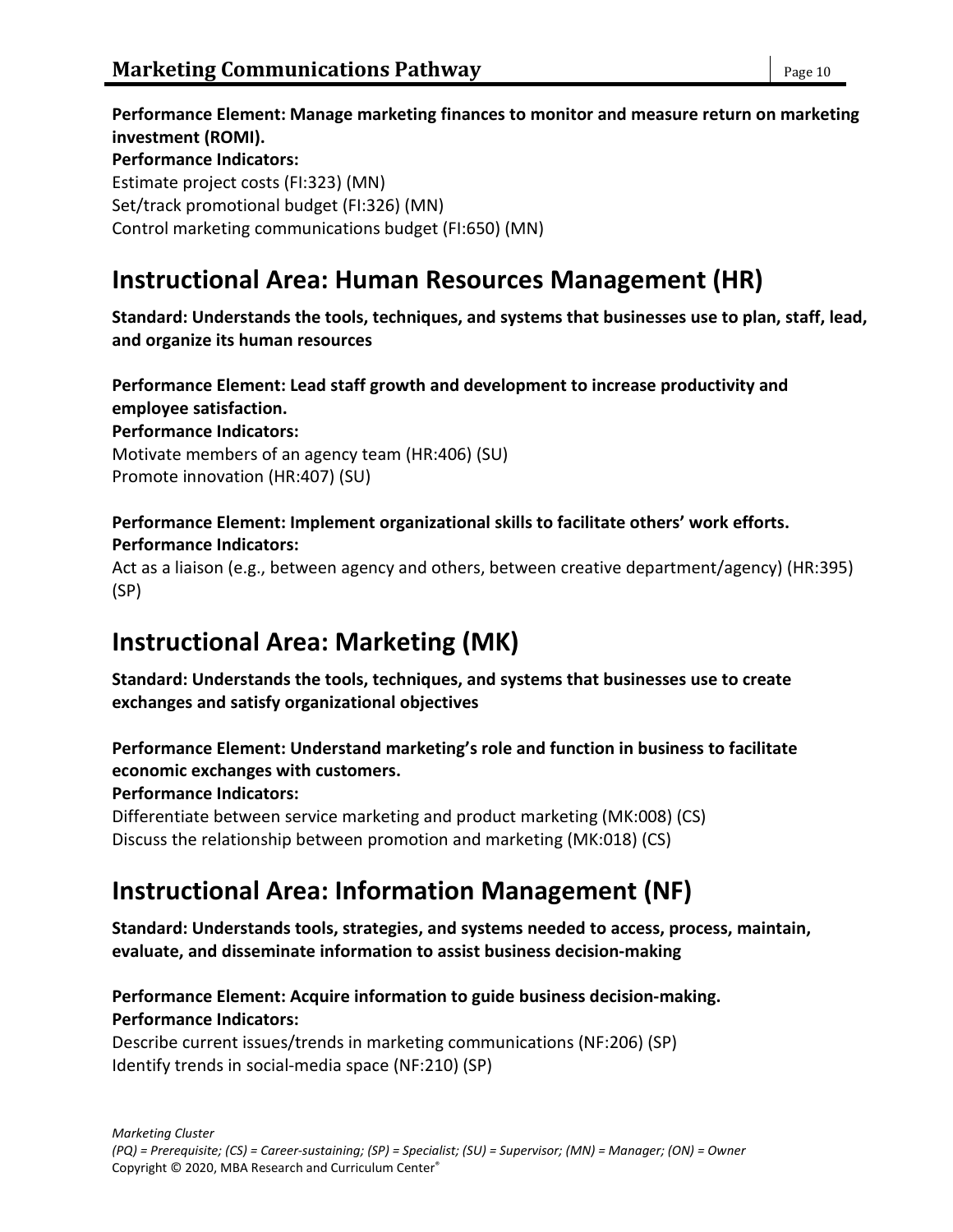# **Performance Element: Utilize information-technology tools to manage and perform marketingcommunications responsibilities.**

# **Performance Indicators:**

Explain ways that technology impacts marketing communications (NF:100) (SP) Compare the capabilities of SMS with MMS (NF:096) (SP) Explain the capabilities of tools used in web-site creation (NF:053) (SP) Discuss considerations in using mobile technology for promotional activities (NF:097) (SP) Demonstrate effective use of audiovisual aids (NF:037) (SP) Describe considerations in using databases in marketing communications (NF:115) (SP) Maintain databases of information for marketing communications (NF:101) (SP) Mine databases for information useful in marketing communications (NF:103) (SP) Use analytical tracking tools for marketing communications (NF:208) (SP) Demonstrate basic desktop publishing functions to prepare promotional materials (NF:038) (SP) Integrate software applications to prepare promotional materials (NF:039) (SP) Explain how to effectively incorporate video into multimedia (NF:099) (SP) Evaluate the impact of mobile-device capabilities and usage patterns on social-media effectiveness (NF:209) (SP)

# **Instructional Area: Operations (OP)**

**Standard: Understands the processes and systems implemented to monitor, plan, and control the day-to-day activities required for continued business functioning**

# **Performance Element: Determine technology security strategies needed to protect customer information and company image.**

### **Performance Indicators:**

Explain security considerations in marketing communications (OP:193) (SP)

Maintain marketing communications data security (OP:445) (SP)

Identify strategies for protecting business's digital assets (e.g., website, social media, email, etc.) (OP:123) (MN)

Identify strategies to protect digital customer data (e.g., information about customers, customers' credit-card numbers, passwords, customer transactions) (OP:125) (MN)

### **Performance Element: Implement organizational skills in marketing communications to improve efficiency and workflow.**

### **Performance Indicators:**

Develop schedule for marketing communications assignment (OP:171) (SP) Develop action plan to carry out marketing communications assignment (OP:169) (MN)

# **Performance Element: Analyze vendor performance to choose vendors providing the best service materials for use in marketing communications.**

#### **Performance Indicators:**

Evaluate vendors' services (OP:109) (SP) Negotiate terms with vendors (OP:039) (SP)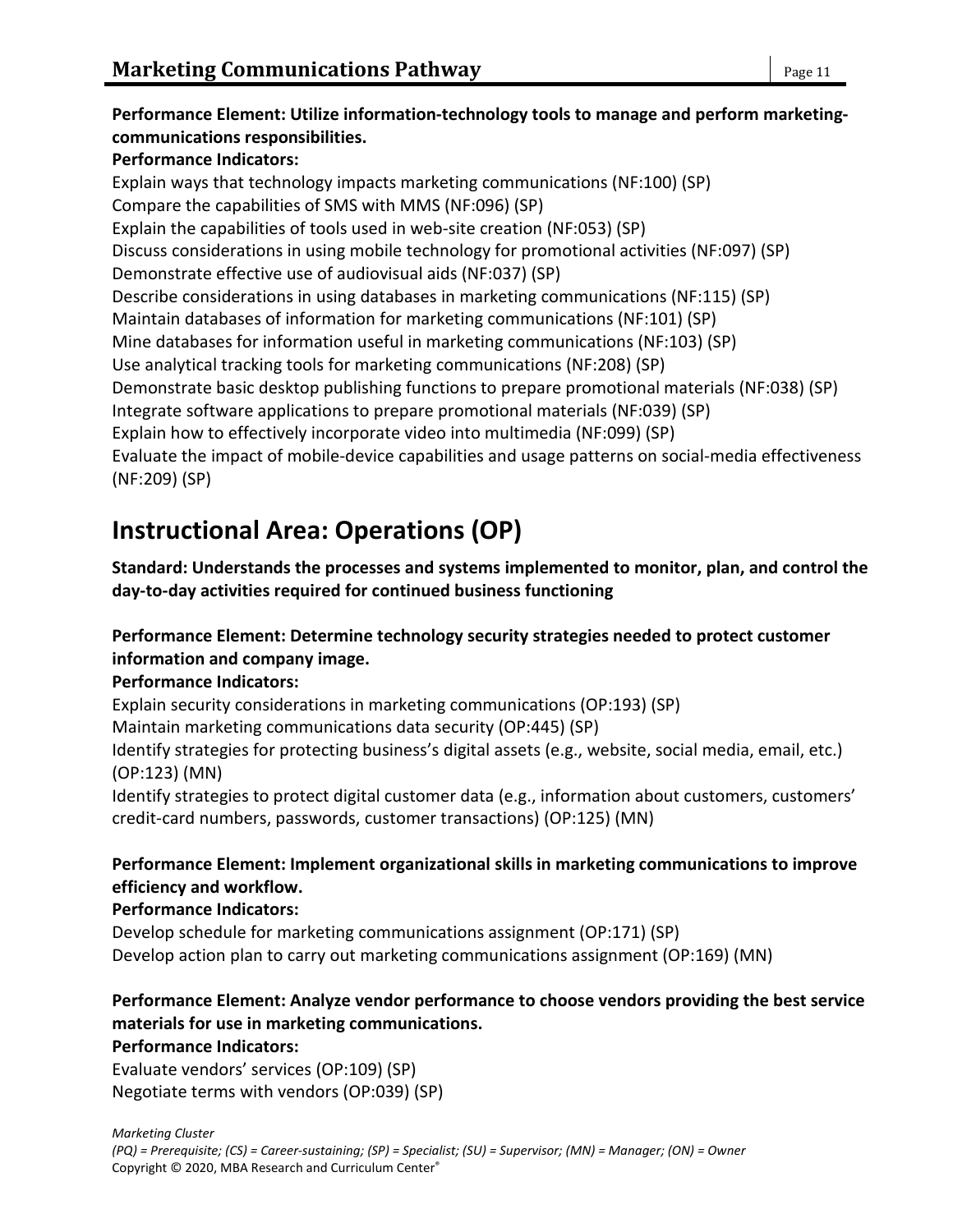#### **Performance Element: Apply techniques to monitor production of marketing communications materials.**

#### **Performance Indicators:**

Monitor production of marketing communications materials (OP:179) (MN)

#### **Performance Element: Implement expense-control strategies to manage a client's budget. Performance Indicators:**

Explain the need to manage a client's budget (OP:175) (MN) Manage client's budget (OP:176) (MN)

# **Instructional Area: Professional Development (PD)**

**Standard: Understands concepts, tools, and strategies used to explore, obtain, and develop in a business career**

#### **Performance Element: Acquire information about the marketing communications industry to aid in making career choices.**

#### **Performance Indicators:**

Describe traits important to the success of employees in marketing communications (PD:045) (CS) Describe employment opportunities in the marketing communications industry (structure, jobs in, structures in different size agencies, key departments in) (PD:052) (SP)

Explain factors affecting the growth and development of the marketing communications industry (PD:118) (SP)

Discuss the economic and social effects of marketing communications (PD:113) (SP) Analyze marketing communications careers to determine careers of interest (PD:159) (SP)

# **Performance Element: Utilize career-advancement activities to enhance professional development in marketing communications.**

#### **Performance Indicators:**

Conduct self-assessment of marketing-communications skill set (PD:127) (SP) Identify requirements for professional certifications in marketing communications (PD:142) (SP) Assess the services of professional organizations in marketing communications (PD:145) (SP)

# **Instructional Area: Product/Service Management (PM)**

**Standard: Understands the concepts and processes needed to obtain, develop, maintain, and improve a product or service mix in response to market opportunities and to build brand for the organization**

#### **Performance Element: Understand product/service management activities to demonstrate indepth understanding of their nature and scope. Performance Indicators:**

Explain the concept of "product" in marketing communications (PM:091) (SP) Describe services offered by the marketing-communications industry (PM:220) (SP)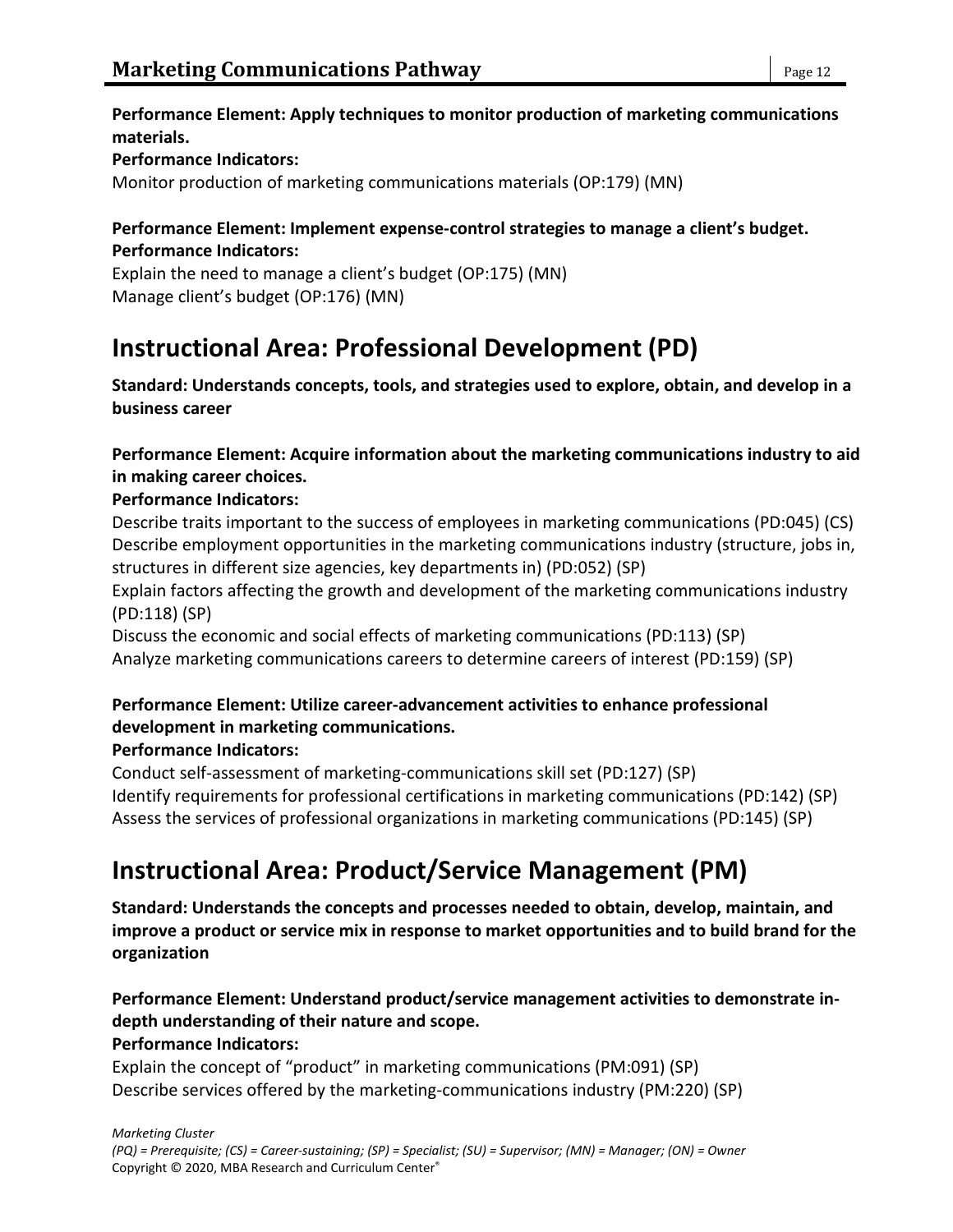# **Performance Element: Generate marketing-communications ideas to contribute to ongoing marketing communications success.**

#### **Performance Indicators:**

Generate marketing communications ideas (PM:187) (SP) Screen marketing communications ideas (PM:188) (MN) Develop a creative concept (PM:226) (MN)

#### **Performance Element: Employ product-mix strategies to meet customer expectations. Performance Indicators:**

Explain the nature of product extension in services marketing (PM:082) (SP) Identify product extensions that can be used in marketing communications (PM:245) (MN)

#### **Performance Element: Position products/services to acquire desired business image. Performance Indicators:**

Identify opportunities in the social-media space (PM:275) (SP) Establish credibility with Internet users (PM:274) (SP) Explain equity positioning (PM:240) (MN) Evaluate effectiveness of marketing-communications services (PM:108) (MN) Determine strategies for balancing standardization and personalization of services (PM:075) (MN)

### **Performance Element: Evaluate the effectiveness of the marketing-communications mix to make product-mix decisions.**

#### **Performance Indicators:**

Identify techniques that can be used to evaluate product-mix effectiveness (PM:247) (MN) Modify product mix (PM:250) (MN)

# **Instructional Area: Marketing-Information Management (IM)**

**Standard: Understands the concepts, systems, and tools needed to gather, access, synthesize, evaluate, and disseminate information for use in making business decisions**

### **Performance Element: Plan marketing-research activities to ensure appropriateness and adequacy of data-collection efforts.**

**Performance Indicators:**

Analyze media research tools (IM:303) (MN)

Select appropriate research techniques for marketing communications (IM:464) (MN)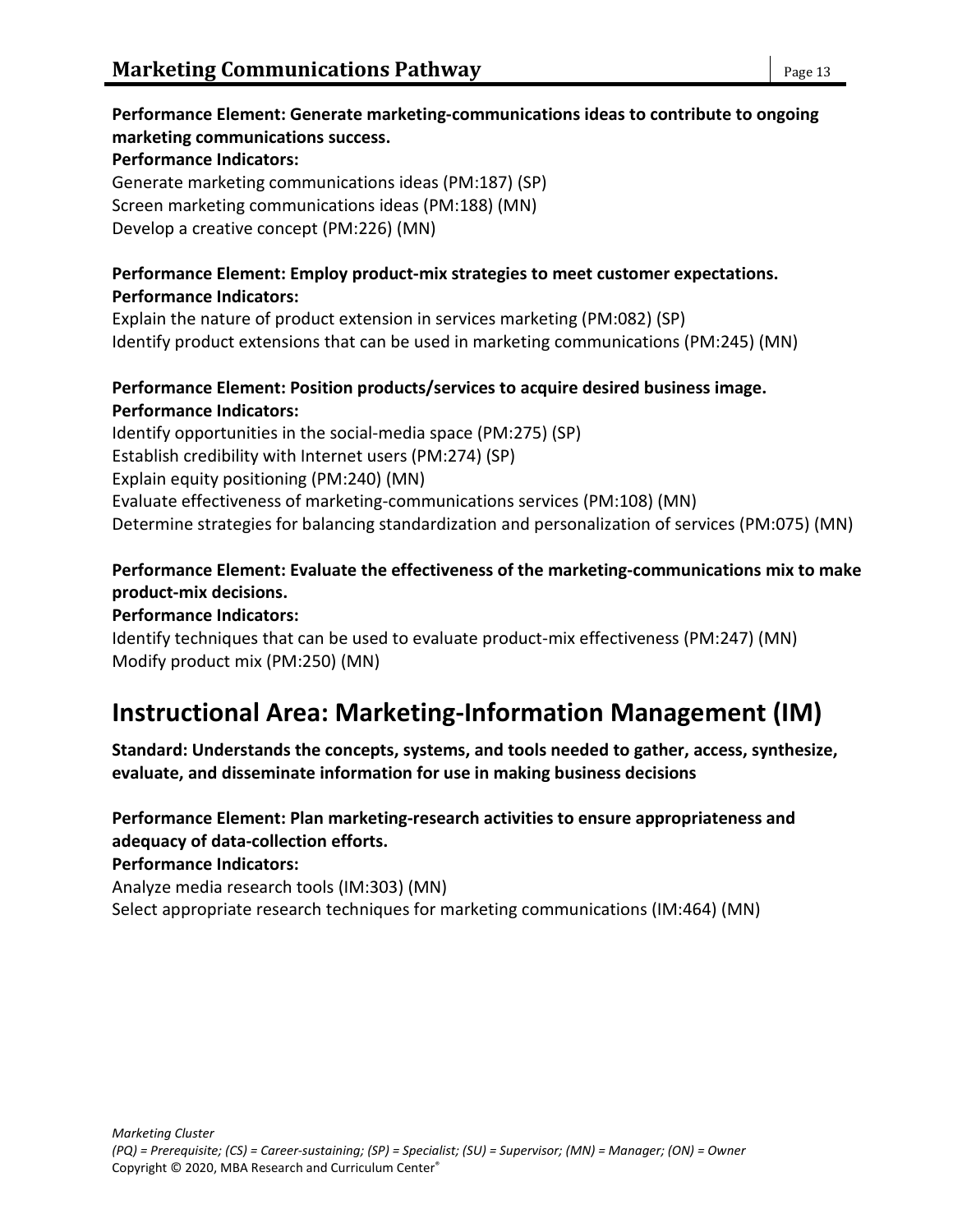# **Performance Element: Design qualitative marketing-communications research study to ensure appropriateness of data-collection efforts.**

#### **Performance Indicators:**

Design qualitative research study (IM:336) (MN)

Develop discussion guide for a qualitative marketing-communications research study (IM:465) (MN)

Develop screener for a qualitative marketing-communications research study (IM:466) (MN) Determine sample for qualitative marketing-communications research study (IM:467) (MN)

### **Performance Element: Collect marketing information to ensure accuracy and adequacy of data for decision-making in marketing communications.**

#### **Performance Indicators:**

Gather brand information (IM:361) (SP) Conduct pre-campaign testing (IM:323) (SP) Track performance of promotional activities (IM:410) (SP) Monitor competitors' promotional efforts (IM:429) (SP) Monitor daily social-media analytics (IM:468) (SP) Monitor online brand and reputation (IM:430) (SP) Track trends (e.g., social, buying, social media, advertising agency, etc.) (IM:411) (SP) Analyze customer behavior (e.g., media-consumption, buying, etc.) (IM:299) (SP) Use sampling in multichannel marketing (IM:431) (MN) Conduct marketing communications idea-generation session (IM:321) (MN) Moderate research groups (IM:377) (MN)

#### **Performance Element: Process marketing information to test hypotheses and/or to resolve issues.**

**Performance Indicators:** Interpret qualitative research findings (IM:371) (SP)

# **Instructional Area: Market Planning (MP)**

#### **Standard: Understands the concepts and strategies utilized to determine and target marketing strategies to a select audience**

# **Performance Element: Select target market appropriate for product/business to obtain the best return on marketing investment (ROMI).**

#### **Performance Indicators:**

Identify ways to segment markets for marketing communications (MP:028) (SP) Describe the nature of target marketing in marketing communications (MP:029) (SP) Use digital tools to aid in market segmentation (MP:039) (MN)

### **Performance Element: Utilize planning tools to guide marketing's activities. Performance Indicators:**

Evaluate market opportunities (MP:026) (MN)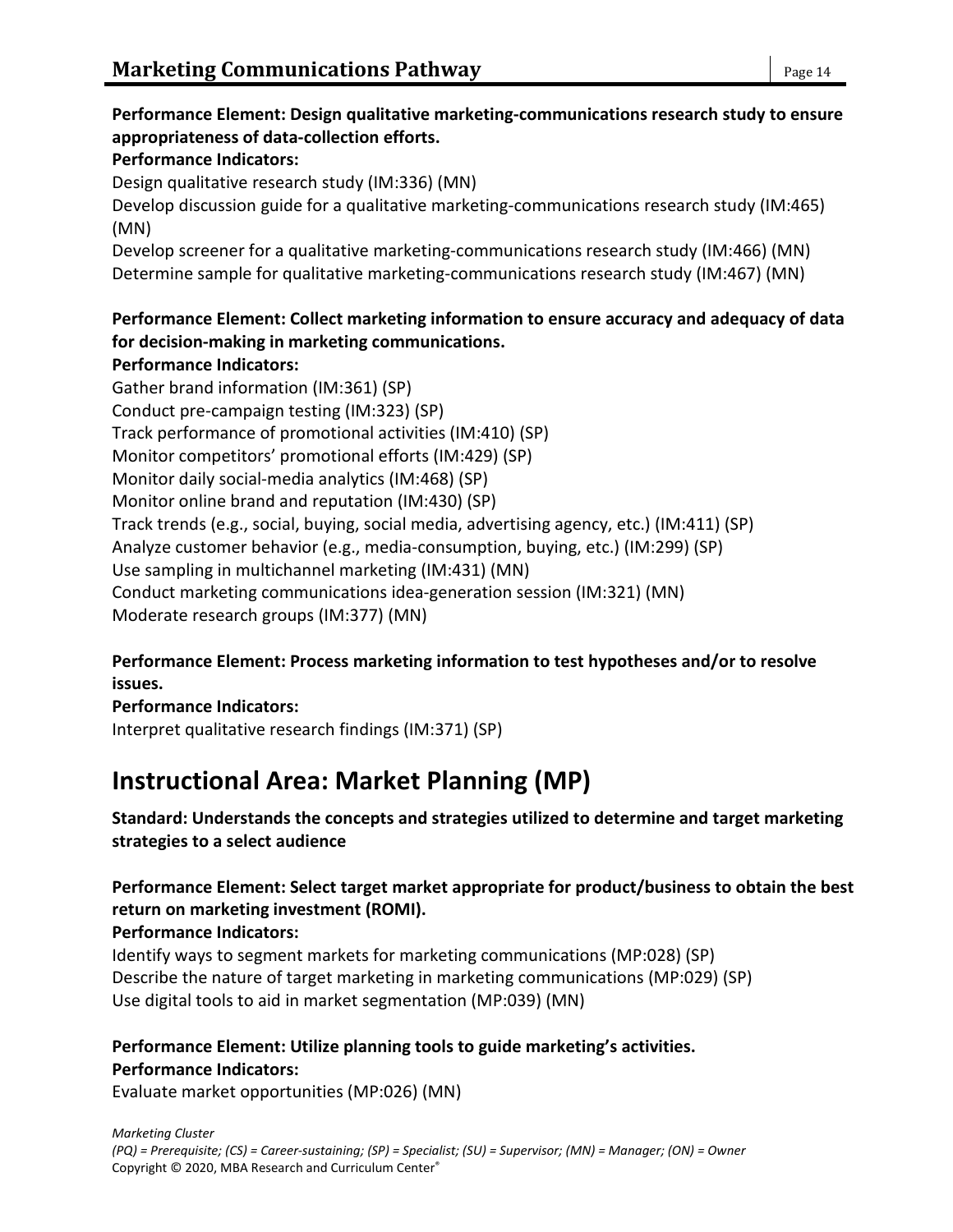# **Instructional Area: Pricing (PI)**

# **Standard: Understands concepts and strategies utilized in determining and adjusting prices to maximize return and meet customers' perceptions of value**

#### **Performance Element: Employ pricing strategies to determine optimal pricing. Performance Indicators:**

Explain pricing practices used in marketing communications (PI:053) (MN) Discuss the nature of pricing models (PI:065) (MN) Explain considerations in website pricing (PI:067) (MN) Set price objectives for marketing communications services (PI:069) (MN) Calculate break-even point (PI:006, LAP-PI-006) (MN) Negotiate charges with vendors (PI:051) (MN) Set price of marketing communications services (PI:035) (MN) Select pricing strategies (PI:046) (MN) Adjust prices to maximize profitability (PI:008) (MN)

# **Instructional Area: Promotion (PR)**

**Standard: Understands the concepts and strategies needed to communicate information about products, services, images, and/or ideas to achieve a desired outcome**

# **Performance Element: Understand promotion activities to show an in-depth understanding of their nature and scope.**

### **Performance Indicators:**

Explain considerations affecting global promotion (PR:117) (SP) Explain the marketing-communications development process (PR:316) (SP)

# **Performance Element: Utilize word-of-mouth strategies to build brand and to promote products. Performance Indicators:**

Explain the nature of word-of-mouth (WOM) strategies (PR:319) (SP) Discuss the role of customer voice in word-of-mouth strategies (PR:363) (SP) Select word-of-mouth strategies appropriate for promotional objectives (PR:355) (MN) Explain the nature of buzz-marketing (PR:317) (SP) Develop buzz-marketing strategies (PR:229) (MN) Explain considerations in developing viral marketing campaigns (PR:312) (SP) Develop viral marketing strategies (PR:228) (MN) Describe considerations in developing customer evangelists (PR:273) (SP) Create customer evangelist strategy (PR:269) (MN) Explain the use of celebrities/influencers as a WOM strategy (PR:321) (SP) Select celebrity/influencer to deliver promotional message (PR:352) (MN) Describe referral programs that can be used to build brand/promote products (PR:277) (SP) Develop referral program to build brand/promote products (PR:291) (MN)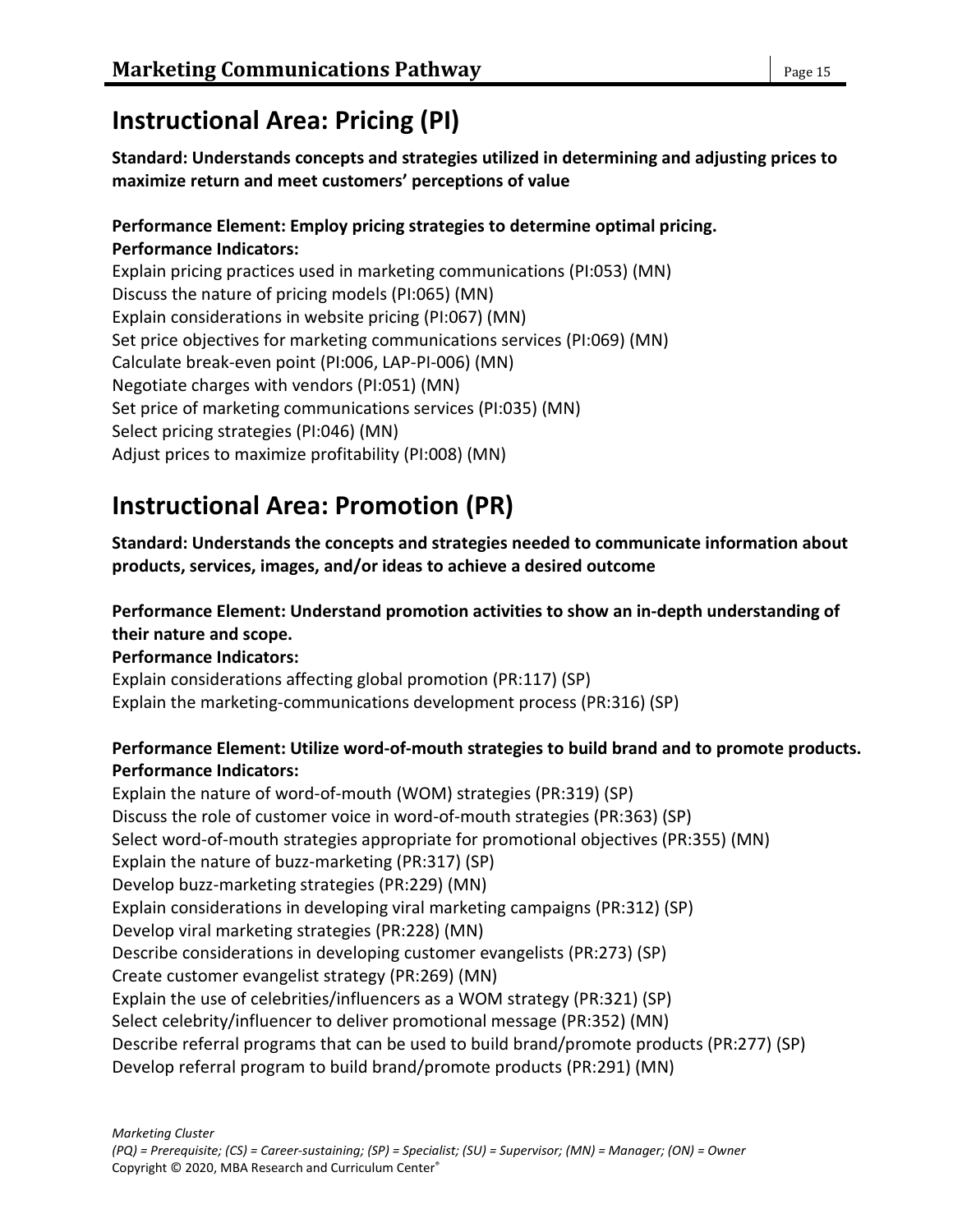# **Performance Element: Use product placement to build brand and to promote products. Performance Indicators:**

Explain the use of product placement (PR:323) (SP) Identify opportunities for product placement (PR:331) (MN)

# **Performance Element: Understand the use of direct marketing to attract attention and to build brand.**

# **Performance Indicators:**

Discuss types of direct mail tactics (PR:301) (SP) Explain the nature of online advertising (e.g., advergaming, virtual worlds, display ads, banner ads, pop-up ads, pay-per-click ads, etc.) (PR:164) (SP) Explain the nature of email marketing tactics (PR:165) (SP) Explain the role of business websites in digital marketing (PR:364) (SP) Explain the use of social media for digital marketing (PR:365) (SP) Describe the use of blogging for marketing communications (PR:281) (SP) Explain the use of RSS feeds (PR:324) (SP) Discuss the use of podcasts/webcasts (PR:298) (SP) Discuss the use of social bookmarking/tagging (PR:300) (SP) Explain the use of video/images for digital marketing (PR:366) (SP) Describe mobile marketing tactics (PR:276) (SP) Explain mobile marketing applications (PR:367) (SP) Discuss the use of search-engine optimization tactics for digital marketing (PR:299) (SP)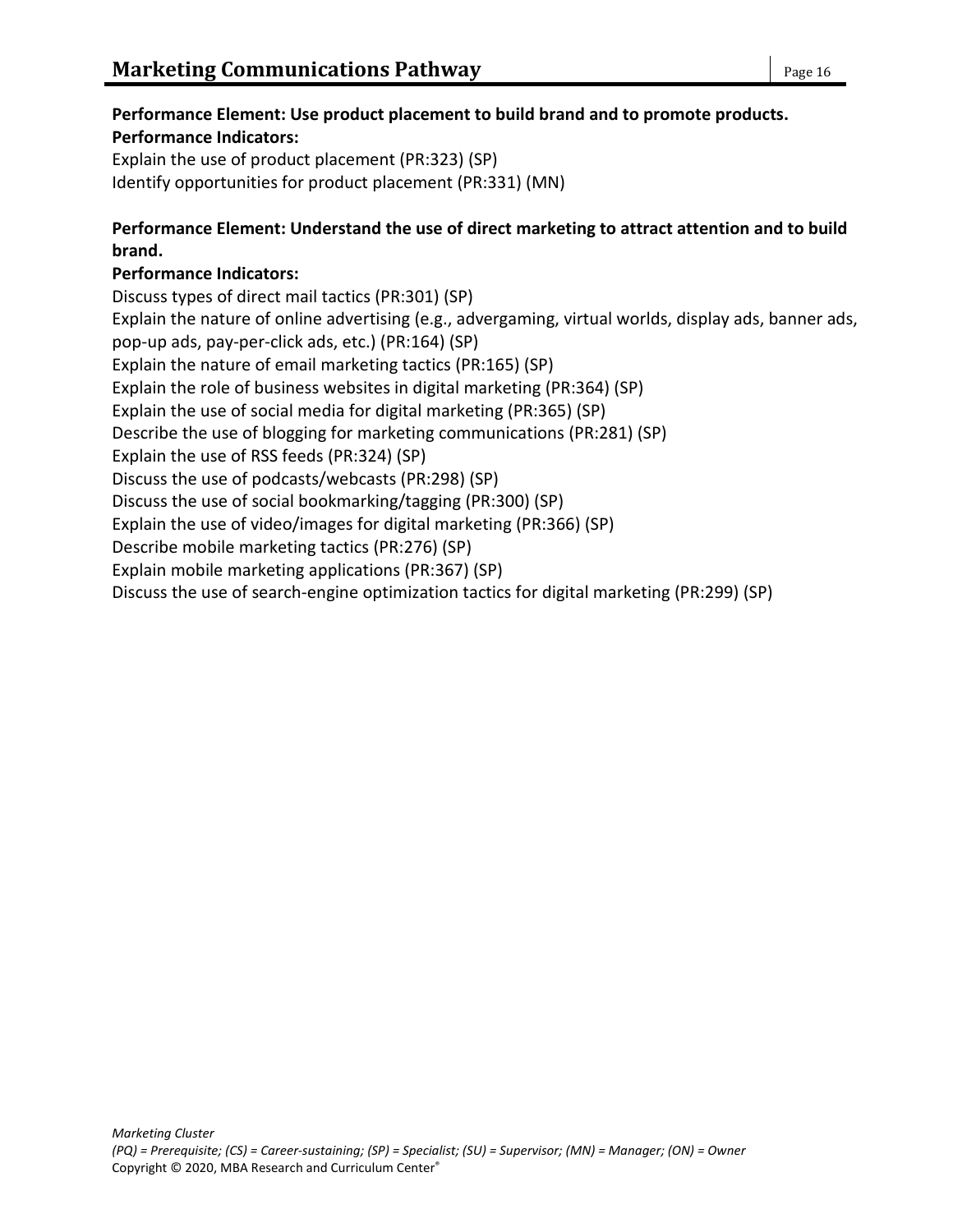**Performance Element: Develop content for use in marketing communications to create interest in product/business/idea. Performance Indicators:** Identify effective advertising headlines (PR:330) (SP) Explain the use of storytelling in marketing (PR:388) (SP) Describe the nature of copy strategies (PR:126) (SP) Write copy for advertisements (PR:368) (SP) Critique ad copy (PR:369) (MN) Discuss the nature of effective direct-mail copy (PR:294) (SP) Write direct-mail letters (PR:122) (SP) Critique direct mail copy (PR:307) (MN) Describe the nature of effective Internet ad copy (PR:279) (SP) Write e-mail marketing copy (PR:362) (SP) Execute targeted emails (PR:166) (SP) Write content for use on the website (PR:370) (SP) Write content for use in social media (PR:371) (SP) Maintain a consistent brand voice in social content (PR:389) (SP) Develop and package content for social distribution (PR:390) (SP) Explain the nature of effective mobile ad copy (PR:318) (SP) Write mobile marketing content (PR:372) (SP) Assess marketing promotional content in digital media (PR:262) (MN) Repurpose content for use in multiple platforms (PR:373) (SP) Develop content marketing strategy (PR:374) (MN) Measure content marketing results (PR:375) (MN)

#### **Performance Element: Understand design principles to be able to communicate needs to designers.**

### **Performance Indicators:**

Describe the use of color in advertisements (PR:123) (SP) Describe the elements of design (PR:222) (SP) Explain the use of illustrations in advertisements (PR:322) (SP) Discuss the nature of typography (PR:295) (SP) Explain type styles used in advertisements (PR:326) (SP) Describe effective advertising layouts (PR:275) (SP) Identify types of drawing media (PR:334) (SP) Explain the impact of color harmonies on composition (PR:314) (SP) Describe digital color concepts (PR:274) (SP)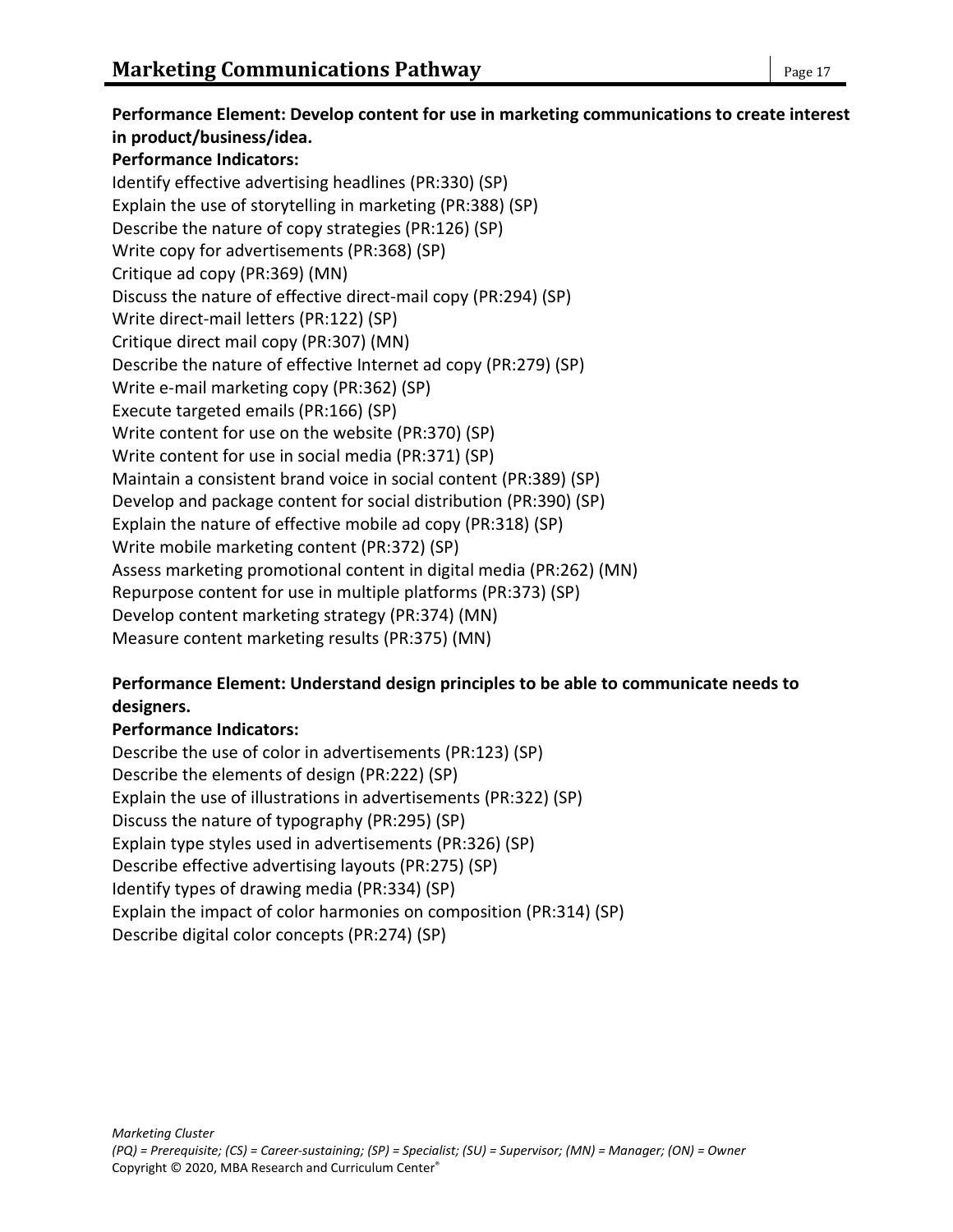# **Performance Element: Critique advertisements to ensure achievement of marketing communications goals/objectives.**

#### **Performance Indicators:**

Check advertising proofs (PR:130) (SP) Evaluate storyboards for broadcast advertisements (PR:309) (MN) Assess collateral pieces for direct marketing (PR:261) (MN) Critique advertisements (PR:272) (MN)

#### **Performance Element: Understand how a website presence can be used to promote business/product.**

#### **Performance Indicators:**

Explain website-development process (PR:328) (SP) Identify strategies for attracting targeted audience to website (PR:333) (SP) Identify technologies to improve website ranking/positioning on search engines/directories (PR:278) (MN) Explain website linking strategies (PR:327) (MN) Identify website design/components (PR:336) (MN)

#### **Performance Element: Manage media planning and placement to enhance return on marketing investment.**

#### **Performance Indicators:**

Determine advertising reach of media (PR:225) (SP) Read media schedule (PR:348) (SP) Calculate media costs (PR:009) (SP) Select advertising media (PR:010) (MN) Choose appropriate media outlets (PR:230) (MN) Negotiate terms with media owner (PR:340) (SP) Schedule ads and commercials (PR:131) (SP) Select placement of advertisements (PR:132) (SP) Buy ad space/time (PR:104) (SP) Identify techniques to increase ad response time (PR:231) (SP) Set media buying objectives (PR:357) (MN) Plan strategy to guide media-buying process (PR:344) (MN) Develop a media plan (includes budget, media allocation, and timing of ads) (PR:285) (MN)

#### **Performance Element: Leverage media buys to maximize marketing investment. Performance Indicators:**

Select strategies to leverage media buys (PR:354) (MN) Implement strategies to leverage media buys (PR:338) (MN)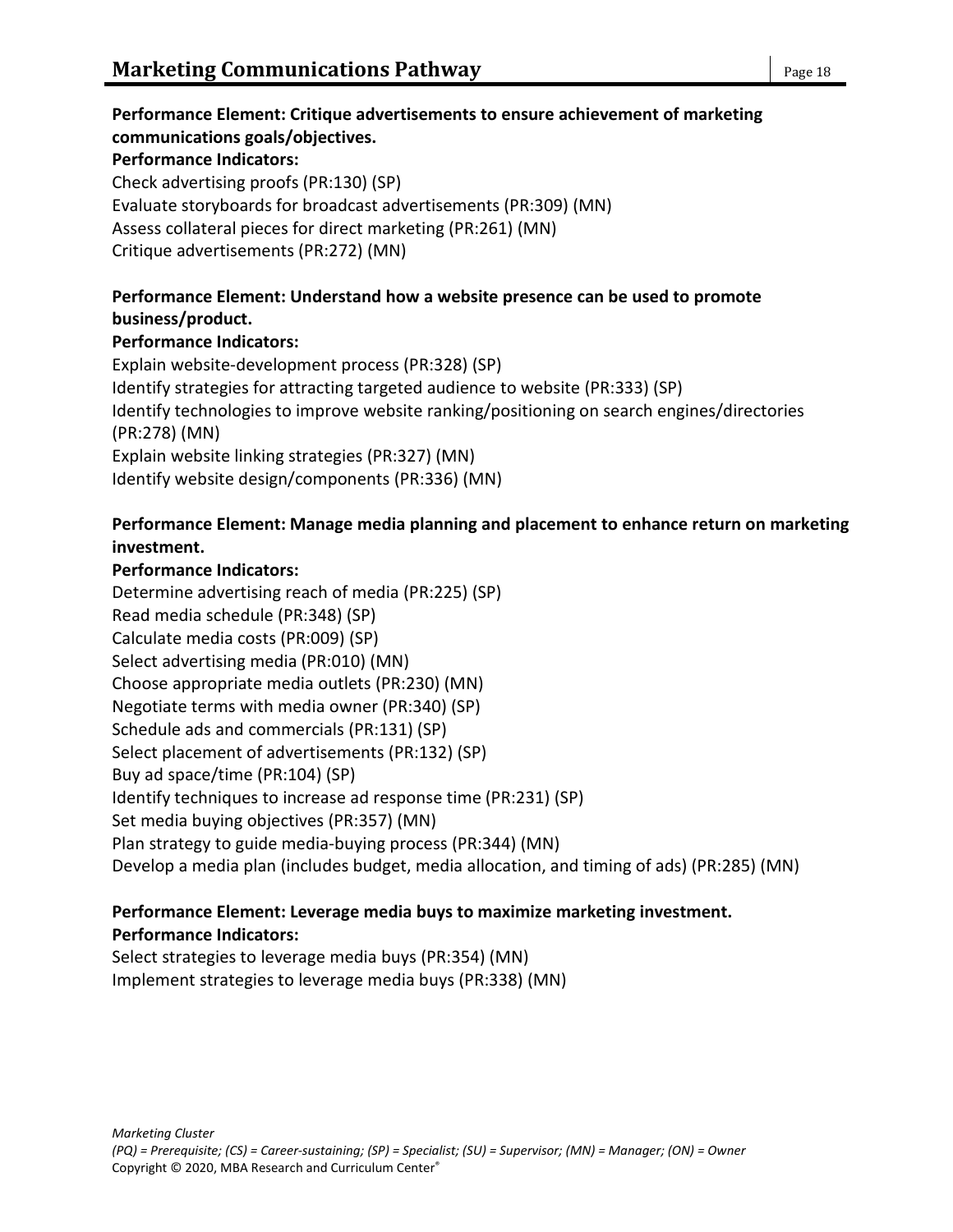# **Performance Element: Utilize publicity to inform stakeholders of business activities. Performance Indicators:**

Explain the impact of digital techniques on public relations practices (PR:376) (SP) Write a press release (PR:057) (SP) Create a public-service announcement (PR:268) (SP) Create a press kit (PR:226) (SP) Coordinate press releases (PR:138) (MN) Cultivate media relationships (PR:185) (SP) Evaluate media relations (PR:377) (MN) Obtain publicity (PR:055) (MN)

### **Performance Element: Utilize publicity/public-relations activities to create goodwill with stakeholders.**

### **Performance Indicators:**

Analyze costs/benefits of company participation in community activities (PR:056) (SP) Explain current issues/trends in public relations (PR:313) (SP) Describe the use of crisis management in public relations (PR:282) (SP) Develop a customer retention plan (PR:378) (MN) Create a public-relations campaign (PR:239) (MN) Develop a public-relations plan (PR:088) (MN)

### **Performance Element: Employ sales-promotion activities to inform or remind customers of business/product.**

### **Performance Indicators:**

Create promotional signage (PR:391) (SP)

Collaborate in the design of slogans/taglines (PR:266) (SP)

Set and develop strategy for brand identifiers (e.g., marks, characters, etc.) (PR:356) (MN)

Collaborate in the design of collateral materials to promote frequency/loyalty marketing program (PR:233) (SP)

Explain considerations in designing a frequency/loyalty marketing program (PR:215) (MN)

Develop frequency/loyalty marketing strategy (PR:288) (MN)

Analyze use of specialty promotions (PR:106) (MN)

Participate in the design of collateral materials to promote special events (PR:234) (SP)

Develop strategy for creating a special event (PR:218) (MN)

Set up cross-promotions (PR:235) (SP)

Explain how businesses can use trade-show/exposition participation to communicate with targeted audiences (PR:254) (SP)

Participate in trade shows/expositions (PR:236) (SP)

Explain considerations used to evaluate whether to participate in trade shows/expositions (PR:255) (SP)

Develop a sales-promotion plan (PR:094) (MN)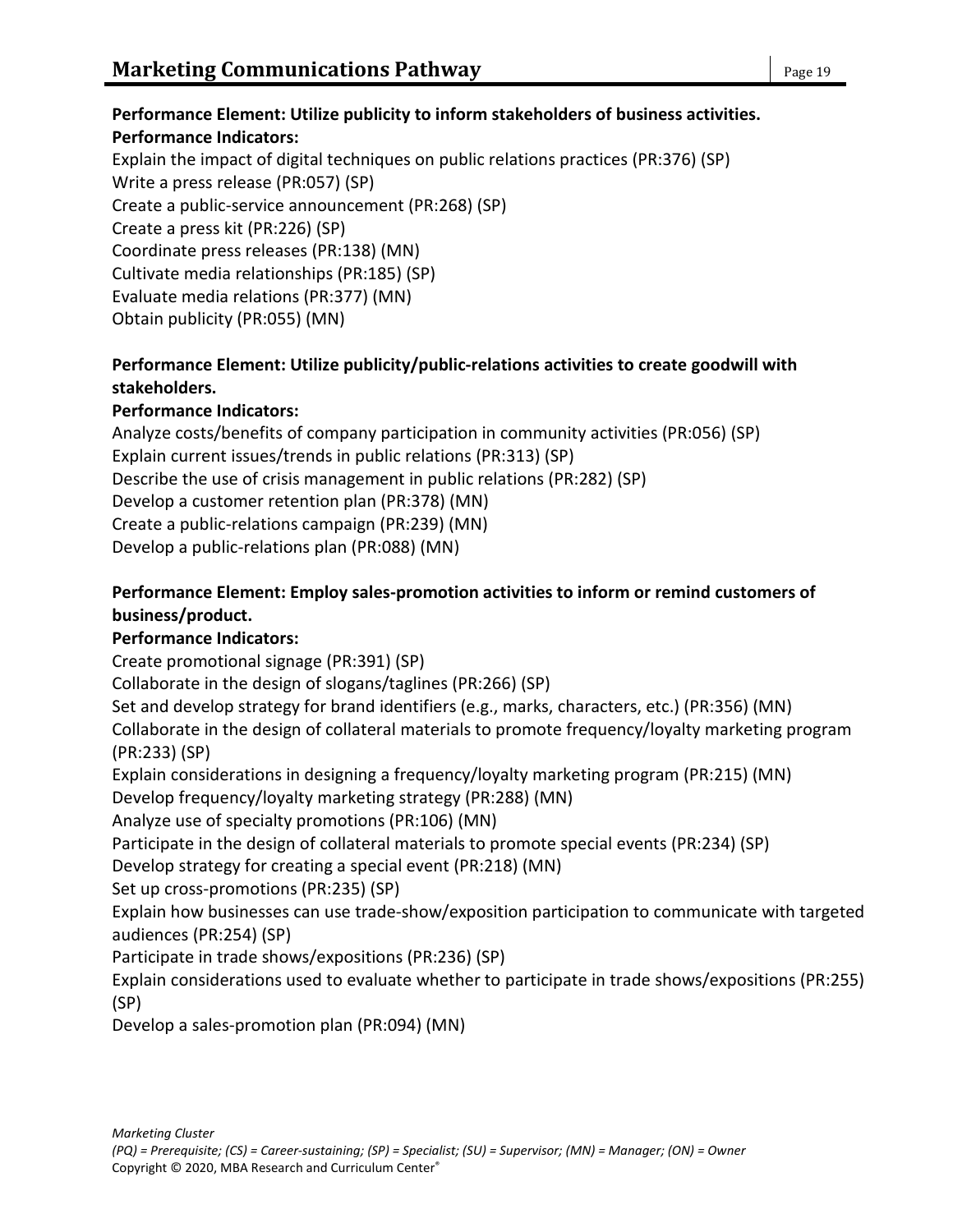# **Performance Element: Develop marketing/creative briefs to apprise staff and client of promotional strategy. Performance Indicators:**

Discuss the use of marketing/creative briefs (PR:297) (SP) Prepare marketing/creative briefs (PR:345) (MN)

#### **Performance Element: Work with advertising agency to create marketing communications. Performance Indicators:**

Explain the use of advertising agencies (PR:081) (SP) Select advertising agency (PR:350) (MN) Evaluate advertising agency work (PR:303) (MN)

### **Performance Element: Plan marketing communications to maximize effectiveness and to minimize costs.**

#### **Performance Indicators:**

Explain the nature of a promotional plan (PR:073) (SP) Coordinate activities in the promotional mix (PR:076) (SP) Use past advertisements to aid in promotional planning (PR:075) (MN) Develop offline campaign to drive traffic to online platforms (PR:380) (MN) Determine appropriateness of promotional strategy across product lines (PR:159) (MN) Establish promotional mix (PR:237) (MN) Prepare advertising budget (PR:160) (MN) Prepare promotional budget (PR:098) (MN) Develop an advertising campaign (PR:079) (MN) Develop digital marketing campaign (PR:382) (MN) Develop digital marketing strategies (PR:383) (MN) Develop social media plan (PR:384) (MN) Develop an integrated approach for social media content creation (PR:392) (MN) Develop promotional plan for a business (PR:097) (MN) Develop a communications audit plan (PR:385) (MN)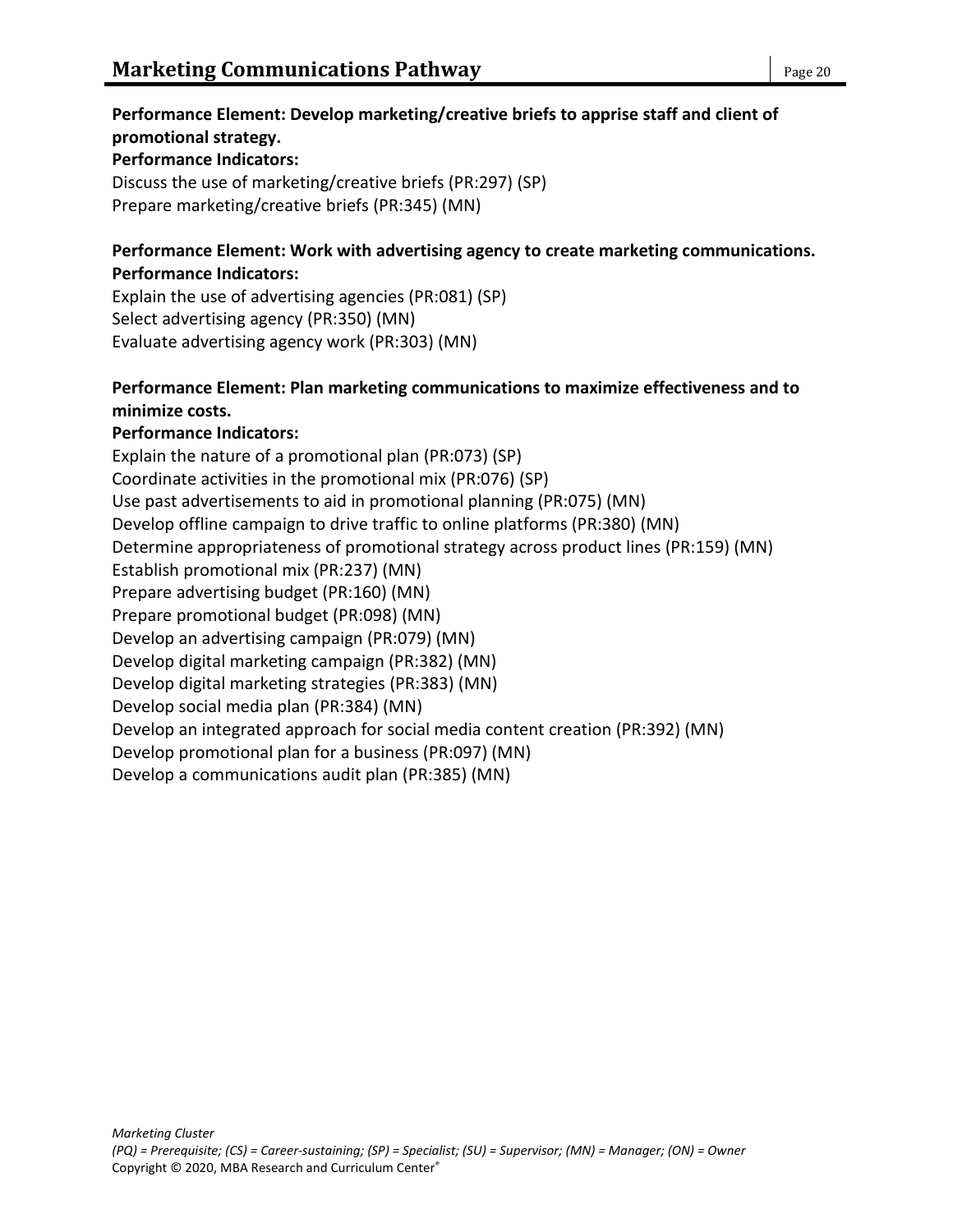# **Performance Indicators:**

Monitor user-generated content (UGC) (PR:393) (SP) Moderate social chats (PR:394) (SP) Leverage social networks for customer engagement (PR:379) (SP) Implement strategies to grow social-media following (PR:395) (SP) Implement digital marketing campaign (PR:381) (SP) Manage day-to-day content on social platforms (PR:396) (MN) Implement strategies for advertising campaign (PR:337) (MN) Follow up with media on "make-good advertisements" (PR:329) (MN) Manage risks associated with the content of digital messages (PR:397) (MN) Implement an integrated social-media strategy (PR:398) (MN) Manage promotional allowances (PR:071) (MN)

#### **Performance Element: Evaluate long-term and short-term results of promotional efforts. Performance Indicators:**

Evaluate creative work (PR:305) (MN) Identify metrics to assess results of promotional efforts (PR:256) (MN) Evaluate effectiveness of advertising (PR:013) (MN) Quantify contribution of social media (metrics and goals, finding what is good, measuring and adjusting on the fly, reporting and sharing insights) (PR:386) (MN) Assess web analytics (PR:387) (MN) Evaluate media's contribution to campaign's effectiveness (PR:308) (MN) Evaluate digital marketing efforts (PR:306) (MN) Analyze costs/benefits of direct marketing (PR:259) (MN) Assess direct-marketing strategy (PR:263) (MN) Measure results of promotional mix (PR:238) (MN)

# **Instructional Area: Selling (SE)**

**Standard: Understands the concepts and actions needed to determine client needs and wants and respond through planned, personalized communication that influences purchase decisions and enhances future business opportunities**

**Performance Element: Acquire product knowledge to be equipped to solve customer/ client's problems.**

# **Performance Indicators:** Acquire knowledge of client's products/brands (SE:360) (CS)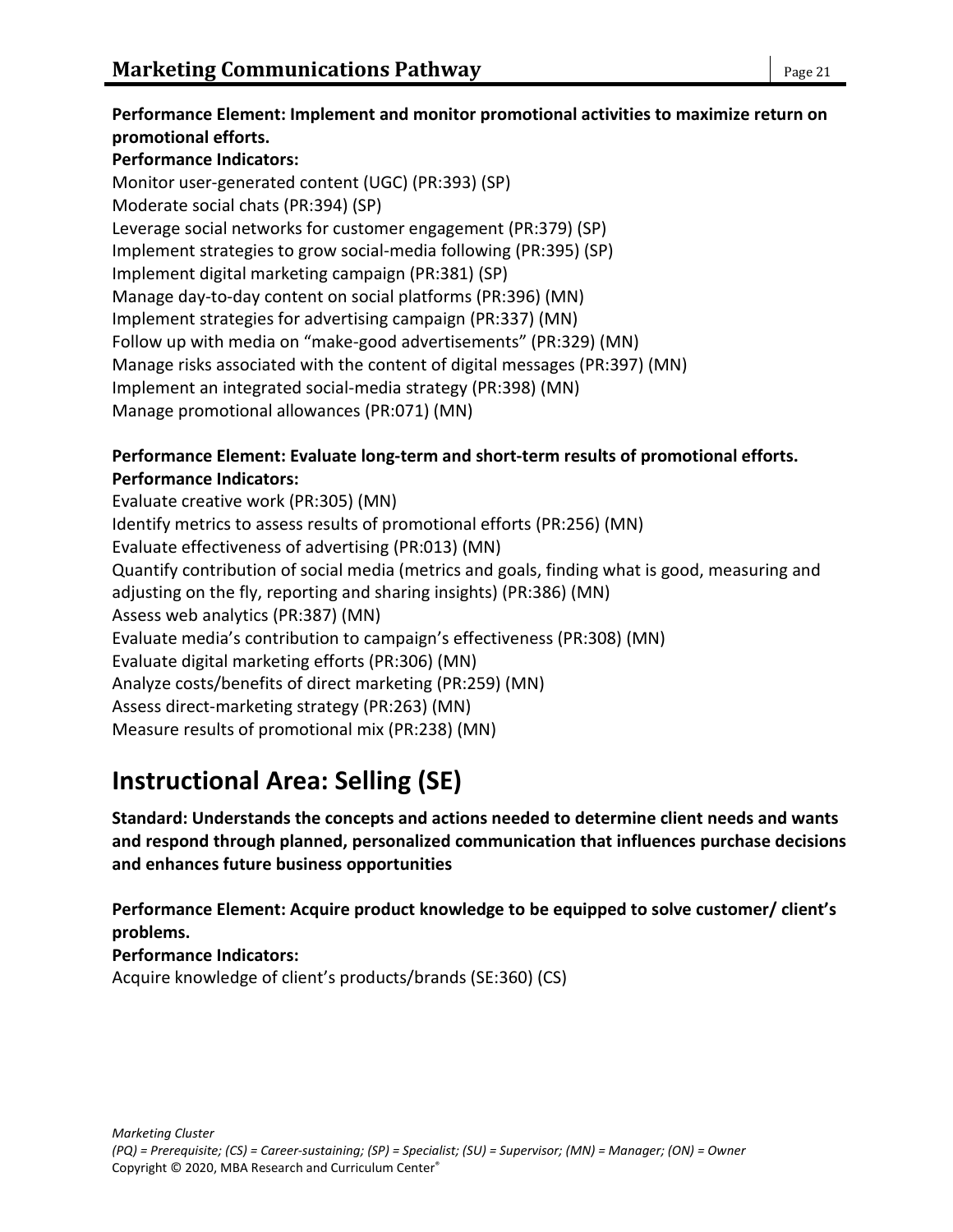**Performance Element: Utilize sales processes and techniques to determine and satisfy customer needs.**

#### **Performance Indicators:**

Pitch marketing communications idea to client (SE:347) (SP) Present an advertising campaign to clients (SE:395) (SP)

#### **Performance Element: Utilize sales-support activities to increase customer satisfaction. Performance Indicators:**

Provide service after the sale (SE:398) (SP)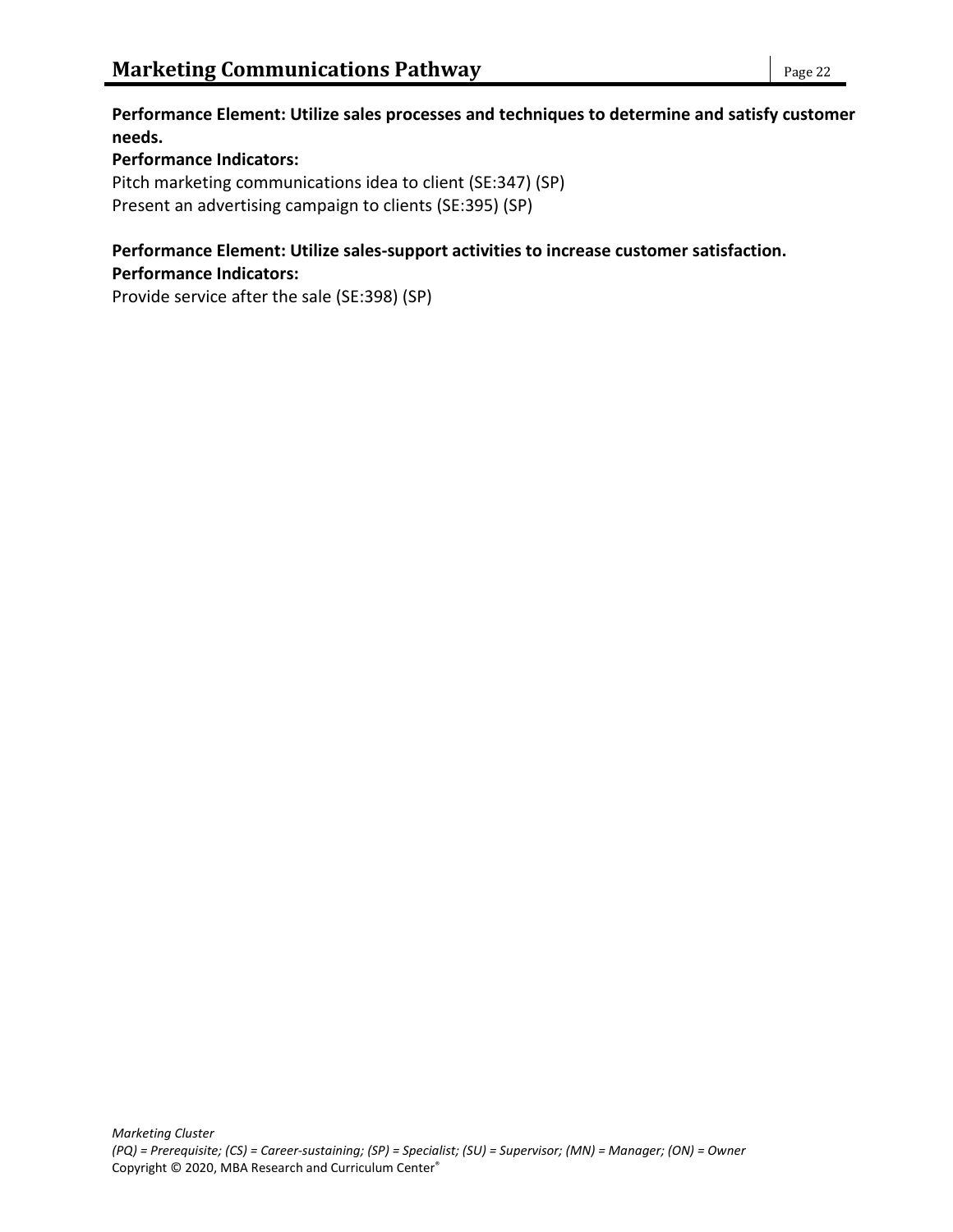# **Instructional Area: Emotional Intelligence (EI)**

**Standard: Understands techniques, strategies, and systems used to foster self-understanding and enhance relationships with others**

#### **Performance Element: Manage internal and external business relationships to foster positive interactions.**

#### **Performance Indicators:**

Explain the impact of business customs and practices on global trade (EI:082) (SP) Describe the nature of business customs and practices in the North American market (EI:083) (SP) Explain the nature of business customs and practices in Western Europe (EI:084) (SP) Explain the nature of business customs and practices in Eastern Europe (EI:117) (SP) Explain the nature of business customs and practices in Latin America (EI:085) (SP) Describe the nature of business customs and practices in the Pacific Rim (EI:086) (SP) Discuss the nature of business customs and practices in the Middle East (EI:087) (SP) Explain the nature of business customs and practices in South Asia (EI:118) (SP) Describe the nature of business customs and practices in Northern Africa (EI:119) (SP) Discuss the nature of business customs and practices in Sub-Saharan Africa (EI:120) (SP)

# **Instructional Area: Financial Analysis (FI)**

**Standard: Understands tools, strategies, and systems used to maintain, monitor, control, and plan the use of financial resources**

#### **Performance Element: Implement accounting procedures to track money flow and to determine financial status.**

**Performance Indicators:**

Explain the financial implications of product cannibalization (FI:324) (MN) Determine product-line profitability (FI:322) (MN)

# **Performance Element: Manage marketing finances to monitor and measure return on marketing investment (ROMI).**

**Performance Indicators:**

Allocate marketing budget (FI:320) (MN) Calculate return on marketing investment (ROMI) (FI:321) (MN) Measure cost-effectiveness of marketing expenditures (FI:325) (MN) Control marketing budget (FI:649) (MN) Report marketing return on investment (ROMI) (FI:651) (MN)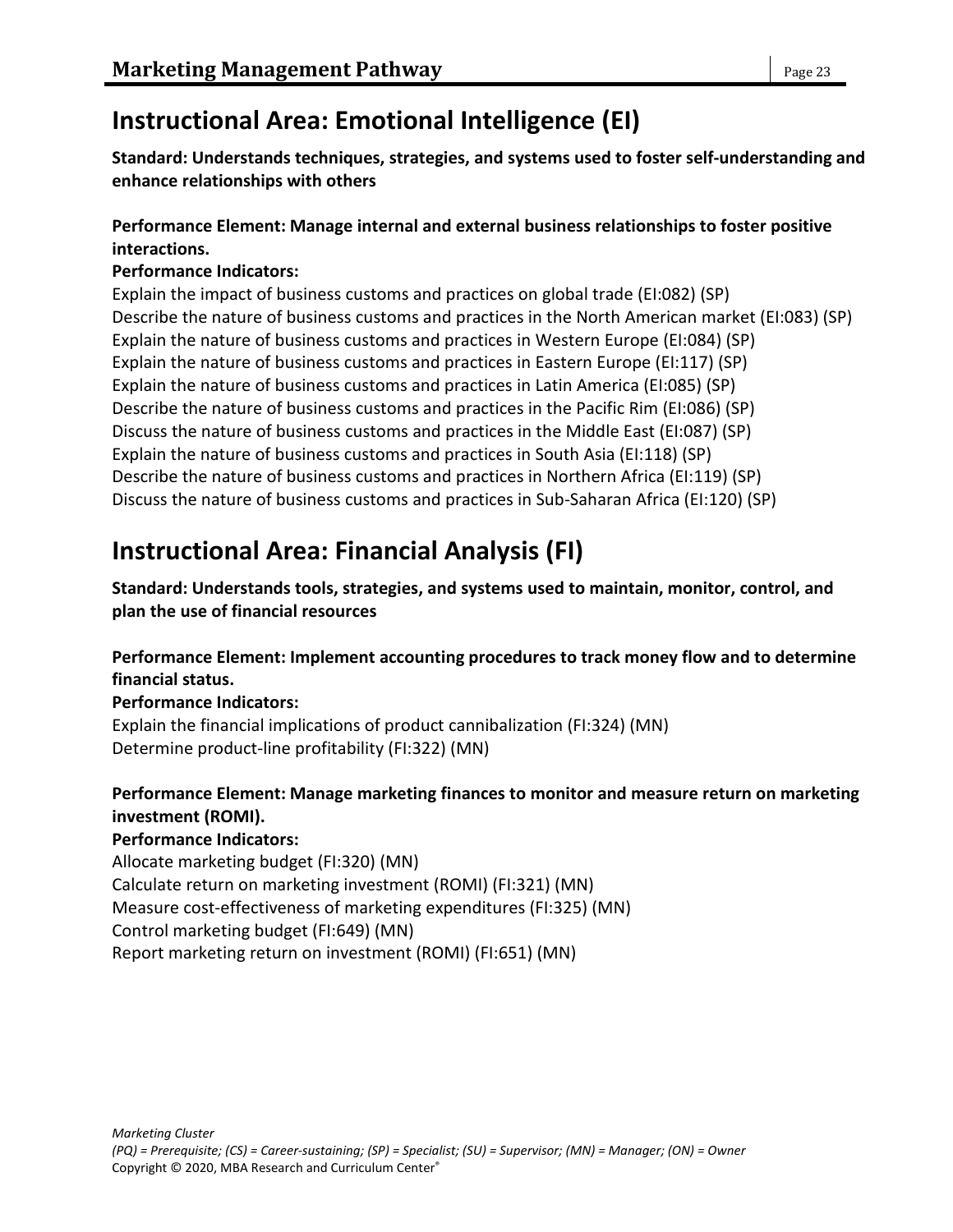# **Instructional Area: Human Resources Management (HR)**

**Standard: Understands the tools, techniques, and systems that businesses use to plan, staff, lead, and organize its human resources**

**Performance Element: Utilize techniques to staff an organization or a department within an organization.**

#### **Performance Indicators:**

Staff key marketing positions (HR:408) (MN)

# **Performance Element: Manage staff growth and development to increase productivity and employee satisfaction.**

#### **Performance Indicators:**

Ensure staff understanding of responsibilities, duties, functions, and authority levels (HR:401) (SU) Supervise marketing positions (HR:409) (SU)

Determine adequacy of training courses (HR:399) (MN)

Assess marketing personnel's ability to react to market developments (HR:396) (MN)

# **Performance Element: Implement organizational skills to facilitate others' work efforts. Performance Indicators:**

Determine internal/external resource requirements and responsibilities for projects (HR:400) (MN)

# **Instructional Area: Information Management (NF)**

**Standard: Understands tools, strategies, and systems needed to access, process, maintain, evaluate, and disseminate information to assist business decision-making**

### **Performance Element: Utilize information-technology tools to manage and perform work responsibilities.**

### **Performance Indicators:**

Analyze the impact of technology on marketing (NF:094) (SP) Use software to automate services (NF:106) (SP) Use analytical tracking tools (NF:205) (SP) Use Marketing Operations Management software (i.e., software that automates marketing operations processes) (NF:105) (MN) Determine types of technology needed by company/agency (NF:054) (MN)

#### **Performance Element: Acquire information to guide business decision-making. Performance Indicators:**

Use analytical software (e.g., SPSS, SAS, Excel, etc.) (NF:214) (SP)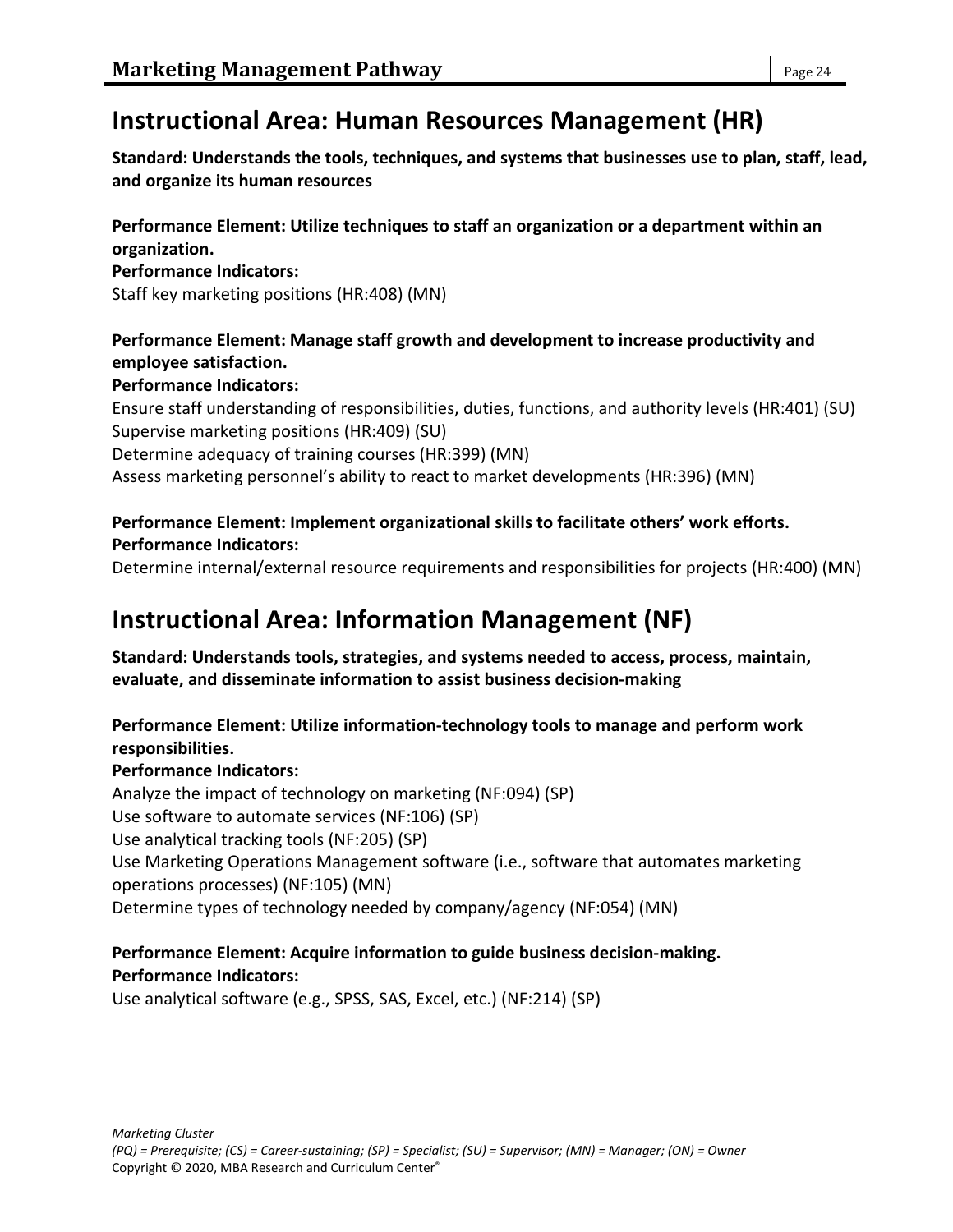# **Instructional Area: Operations (OP)**

**Standard: Understands the processes and systems implemented to monitor, plan, and control the day-to-day activities required for continued business functioning**

#### **Performance Element: Implement purchasing activities to obtain business supplies, equipment, resources, and services.**

#### **Performance Indicators:**

Determine sources of relevant, new marketing data (OP:434) (SP) Evaluate options to purchase or sell marketing data (OP:435) (SP) Develop processes to acquire marketing data from external sources (OP:436) (MN) Purchase marketing data (OP:181) (MN) Purchase services (OP:182) (MN)

# **Performance Element: Determine technology security strategies needed to protect customer information and company image.**

### **Performance Indicators:**

Maintain security of marketing data (OP:429) (SP) Explain security considerations in marketing management (OP:173) (SP) Develop strategies to protect digital data (OP:105) (MN)

#### **Performance Element: Apply operational policies to perform procedures and activities that ensure marketing's efficiency and effectiveness. Performance Indicators:**

Cleanse existing marketing data to maintain relevancy (OP:430) (SP) Apply marketing analytics (OP:431) (SP) Identify marketing data needs (OP:432) (MN) Create dashboards to monitor marketing performance (OP:433) (MN)

# **Performance Element: Implement expense-control strategies to enhance a business's financial wellbeing.**

**Performance Indicators:** Track invoices (OP:184) (CS) Track marketing budgets (OP:185) (MN) Adjust marketing budget in response to new market opportunities (OP:166) (MN)

#### **Performance Element: Implement organizational skills to improve efficiency and work flow. Performance Indicators:**

Manage cross-functional projects (OP:177) (MN) Assign work to external partners (OP:167) (MN) Develop an operational plan of marketing activities/initiatives (OP:170) (MN)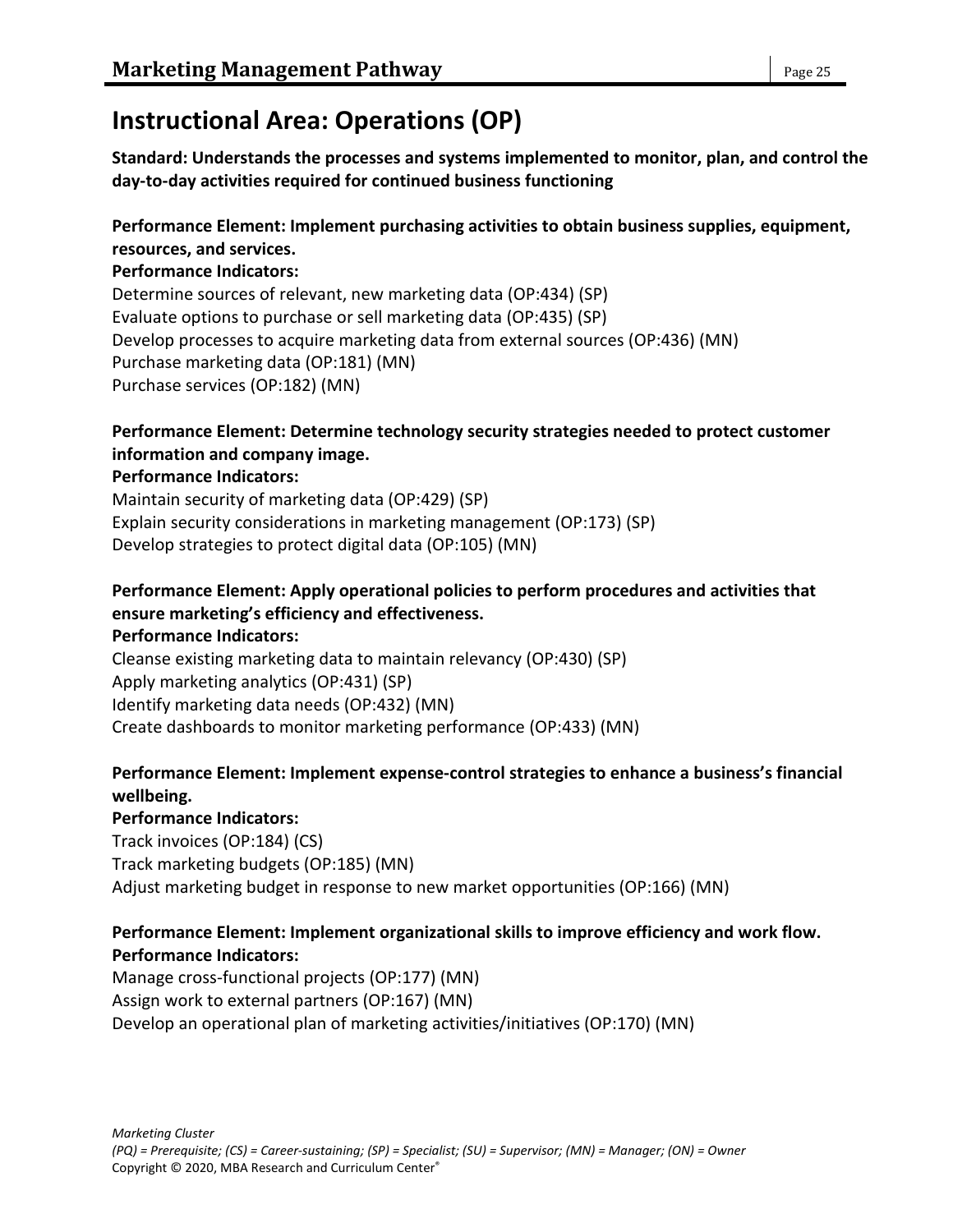### **Performance Indicators:**

Document marketing processes (OP:437) (SP) Define uniform marketing processes to streamline communications (OP:168) (MN) Improve marketing processes (OP:438) (MN) Manage system for housing marketing assets (e.g., marketing collateral, promotional items, graphics, letterhead, logos) (OP:178) (MN) Standardize/automate marketing workflows (OP:183) (MN) Develop marketing campaign workflows (OP:439) (MN)

# **Instructional Area: Professional Development (PD)**

**Standard: Understands concepts, tools, and strategies used to explore, obtain, and develop in a business career**

**Performance Element: Utilize career-advancement activities to enhance professional development in marketing.**

### **Performance Indicators:**

Assess the services of professional organizations in marketing (PD:144) (SP) Utilize professional development opportunities in marketing (e.g., continuing education courses, certifications, journals, online activities/courses) (PD:147) (SP) Employ career-advancement strategies in marketing (PD:132) (SP)

### **Performance Element: Acquire information about marketing management to aid in making career choices.**

### **Performance Indicators:**

Explain the nature of marketing management (PD:136) (SP) Explain career opportunities in marketing management (PD:133) (SP)

# **Instructional Area: Strategic Management (SM)**

**Standard: Understands tools, techniques, and systems that affect a business's ability to plan, control, and organize an organization/department**

# **Performance Element: Utilize planning tools to guide organization's/department's activities. Performance Indicators:**

Align marketing activities with business objectives (SM:015) (MN) Provide input into strategic planning (SM:023) (MN) Conduct gap analysis to determine organization's capability (SM:016) (MN) Develop departmental structure (SM:019) (MN) Determine strategic marketing planning structure (SM:018) (MN)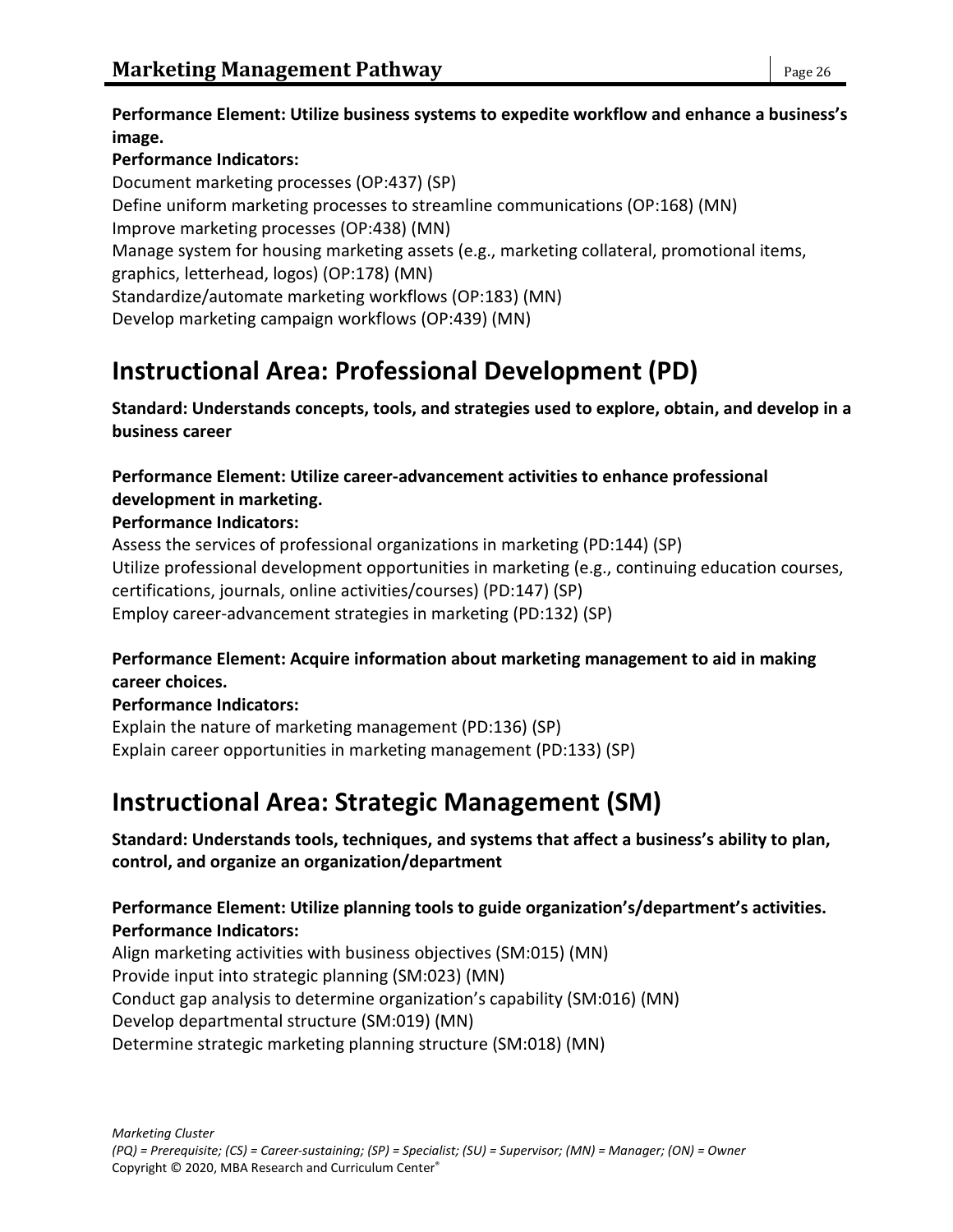# **Performance Element: Control an organization's/department's activities to encourage growth and development.**

#### **Performance Indicators:**

Show the effect of marketing strategy on marketing goals/objectives (SM:026) (MN) Monitor achievement of marketing objectives (SM:022) (MN) Set marketing policies (SM:025) (MN) Establish a marketing cost-control system (SM:020) (MN) Select metrics for measuring success (SM:024) (MN) Design a marketing performance measurement system (SM:017) (MN) Modify marketing strategies based on performance results (SM:021) (MN)

# **Instructional Area: Product/Service Management (PM)**

**Standard: Understands the concepts and processes needed to obtain, develop, maintain, and improve a product or service mix in response to market opportunities and to build brand for the organization**

**Performance Element: Apply quality assurances to enhance product/service offerings. Performance Indicators:**

Determine the impact of product standards' issues associated with global business (PM:278) (SP)

### **Performance Element: Employ product-development processes to maintain up-to-date product pipeline.**

#### **Performance Indicators:**

Explain new product-development processes (PM:241) (SP) Determine product-development objectives (PM:222) (MN) Evaluate and process innovations (PM:235) (MN)

#### **Performance Element: Employ product-mix strategies to meet customer expectations. Performance Indicators:**

Analyze product needs and opportunities (PM:211) (MN) Adapt product range to needs of targeted market segments (PM:210) (MN) Develop product search methods (PM:229) (MN) Determine product priorities (PM:221) (MN) Monitor market innovations (PM:251) (MN)

### **Performance Element: Plan product/service management activities to facilitate product development.**

#### **Performance Indicators:**

Create a product/brand plan (PM:218) (MN) Plan/Manage product/brand lifecycle (PM:255) (MN) Develop new-product launch plan (PM:227) (MN) Coordinate product launches (PM:217) (MN)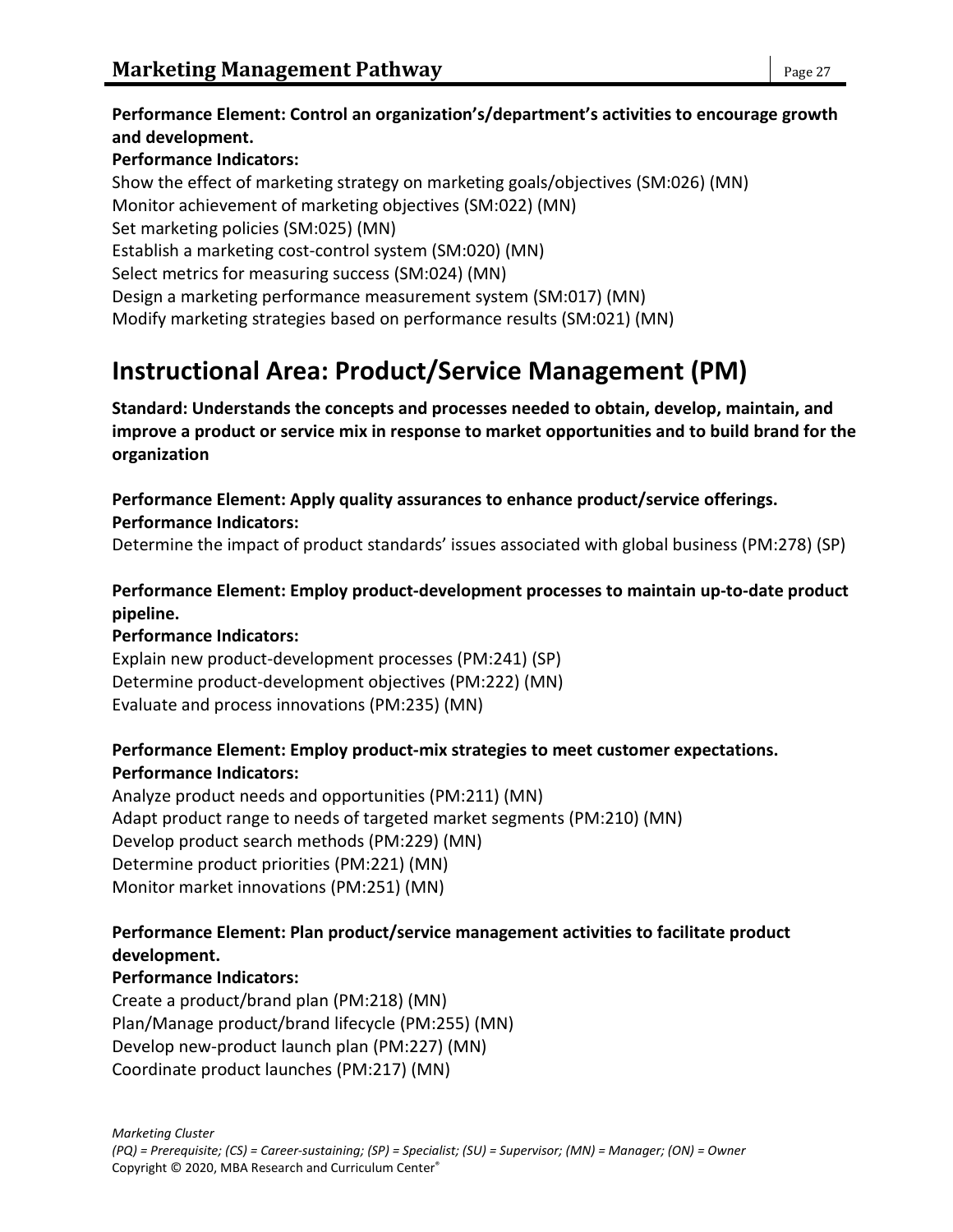Evaluate alternative marketing techniques and procedures for achieving product-development objectives (PM:234) (MN) Evaluate product mix (PM:237) (MN) Assess product-development activities (PM:212) (MN) Evaluate product/service launches (PM:238) (MN) Measure brand performance (PM:279) (MN) Conduct product/brand audit (PM:215) (MN)

# **Performance Element: Assess product packaging to improve its function and to improve its brand recognition.**

# **Performance Indicators:**

Assess product-packaging requirements (PM:213) (SP) Evaluate graphic design on packages (PM:236) (SP) Evaluate adequacy of product packaging (PM:233) (SP) Conduct reviews of product packaging (PM:216) (MN)

### **Performance Element: Position products/services to acquire desired business image. Performance Indicators:**

Develop positioning concept for a new product idea (PM:228) (SP) Communicate core values of product/service (PM:214) (SP) Identify product's/service's competitive advantage (PM:246) (SP) Develop strategies to protect brand's reputation (PM:280) (MN) Define brand strategy (PM:281) (MN) Align branding strategies to ensure consistent end-to-end communications and actions (PM:282) (MN) Use co-branding strategies (PM:283) (MN) Leverage product's/service's competitive advantage (PM:249) (MN) Determine brand reputation (PM:284) (MN) Determine brand identity (PM:285) (MN) Design brand experience (PM:286) (MN)

Identify need to rebrand (PM:287) (MN)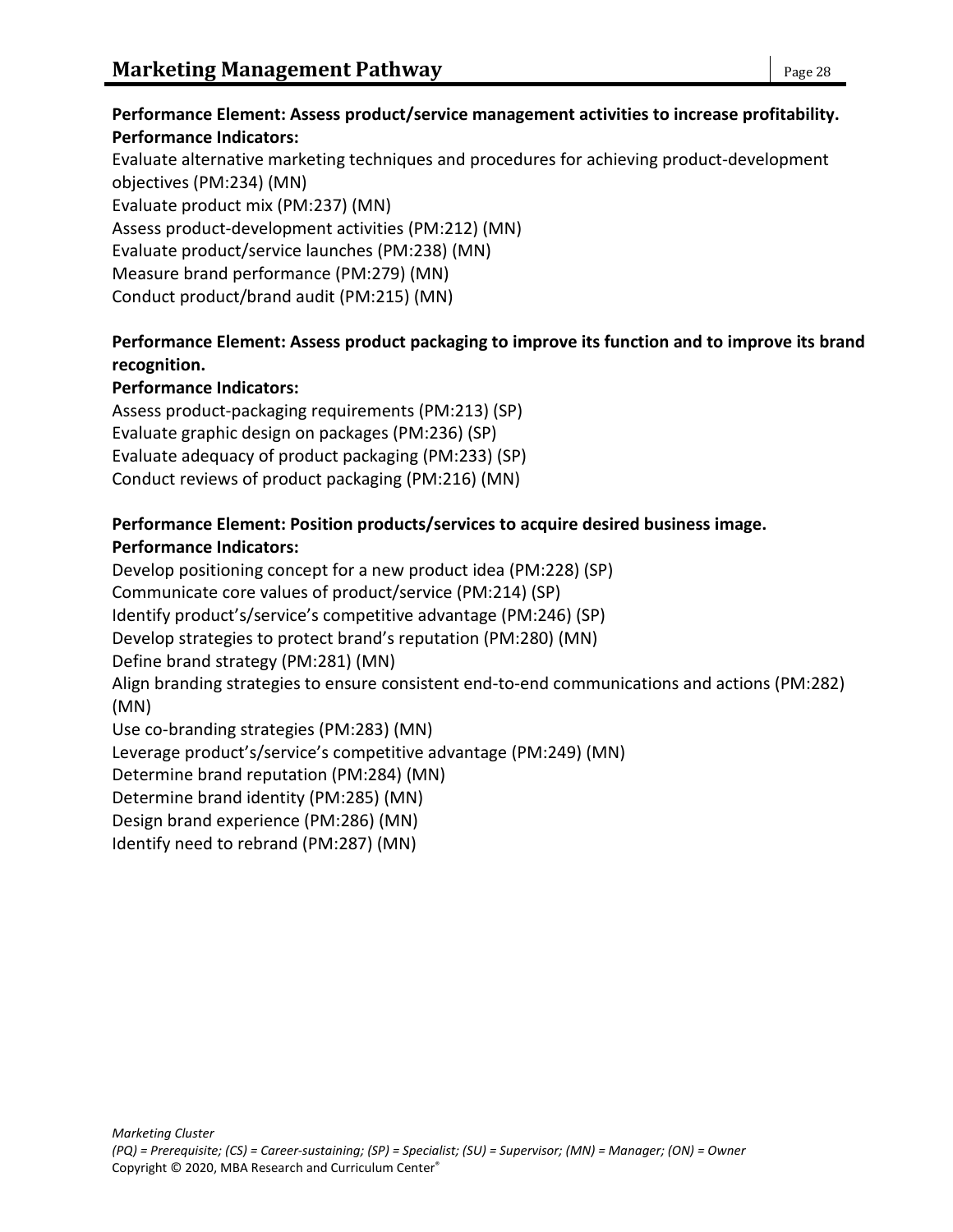# **Instructional Area: Channel Management (CM)**

**Standard: Understands the concepts and processes needed to identify, select, monitor, and evaluate sales channels**

#### **Performance Element: Develop channel-management strategies to minimize costs. Performance Indicators:**

Establish distribution points (CM:017) (MN) Develop performance standards for suppliers (CM:016) (MN) Develop new channels for products/services (CM:015) (MN) Develop collaborative relationships with channel members (CM:020) (MN) Develop channel-management strategies (CM:014) (MN)

# **Performance Element: Assess channel-management strategies to improve their effectiveness and to minimize their costs.**

**Performance Indicators:** Monitor distributors' performance standards (CM:019) (MN) Evaluate buyer-seller relationships (CM:018) (MN) Assess distribution channels (CM:012) (MN) Conduct total cost analysis of channel (CM:013) (MN)

# **Instructional Area: Marketing-Information Management (IM)**

**Standard: Understands the concepts, systems, and tools needed to gather, access, synthesize, evaluate, and disseminate information for use in making business decisions**

# **Performance Element: Assess marketing information needs to develop a marketing-information management system.**

### **Performance Indicators:**

Assess marketing-information needs (IM:182) (MN) Identify issues and trends in marketing-information management systems (IM:365) (MN) Develop marketing-information management system (IM:163) (MN)

**Performance Element: Determine marketing-information needs to communicate issues/problems/questions to others. Performance Indicators:**

Write marketing research briefs (IM:388) (MN)

### **Performance Element: Scrutinize analytical patterns to make informed marketing decisions. Performance Indicators:**

Identify industry/economic trends that will impact business activities (IM:363) (MN) Analyze market needs and opportunities (IM:302) (MN) Anticipate market changes (IM:307) (MN) Determine current market position (IM:338) (MN)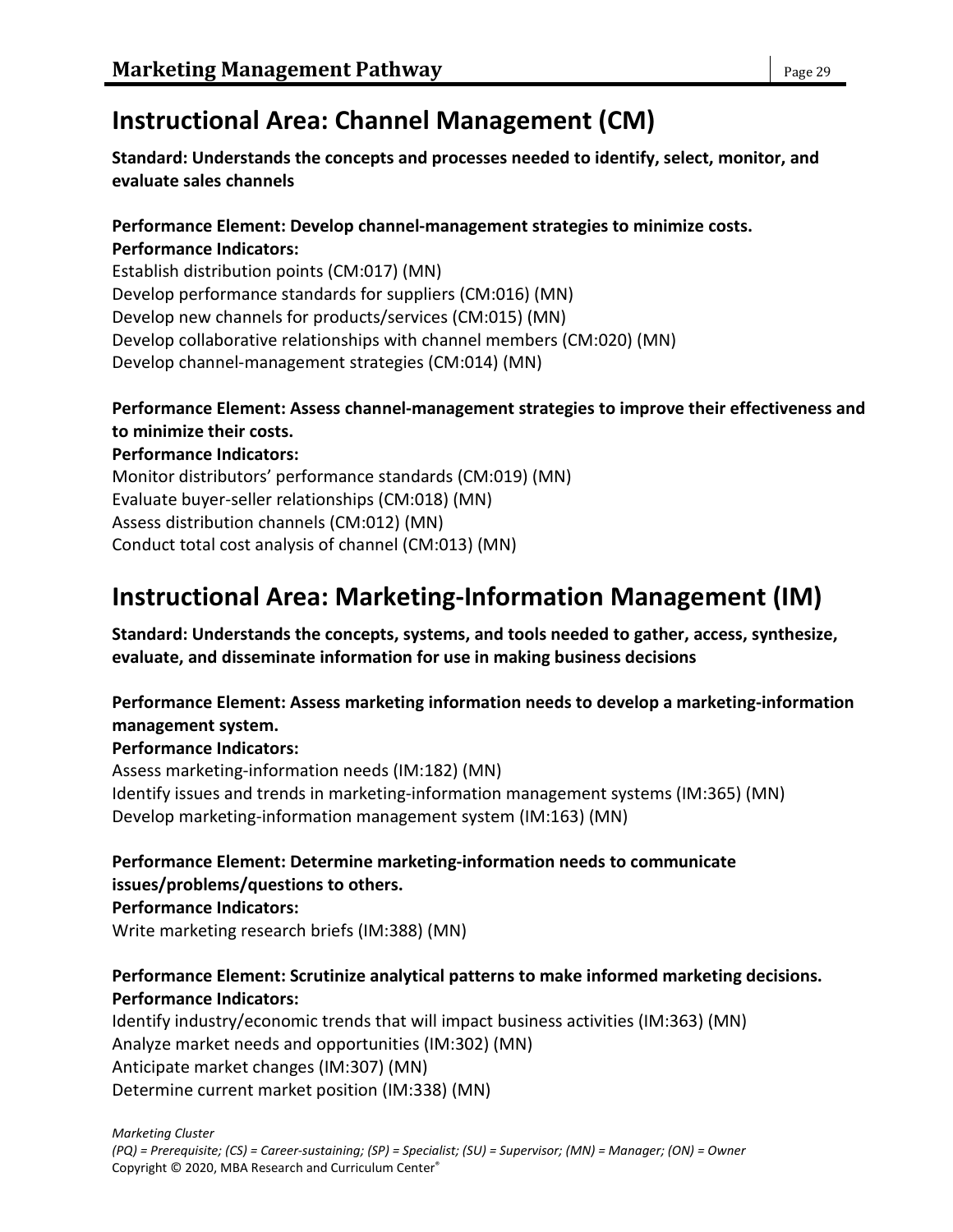# **Performance Element: Employ marketing-information to aid in making and evaluating channelmanagement decisions.**

#### **Performance Indicators:**

Track channel management cost data (IM:470) (SP) Collect product quality data to aid in making channel-management decisions (IM:485) (SP) Obtain and track information about domestic and foreign suppliers/manufacturers (IM:380) (SP)

#### **Performance Element: Report findings to communicate research information to others. Performance Indicators:**

Display data in charts/graphs or in tables (IM:347) (SP) Provide sales analysis reports (IM:394) (SP) Prepare and use presentation software to support reports (IM:386) (SP) Prepare written reports for decision-making (IM:390) (SP)

#### **Performance Element: Interpret analytical patterns to predict/analyze consumer behavior. Performance Indicators:**

Predict demand patterns (IM:385) (MN) Conduct demand analysis (IM:317) (MN) Forecast changes in customer expectations (IM:360) (MN) Evaluate product usage (IM:354) (MN) Analyze purchasing behavior (IM:305) (MN) Estimate repeat purchase rate (IM:352) (MN) Estimate purchase cycle (IM:351) (MN) Determine attitudes and behaviors towards products and brands (IM:337) (MN) Conduct customer-satisfaction studies (IM:316) (MN) Analyze service sensitivity (IM:306) (MN)

### **Performance Element: Apply pricing information to facilitate pricing decisions. Performance Indicators:**

Determine price sensitivity (IM:415) (MN)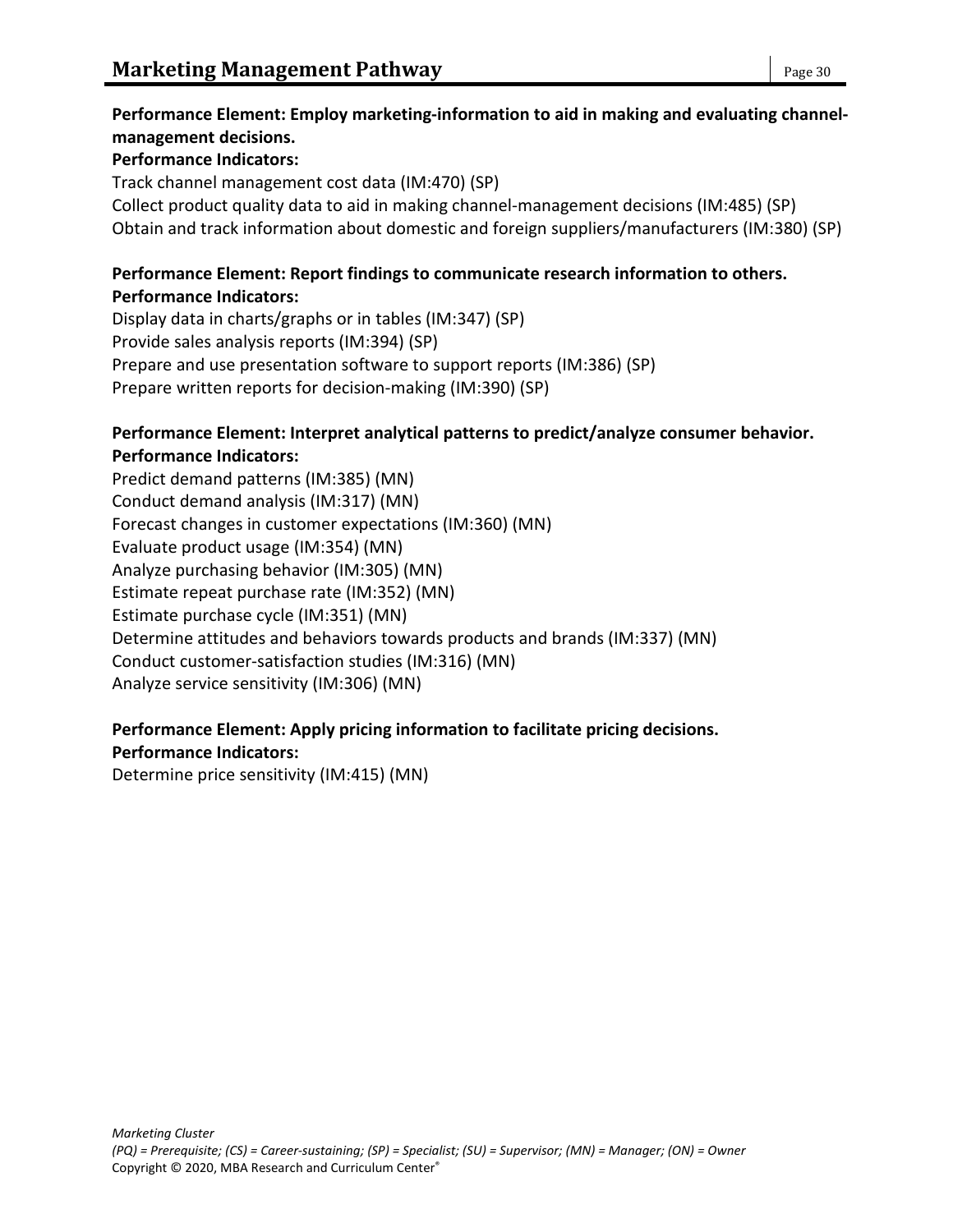**Performance Element: Analyze marketing information to facilitate product/service management decisions.**

#### **Performance Indicators:**

Measure brand equity (IM:459) (MN) Measure brand value (IM:460) (MN) Measure customer loyalty (IM:461) (MN) Predict brand share (IM:384) (MN) Estimate market share (IM:350) (MN) Conduct needs gap analysis (IM:456) (MN) Conduct product analysis (IM:324) (MN) Evaluate competitive products (IM:457) (MN) Conduct product/brand situation analysis (IM:325) (MN) Identify new-product opportunities (IM:366) (MN) Determine needed product adaptations (IM:471) (MN) Test product concepts (IM:406) (MN) Design and conduct product tests (IM:335) (MN) Evaluate potential growth and niche opportunities (IM:458) (MN) Conduct service-quality studies (IM:327) (MN) Prepare trend analyses (IM:389) (MN)

#### **Performance Element: Manage marketing information to guide and assess promotional activities. Performance Indicators:**

Measure media audience (IM:374) (SP) Leverage data to recommend personalized, relevant campaigns (IM:472) (SP) Leverage data to support real-time customization of customer interactions (IM:473) (SP) Evaluate promotional activity (IM:355) (MN)

### **Performance Element: Assess quality of marketing-research activities to determine needed improvements.**

#### **Performance Indicators:**

Evaluate quality of marketing research studies (e.g., sampling, validity/reliability, bias, etc.) (IM:357) (MN)

Evaluate the appropriateness of the research design for the research problem, issue, or opportunity (IM:484) (MN)

Assess satisfaction with contracted research firms (IM:310) (MN)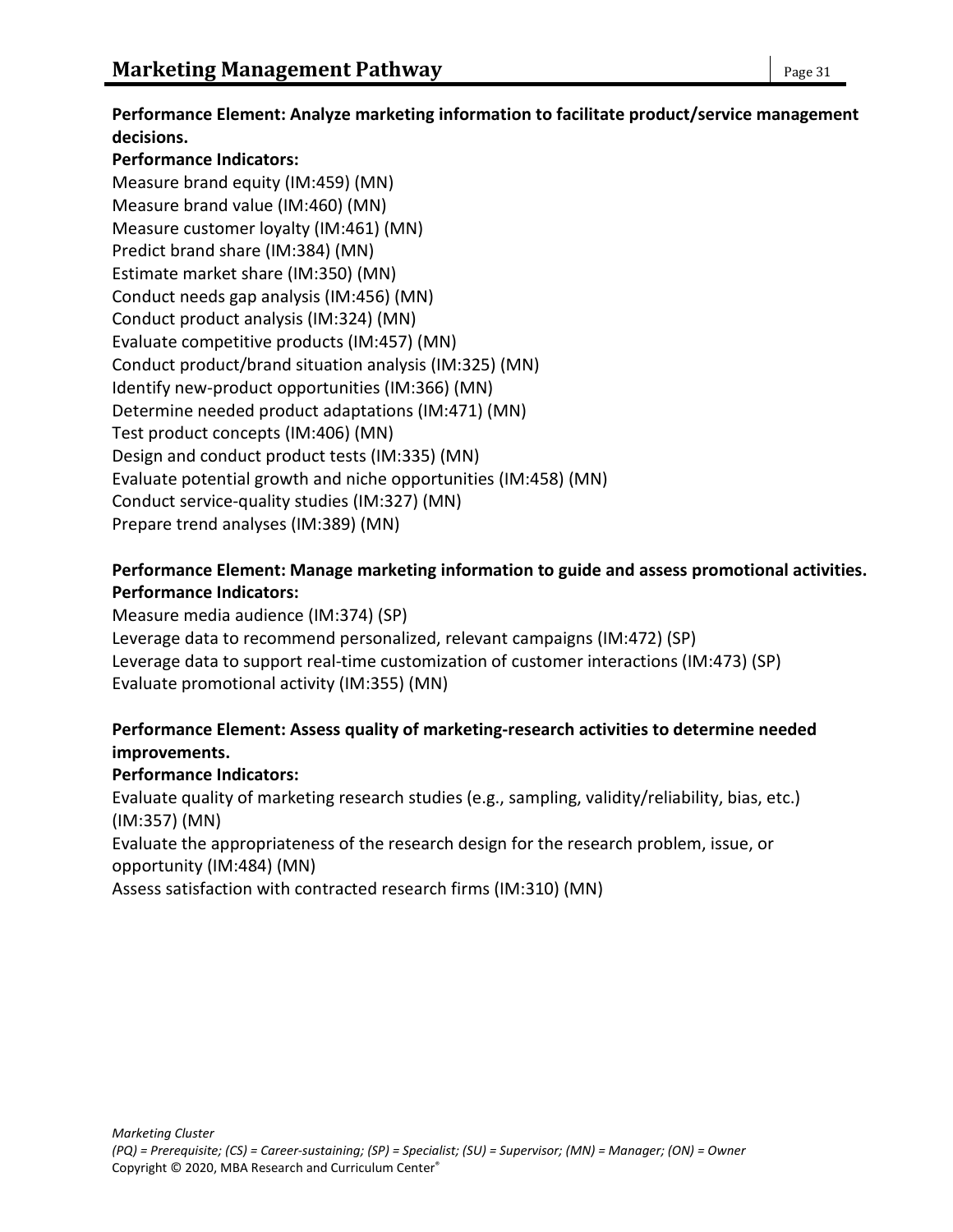# **Instructional Area: Market Planning (MP)**

**Standard: Understands the concepts and strategies utilized to determine and target marketing strategies to a select audience**

#### **Performance Element: Utilize planning tools to guide marketing's activities. Performance Indicators:**

Align sales and marketing plans (MP:040) (MN) Evaluate market opportunities (MP:026) (MN)

# **Instructional Area: Pricing (PI)**

**Standard: Understands concepts and strategies utilized in determining and adjusting prices to maximize return and meet customers' perceptions of value**

# **Performance Element: Employ pricing strategies to determine optimal pricing.**

**Performance Indicators:** Determine cost of product (breakeven, ROI, markup) (PI:019) (MN) Calculate break-even point (PI:006, LAP-PI-006) (MN) Establish pricing objectives (PI:044) (MN) Select pricing policies (PI:068) (MN) Determine terms of trading (PI:063) (MN) Determine discounts and allowances that can be used to adjust base prices (PI:022) (MN) Set prices (PI:007) (MN) Adjust prices to maximize profitability (PI:008) (MN)

### **Performance Element: Assess pricing strategies to identify needed changes and to improve profitability.**

#### **Performance Indicators:**

Ensure price fairness (PI:066) (MN) Assess changes in price structure (PI:062) (MN) Analyze variances to planned pricing (PI:061) (MN) Evaluate pricing decisions (PI:057) (MN)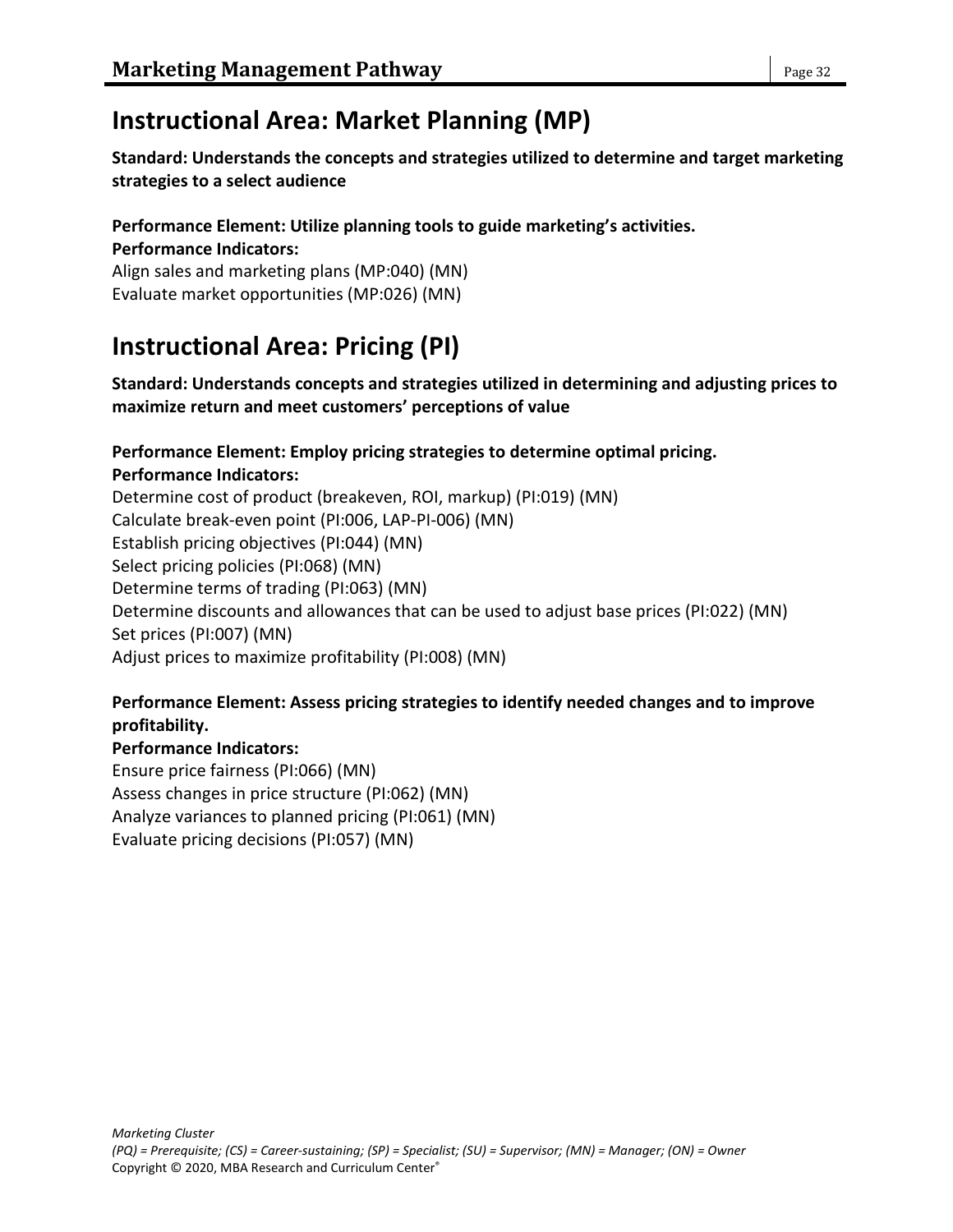# **Instructional Area: Promotion (PR)**

**Standard: Understands the concepts and strategies needed to communicate information about products, services, images, and/or ideas to achieve a desired outcome**

# **Performance Element: Understand design principles to be able to communicate needs to designers.**

#### **Performance Indicators:**

Describe the use of color in advertisements (PR:123) (SP) Describe the elements of design (PR:222) (SP) Explain the use of illustrations in advertisements (PR:322) (SP) Discuss the nature of typography (PR:295) (SP) Explain type styles used in advertisements (PR:326) (SP) Describe effective advertising layouts (PR:275) (SP) Identify types of drawing media (PR:334) (SP) Explain the impact of color harmonies on composition (PR:314) (SP) Describe digital color concepts (PR:274) (SP)

# **Performance Element: Participate in company's community outreach involvement to foster a positive company image and to meet other professionals.**

#### **Performance Indicators:**

Explain the importance of company involvement in community activities (PR:315) (SP) Propose community issues for company involvement (PR:347) (SP) Participate in community outreach activities (PR:341) (SP)

### **Performance Element: Plan marketing communications to maximize effectiveness and to minimize costs.**

### **Performance Indicators:**

Explain the nature of a promotional plan (PR:073) (SP) Coordinate activities in the promotional mix (PR:076) (SP) Develop communications objectives (PR:287) (MN) Develop promotional-mix activities (PR:289) (MN) Develop advertising plans to achieve communications objectives (PR:286) (MN) Develop sales promotion plan to achieve communications objectives (PR:292) (MN) Develop public relations/publicity plan to achieve communications objectives (PR:290) (MN)

### **Performance Element: Utilize outside agency/consultant to aid in promotional planning and development.**

### **Performance Indicators:**

Create written briefs for outside agencies/consultants (PR:271) (SP) Assess outside agency/consultant relationships (PR:265) (MN)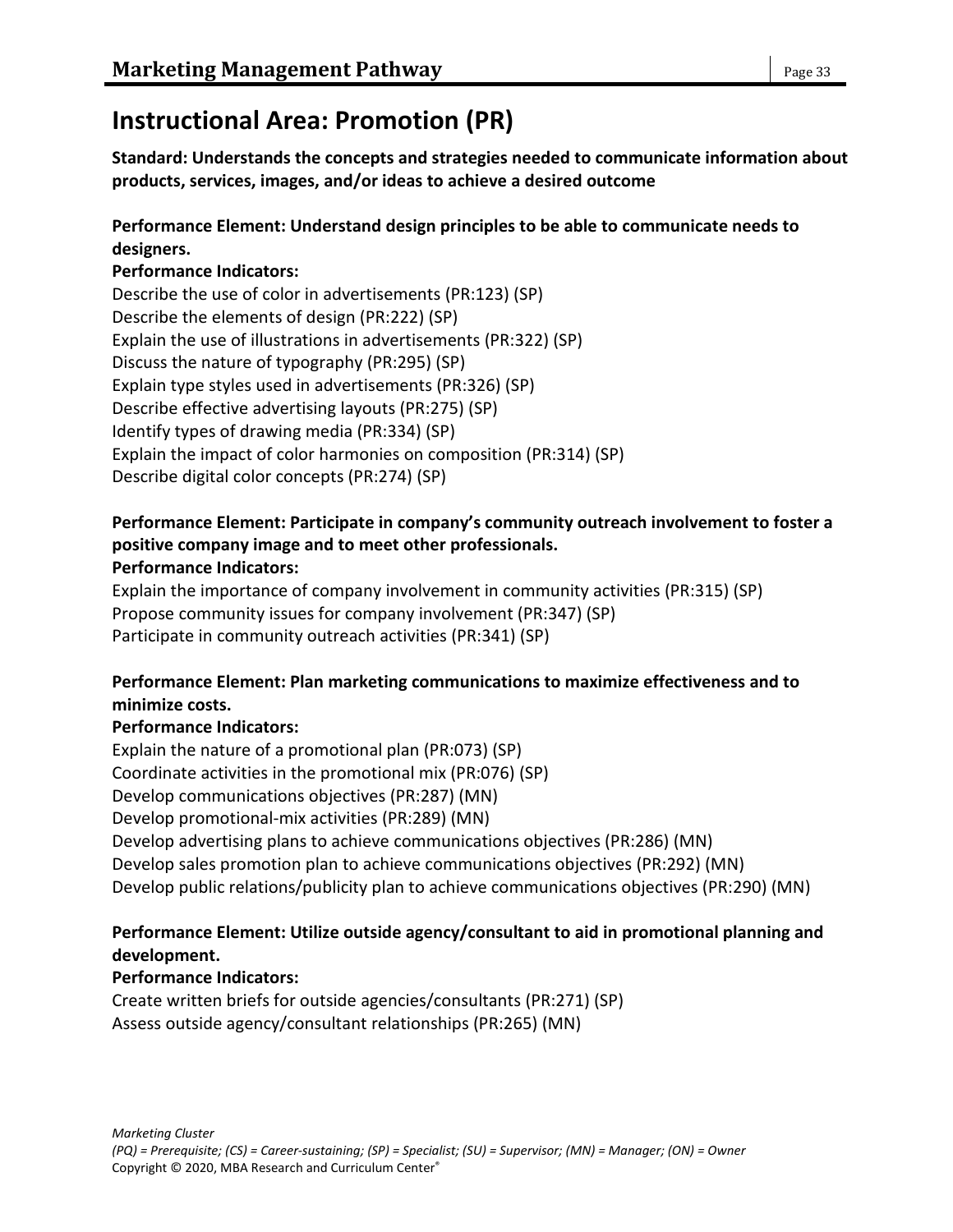# **Performance Element: Evaluate long-term and short-term results of promotional efforts. Performance Indicators:**

Identify ways to track marketing-communications activities (PR:335) (SP) Select metrics to measure effectiveness of marketing communications (PR:353) (MN) Implement metrics to assess results of promotional efforts (PR:257) (MN) Evaluate allocation of promotional effort (PR:304) (MN)

# **Instructional Area: Selling (SE)**

**Standard: Understands the concepts and actions needed to determine client needs and wants and respond through planned, personalized communication that influences purchase decisions and enhances future business opportunities**

# **Performance Element: Guide sales staff to improve their success rate and to minimize staff turnover.**

# **Performance Indicators:**

Explain the nature of the sales staff's induction program (SE:382) (SU) Conduct knowledge gap analysis of sales staff (SE:368) (SU) Analyze sales staff activity and results (SE:364) (SU)

# **Performance Element: Influence sales procedures/activities to improve return on investment. Performance Indicators:**

Monitor sales management's ability to conduct customer-service operations (SE:390) (MN) Assess sales staff's compensation package (SE:365) (MN) Support sales operations (SE:402) (MN)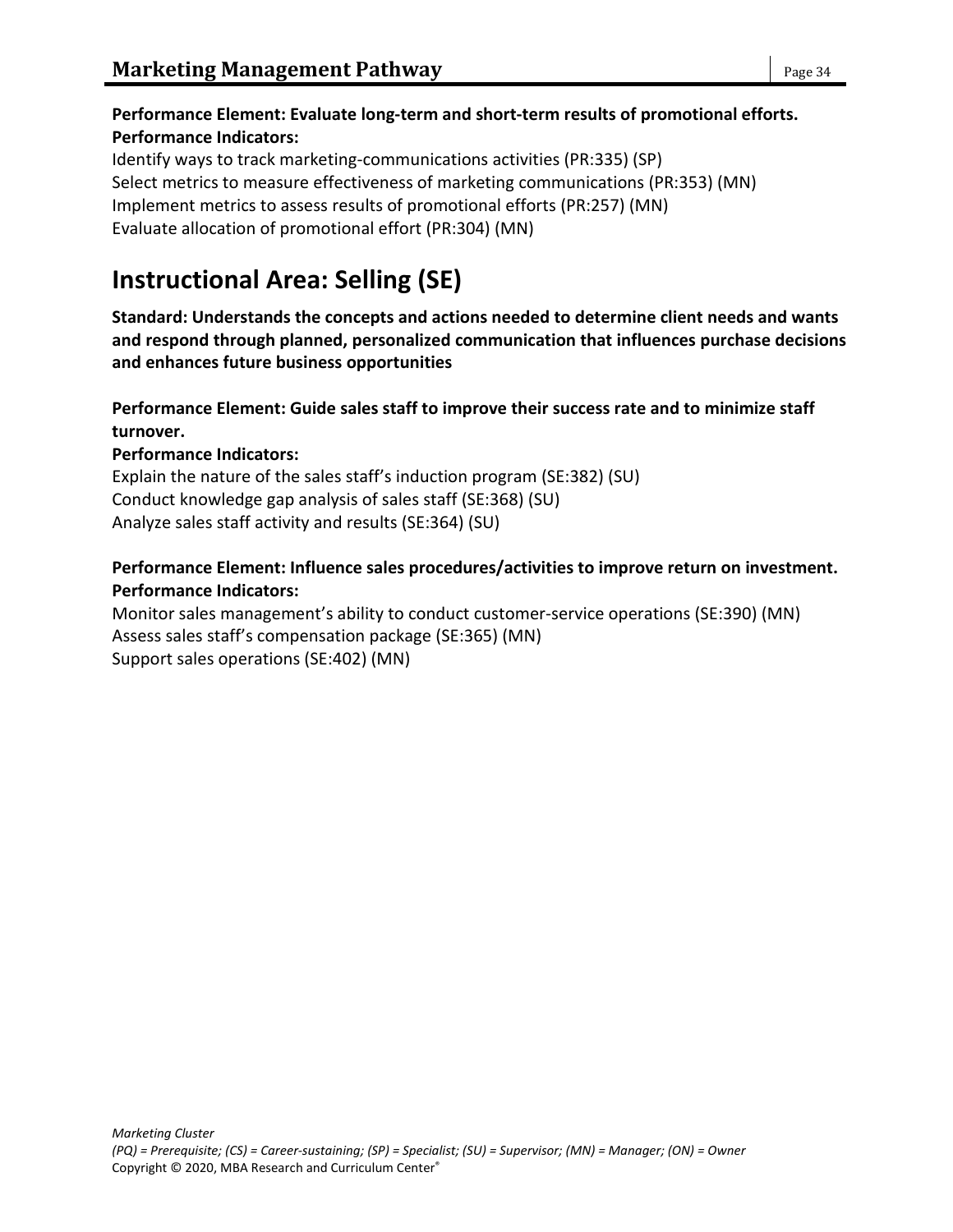# **Instructional Area: Information Management (NF)**

**Standard: Understands tools, strategies, and systems needed to access, process, maintain, evaluate, and disseminate information to assist business decision-making**

### **Performance Element: Utilize information-technology tools to manage and perform work responsibilities.**

#### **Performance Indicators:**

Assess the impact of technology on marketing research (NF:095) (SP) Use analytical tracking tools (NF:205) (SP) Determine types of technology needed by company/agency for marketing research (NF:212) (MN)

# **Performance Element: Acquire information to guide business decision-making. Performance Indicators:**

Identify emerging customer trends through social networking (NF:213) (SP) Use analytical software (e.g., SPSS, SAS, Excel, etc.) (NF:214) (SP)

# **Instructional Area: Operations (OP)**

**Standard: Understands the processes and systems implemented to monitor, plan, and control the day-to-day activities required for continued business functioning**

**Performance Element: Implement purchasing activities to obtain business supplies, equipment, resources, and services. Performance Indicators:** Purchase information services (OP:180) (MN)

# **Performance Element: Determine technology security strategies needed to protect customer information and company image.**

**Performance Indicators:**

Maintain security of marketing data (OP:429) (SP) Explain security considerations in marketing research (OP:174) (SP) Develop strategies to protect digital data (OP:105) (MN)

# **Instructional Area: Professional Development (PD)**

**Standard: Understands concepts, tools, and strategies used to explore, obtain, and develop in a business career**

**Performance Element: Acquire information about the marketing research industry to aid in making career choices.**

### **Performance Indicators:**

Identify career opportunities in marketing research (PD:140) (SP) Explain the role and responsibilities of marketing researchers (PD:139) (SP)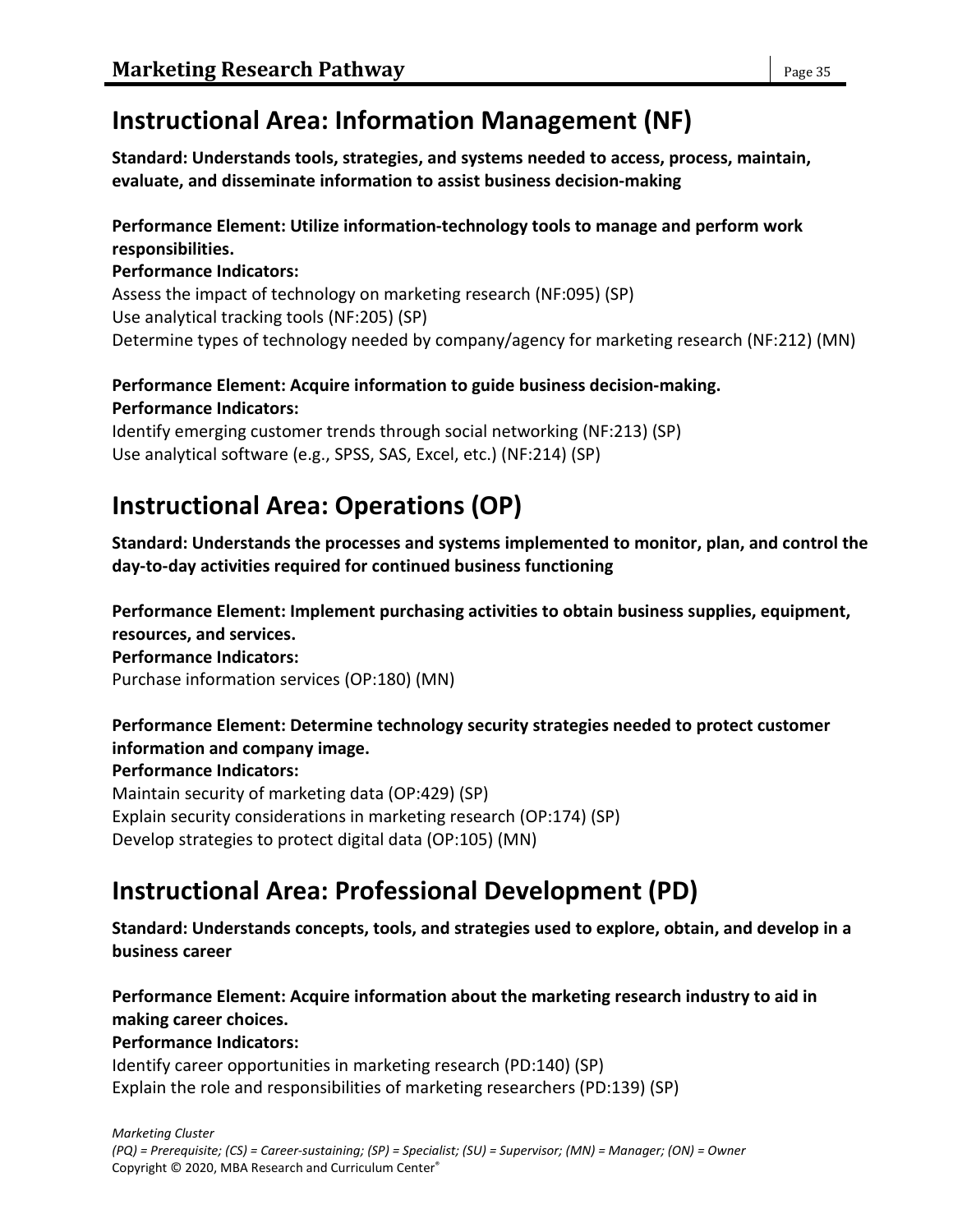# **Performance Element: Utilize career-advancement activities to enhance professional development in marketing research. Performance Indicators:**

Determine professional certification requirements in marketing research (PD:129) (SP) Assess the services of professional organizations in marketing research (PD:143) (SP)

# **Instructional Area: Strategic Management (SM)**

**Standard: Understands tools, techniques, and systems that affect a business's ability to plan, control, and organize an organization/department**

**Performance Element: Utilize planning tools to guide organization's/department's activities. Performance Indicators:**

Provide input into strategic planning (SM:023) (MN)

# **Instructional Area: Marketing-Information Management (IM)**

**Standard: Understands the concepts, systems, and tools needed to gather, access, synthesize, evaluate, and disseminate information for use in making business decisions**

**Performance Element: Assess marketing information needs to develop a marketing-information management system. Performance Indicators:** Assess marketing-information needs (IM:182) (MN) Identify issues and trends in marketing research (IM:364) (MN) Develop marketing-information management system (IM:163) (MN)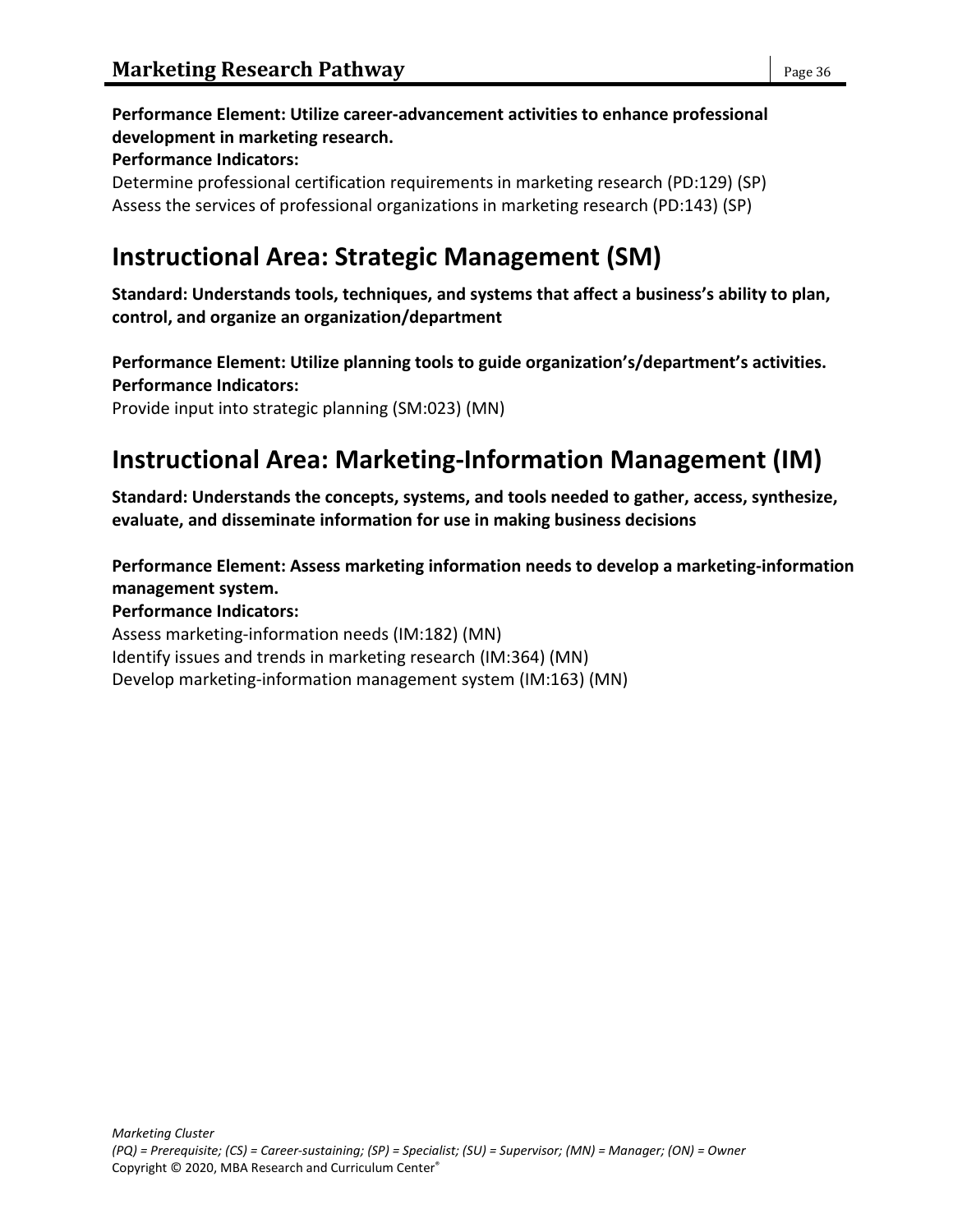# **Performance Element: Monitor business data to stay abreast of trends and changes that could impact business decision-making. Performance Indicators:** Obtain information from customer databases (IM:381) (SP) Maintain information on marketing partners' activities (e.g., vendors, others in supply/distribution channels) (IM:432) (SP) Identify challenges with the use of unstructured data (IM:474) (SP) Obtain marketing information from online sources (e.g., search engines, online databases, blogs, forums, listserves, web analytics, social media, geolocation services, etc.) (IM:382) (SP) Conduct sentiment analysis (IM:433) (SP) Obtain marketing information from publications (e.g., newspapers; magazines--current trends, regulations, consumer issues) (IM:434) (SP) Collect product quality data (e.g., customer complaints, returns, quality control) (IM:311) (SP) Data mine clickstream data using web analytics for marketing information (IM:333) (SP) Track environmental changes that impact a business (e.g., technological changes, consumer trends, economic changes, regulatory changes, etc.) (IM:409) (SP) Monitor and mine sales data (by volume, product, territory, channel, time period, etc.) (IM:379) (SP) Identify transactional data through electronic means (e.g., bar coding, optical scanners, automatic replenishment systems, electronic data interchange [EDI], and reader-sorters) (IM:368) (SP) Monitor competitors' activities (IM:435) (SP) Develop insights using trends occurring in other industries (IM:475) (SP) Track brand health (IM:407) (MN) Measure market size and composition (IM:373) (SP) Monitor inventory data (IM:378) (MN) Track cost data (IM:408) (MN) **Performance Element: Determine the need for and value of marketing research to optimize use of business resources. Performance Indicators:**

Explain the nature of actionable research (IM:359) (SP)

Compare business objectives with the expected use of the marketing-research outcomes (IM:312) (SP)

Identify the marketing-research problem/issue (IM:367) (MN)

Translate business problems/challenges into research objectives (IM:476) (MN)

Evaluate the relationship between the research purpose and the marketing research objectives (IM:358) (MN)

Estimate the value of the research information (IM:353) (MN)

Determine appropriate level and depth of information needed for decision-making (IM:477) (MN) Select research method appropriate for the research problem (i.e., exploratory, descriptive, or causal) (IM:398) (MN)

Determine research approaches (e.g., observation, survey, experiment; quantitative or qualitative) appropriate to the research problem (IM:339) (MN)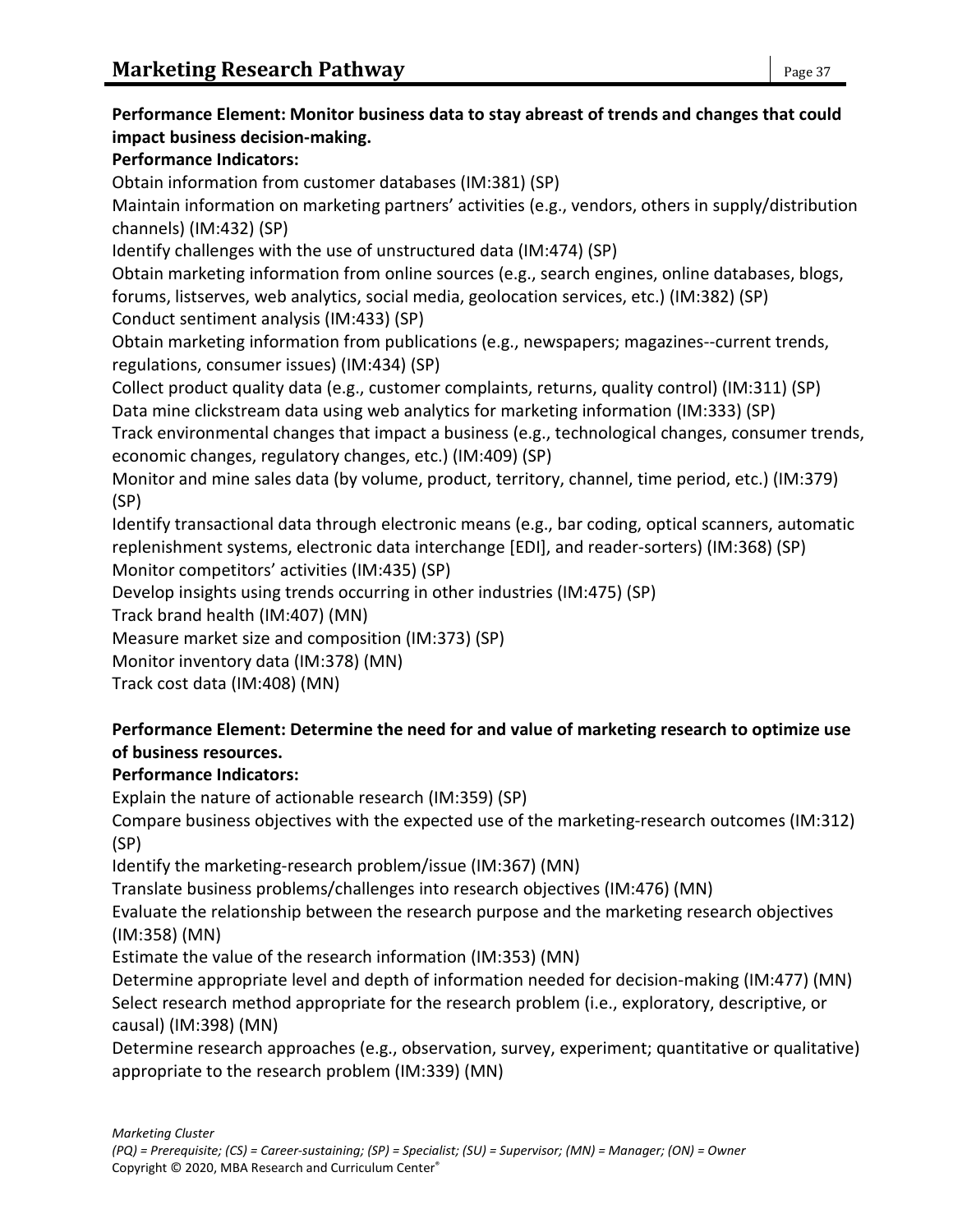# **Performance Element: Determine who and how many respondents are needed for marketing research findings to adequately represent the population's views. Performance Indicators:** Explain the nature of the sampling design process (IM:436) (SP) Explain the nature of sample sources (e.g., MR sampling companies, general list brokers, customer lists) (IM:478) (SP) Select sample sources in marketing research (IM:437) (SP) Discuss sampling issues with international marketing research projects (IM:438) (SP) Explain sampling techniques for probability and non-probability samples (IM:439) (SP) Discuss sampling techniques and issues associated with Internet sampling (IM:440) (SP) Describe statistical concepts associated with sampling (IM:441) (SP) Minimize threats to validity (IM:442) (MN) Determine how to improve response rates (IM:443) (MN) Select methods to compensate for non-response (IM:444) (MN) Select sampling technique (IM:479) (MN) Design sample for qualitative marketing-research study (IM:340) (MN) Develop sampling plans (i.e., who, how many, how chosen) (IM:345) (MN) Execute sampling process (IM:480) (MN)

# **Performance Element: Determine how to obtain needed data to address the business problem/issue.**

# **Performance Indicators:**

Select data-collection methods (e.g., observations, mail, telephone, Internet, online communities, social media, virtual platforms, discussion groups, interviews, case studies, text analyses, scanners) (IM:399) (MN)

Select measurement scales (i.e., nominal, ordinal, interval, ratio) (IM:445) (MN) Plan marketing research study (IM:446) (MN)

Write marketing research proposals (IM:481) (MN)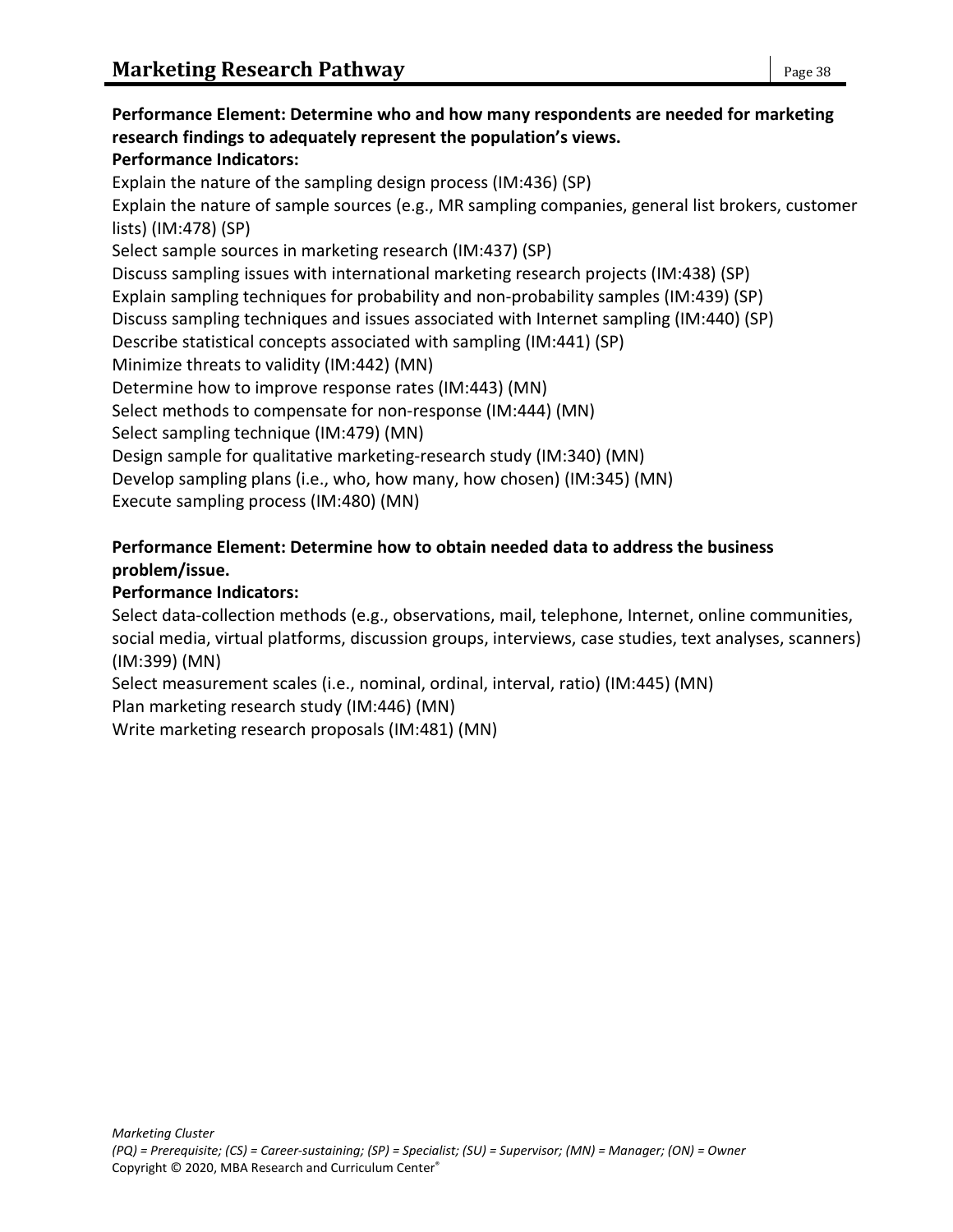### **Performance Element: Develop data-collection instruments to facilitate data-collection process. Performance Indicators:**

Describe types of rating scales (including Likert scales, semantic differential scales, behavior intention scales, etc.) (IM:286) (SP)

Develop rating scales (including Likert scales, semantic differential scales, behavior intention scales, etc.) (IM:344) (MN)

Determine questions to ask to elicit needed data for marketing research problem/issue (IM:447) (MN)

Identify questionnaire design issues for international marketing research projects (IM:448) (MN) Create simple questionnaires (e.g., types of questions, question wording, routing, sequencing, length, layout) (IM:332) (MN)

Test questionnaire prior to full implementation (IM:449) (MN)

Prepare diaries (e.g., product, media-use, contact) (IM:387) (MN)

Develop discussion guide for a qualitative marketing-research study (IM:343) (MN)

Develop screener for a qualitative marketing-research study (IM:346) (MN)

Control sources of error and bias in data-collection instrument (e.g., response errors, interviewer errors, sample design) (IM:330) (MN)

# **Performance Element: Collect marketing-research data to answer research questions or to resolve issues.**

### **Performance Indicators:**

Apply approaches to increase participant cooperation with data collection (IM:450) (SP) Administer questionnaires (IM:297) (SP)

Conduct telephone interviews (IM:328) (SP)

Employ techniques to assess ongoing behavior (e.g., business records; manual record sheets; electronic recording devices for telephone, personal, and computer interviewing; smart cards; video recording) (IM:349) (SP)

Test alternatives (e.g., web pages, ads, appeals, etc.) (IM:463) (SP)

Conduct in-depth interviews (IM:322) (SP)

Conduct focus groups (IM:320) (MN)

Conduct continuous panel research (IM:315) (MN)

Conduct test markets (IM:329) (MN)

Conduct experiments (e.g., lab and field experiments) (IM:319) (MN)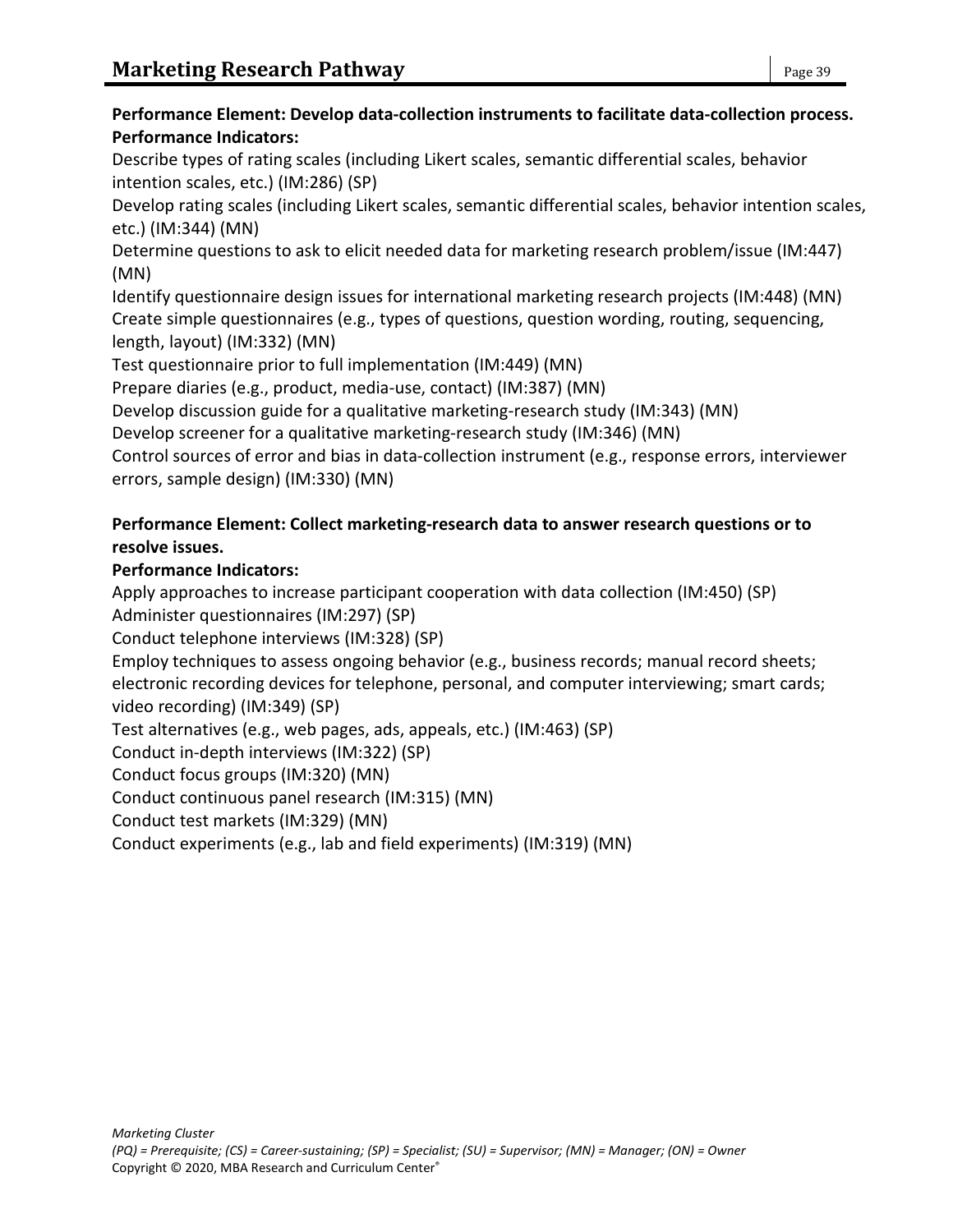**Performance Element: Process data to translate marketing information into useful insights/knowledge. Performance Indicators:** Edit/clean research data (IM:348) (SP) Code research data (IM:362) (SP) Apply methods to treat missing data (IM:451) (SP) Conduct error detection/edit routines (IM:318) (SP) Transcribe conversations/interviews (IM:452) (SP) Tabulate data (IM:402) (SP) Create data matrix (IM:331) (SP) Select and use appropriate data support systems (IM:397) (SP)

Analyze narrative text (e.g., sorting, classifying/categorizing, identifying patterns, interpreting, selecting mechanical analysis approaches) (IM:304) (SP)

# **Performance Element: Apply statistical methods and software systems to aid in data interpretation.**

### **Performance Indicators:**

Set confidence levels (IM:400) (SP) Test for relationships (IM:404) (SP) Test for associations (IM:403) (SP) Test for significant differences (IM:405) (SP) Use statistical inferences to make estimates or to test hypotheses (IM:412) (SP) Identify types of modeling techniques (IM:369) (SP) Apply mathematical modeling techniques (IM:308) (SP)

### **Performance Element: Interpret research data into information for decision-making. Performance Indicators:**

Interpret descriptive statistics for marketing decision making (IM:416) (SP) Interpret correlations (IM:370) (SP)

Determine issues associated with interpretation of international marketing research data (IM:453) (MN)

Translate findings into actionable business recommendations (IM:454) (MN)

### **Performance Element: Report findings to communicate research information to others. Performance Indicators:**

Display data in charts/graphs or in tables (IM:347) (SP) Write executive summary of research report (IM:414) (SP) Prepare and use presentation software to support reports (IM:386) (SP) Present findings orally (IM:391) (SP) Prepare written reports for decision-making (IM:390) (SP) Post marketing research results electronically (IM:383) (SP)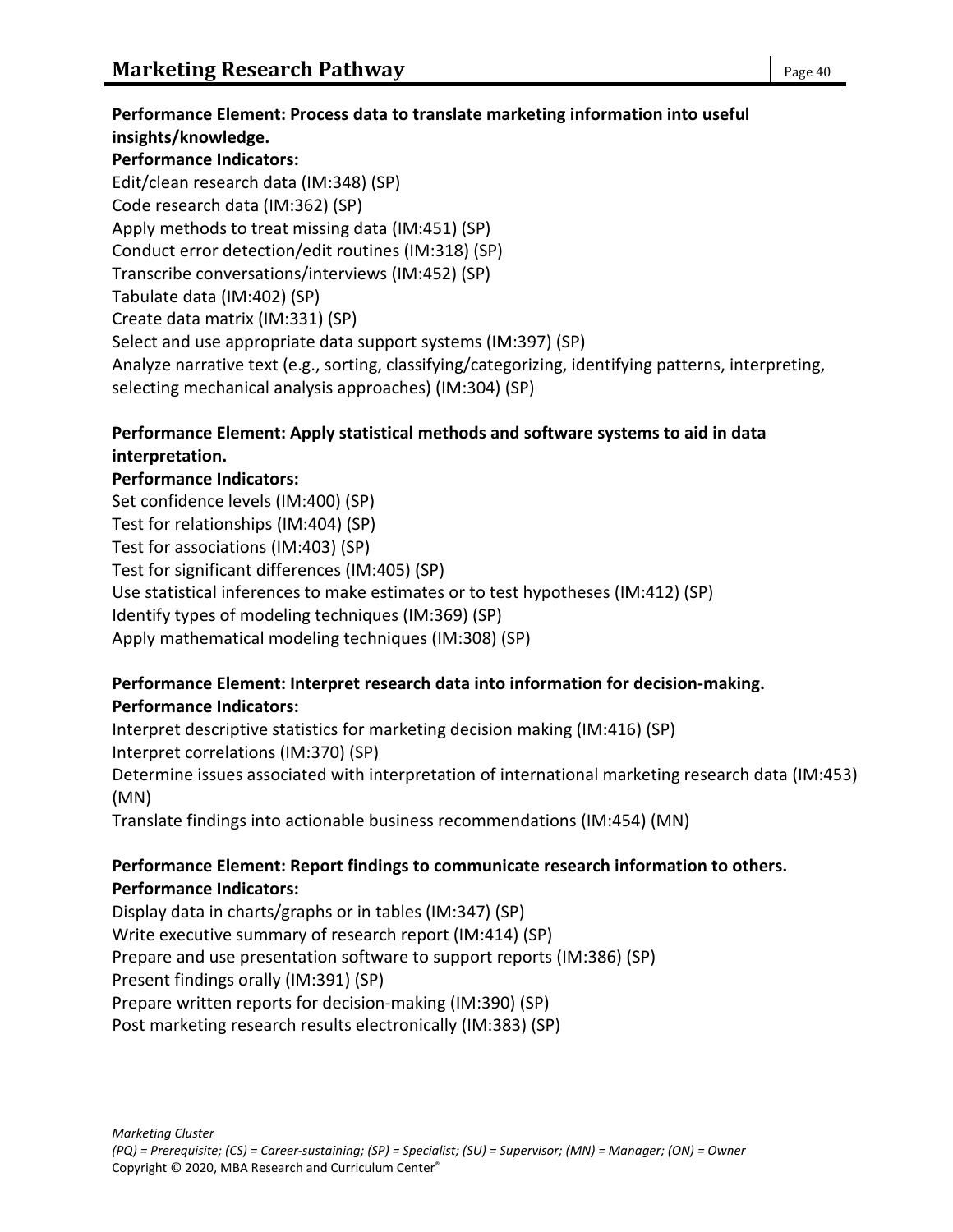# **Performance Element: Interpret analytical patterns to predict/analyze consumer behavior. Performance Indicators:**

Predict demand patterns (IM:385) (MN) Conduct demand analysis (IM:317) (MN) Evaluate product usage (IM:354) (MN) Analyze purchasing behavior (IM:305) (MN) Determine attitudes and behaviors towards products and brands (IM:337) (MN) Conduct customer-satisfaction studies (IM:316) (MN) Analyze and segment consumer behaviors in various markets (IM:482) (MN)

# **Performance Element: Apply pricing information to facilitate pricing decisions.**

**Performance Indicators:**

Determine price sensitivity (IM:415) (MN) Determine optimal prices (IM:455) (MN)

# **Performance Element: Analyze marketing information to facilitate product/service management decisions.**

# **Performance Indicators:**

Conduct product analysis (IM:324) (MN) Evaluate competitive products (IM:457) (MN) Identify new-product opportunities (IM:366) (MN) Test product concepts (IM:406) (MN) Design and conduct product tests (IM:335) (MN) Conduct service-quality studies (IM:327) (MN) Prepare trend analyses (IM:389) (MN) Recommend needed product adaptations (IM:483) (MN) Conduct segmentation studies to understand how to segment markets (IM:326) (MN)

### **Performance Element: Manage marketing information to guide and assess promotional activities. Performance Indicators:**

Pre-test promotional campaign (e.g., advertising, direct marketing, etc.) (IM:392) (SP) Measure media audience (IM:374) (SP) Measure response rates (IM:375) (SP) Conduct advertising tracking studies (IM:313) (SP)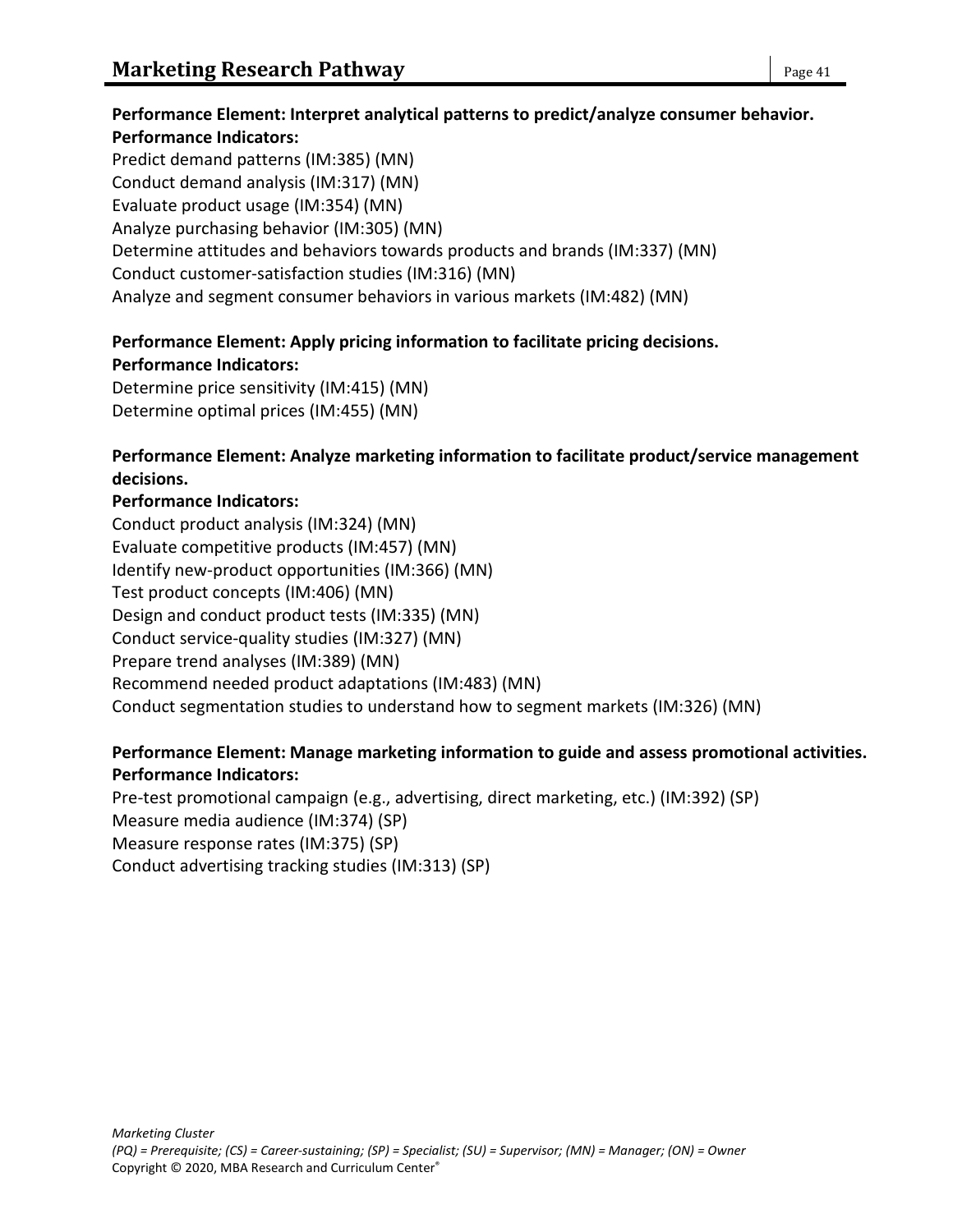#### **Performance Element: Assess quality of marketing-research activities to determine needed improvements.**

# **Performance Indicators:**

Evaluate quality of marketing research studies (e.g., sampling, validity/reliability, bias, etc.) (IM:357) (MN)

Evaluate the appropriateness of the research design for the research problem, issue, or opportunity (IM:484) (MN)

Assess satisfaction with contracted research firms (IM:310) (MN)

Measure the impact of marketing research (IM:376) (MN)

Suggest improvements to marketing-research activities (IM:401) (MN)

Manage issues associated with international marketing research studies (IM:462) (MN)

# **Performance Element: Compare marketing research proposals to select agency providing most value.**

# **Performance Indicators:**

Evaluate proposed research methodology (IM:356) (MN)

Determine which agency shows the best insight into the research issue (IM:342) (MN)

Determine the level of commentary/analysis the agency will provide on the findings (IM:341) (MN)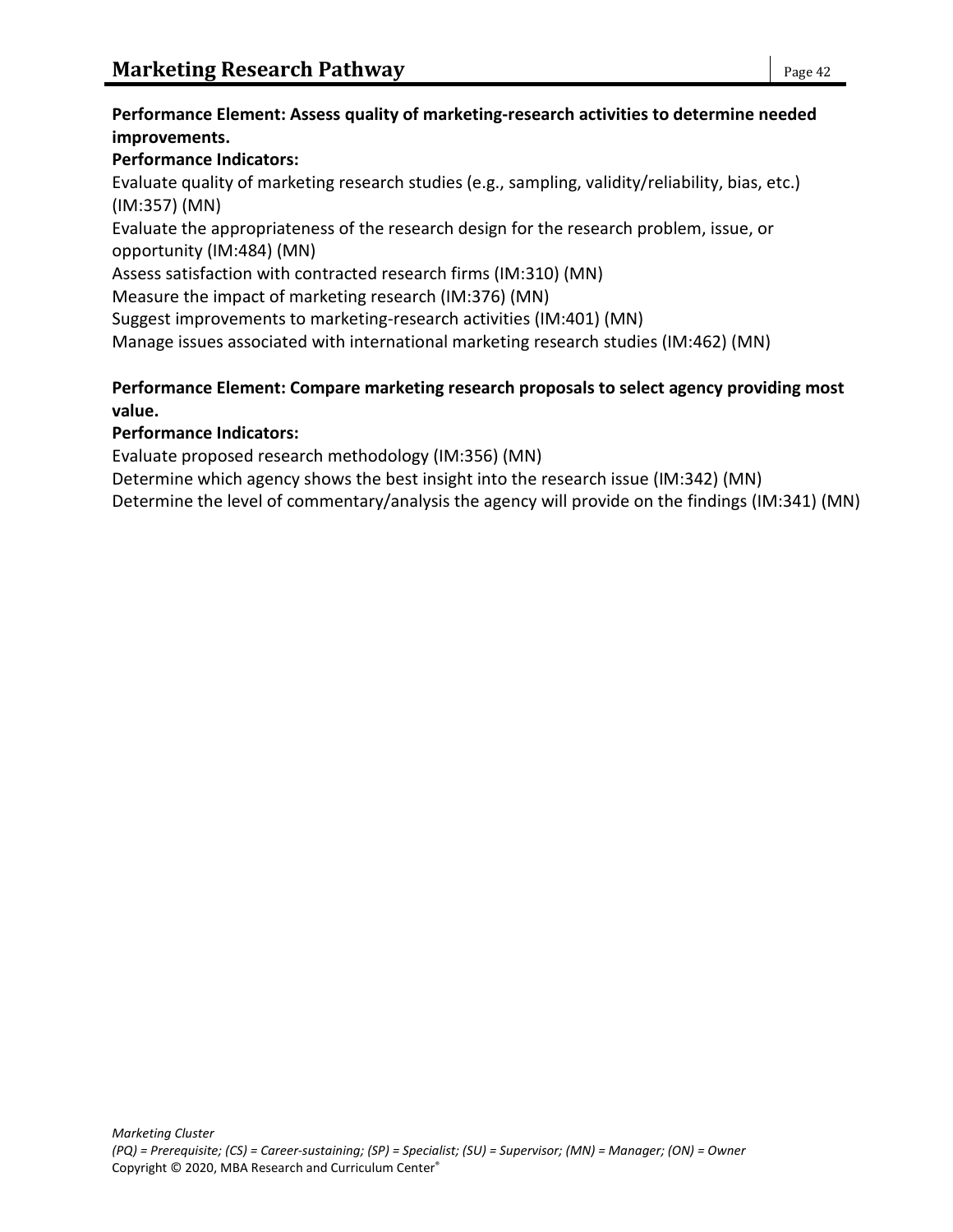# **Instructional Area: Economics (EC)**

**Standard: Understands the economic principles and concepts fundamental to business operations**

#### **Performance Element: Understand global trade's impact to aid business decision-making. Performance Indicators:**

Identify the effects of global trade on retailing (EC:094) (SP) Explain current retail trends driven by global trade (EC:102) (SP)

# **Instructional Area: Human Resources Management (HR)**

**Standard: Understands the tools, techniques, and systems that businesses use to plan, staff, lead, and organize its human resources**

**Performance Element: Manage staff growth and development to increase productivity and employee satisfaction.**

**Performance Indicators:** Conduct product "show and tell" (HR:398) (SU) Conduct contests to motivate employees (HR:397) (SU) Hold special events for employees (HR:404) (SU)

# **Instructional Area: Marketing (MK)**

**Standard: Understands the tools, techniques, and systems that businesses use to create exchanges and satisfy organizational objectives**

**Performance Element: Acquire an understanding of marketing's role and function in business to facilitate work among departments.**

### **Performance Indicators:**

Distinguish between retailing and marketing (MK:003) (CS) Explain the importance of merchandising to retailers (MK:020) (CS)

# **Instructional Area: Information Management (NF)**

**Standard: Understands tools, strategies, and systems needed to access, process, maintain, evaluate, and disseminate information to assist business decision-making**

**Performance Element: Utilize information-technology tools to manage and perform merchandising responsibilities. Performance Indicators:** Analyze the impact of technology on retailing (NF:041) (SP) Utilize merchandising software (NF:107) (SP)

Obtain information from retail databases to aid in product planning and control (NF:104) (SP)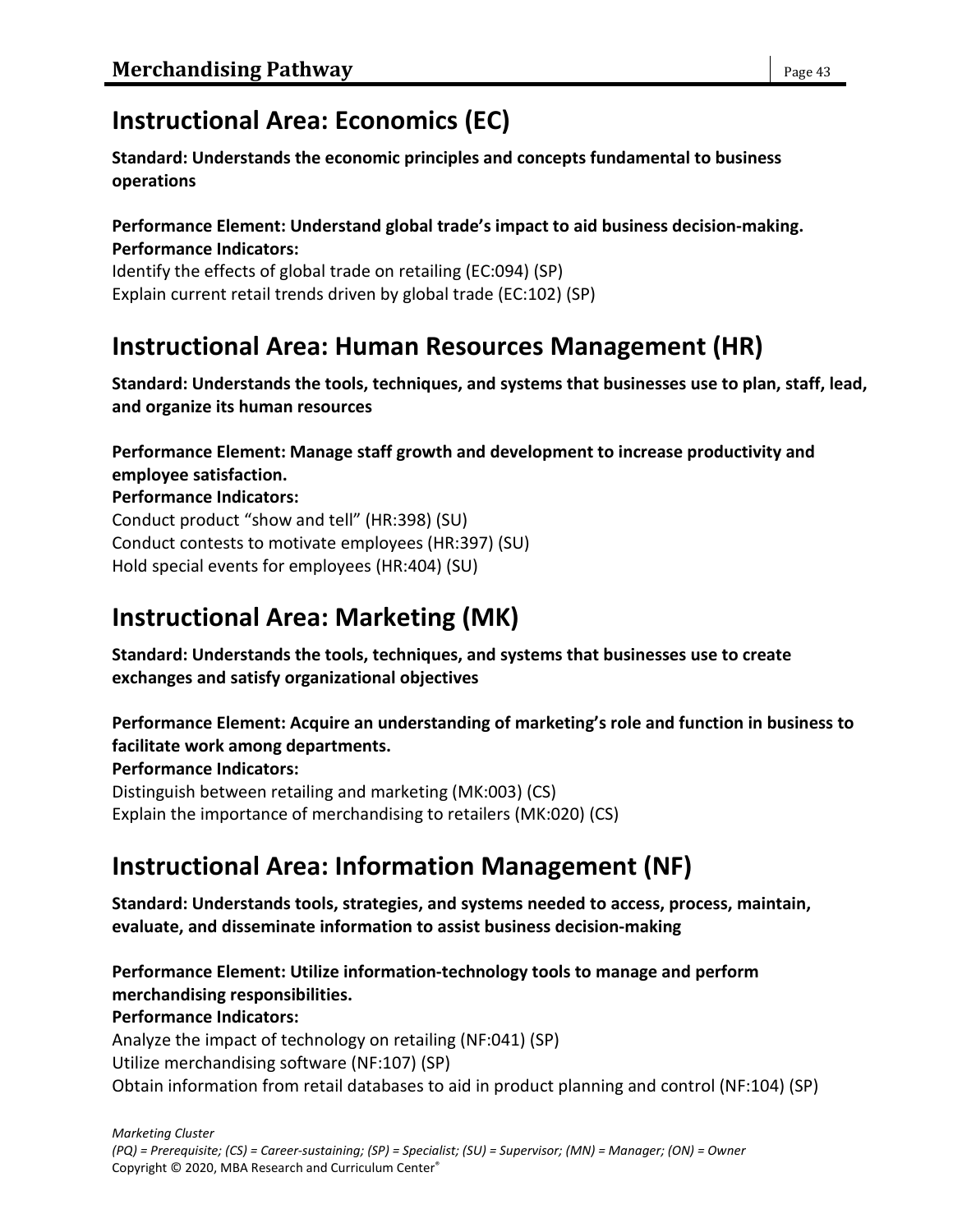**Performance Element: Maintain marketing information to facilitate merchandising activities. Performance Indicators:** Maintain purchase orders (NF:102) (SP) Maintain order logs (NF:108) (SP)

# **Instructional Area: Operations (OP)**

**Standard: Understands the processes and systems implemented to monitor, plan, and control the day-to-day activities required for continued business functioning**

**Performance Element: Implement security policies/procedures to minimize chance for loss. Performance Indicators:**

Explain policies/procedures for handling shoplifters (OP:122) (CS) Devise/Enact merchandise security measures to minimize inventory shrinkage (OP:172) (SP)

#### **Performance Element: Implement organizational skills to improve efficiency and work flow. Performance Indicators:**

Follow up orders (OP:040) (CS)

#### **Performance Element: Prepare registers/terminals for sales operations.**

**Performance Indicators:**

Prepare cash drawers/banks (OP:194) (CS) Open/Close register/terminal (OP:195) (CS)

#### **Performance Element: Acquire foundational knowledge of distribution to understand its role and function.**

#### **Performance Indicators:**

Explain the nature and scope of distribution (OP:522) (CS) Explain the relationship between customer service and distribution (OP:523) (CS) Describe the use of technology in distribution (OP:524) (SP) Explain legal considerations in distribution (OP:525) (SP) Describe ethical considerations in distribution (OP:526) (SP) Explain distribution issues and trends (OP:377) (SP) Discuss the use of electronic data interchange (EDI) (OP:378) (SP)

#### **Performance Element: Utilize order-fulfillment processes to move product through the supply chain.**

#### **Performance Indicators:**

Use an information system for order fulfillment (OP:380) (CS) Fulfill orders (OP:381) (CS) Analyze capabilities of electronic business systems to facilitate order fulfillment (OP:382) (MN) Assess order fulfillment processes (OP:383) (MN)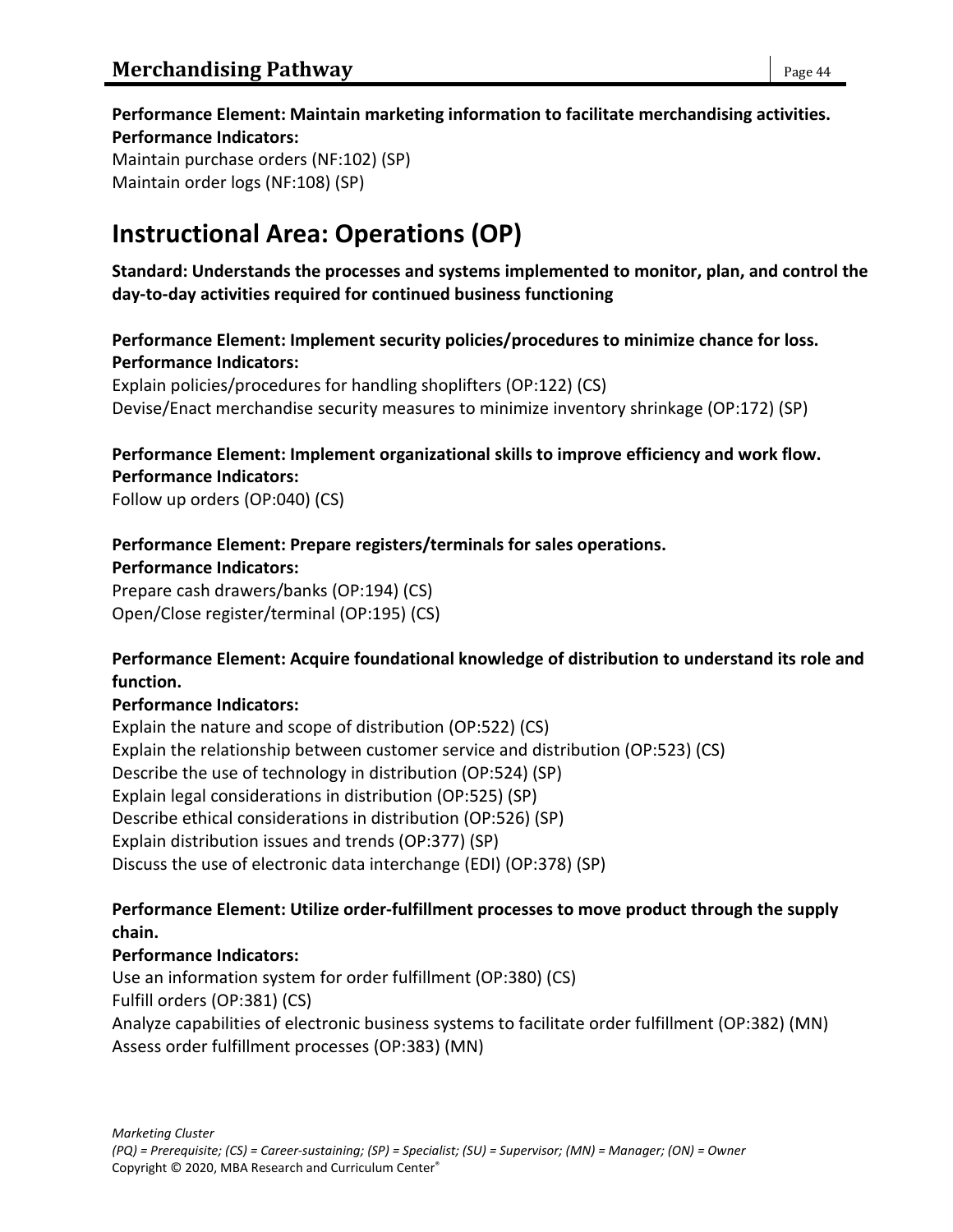# **Performance Indicators:**

Explain the receiving process (OP:384) (CS) Explain stock-handling techniques used in receiving deliveries (OP:385) (CS) Process incoming merchandise (OP:386) (CS) Resolve problems with incoming shipments (OP:387) (CS) Establish receiving schedules (OP:388) (MN)

# **Performance Element: Utilize stock-handling procedures to process incoming inventory. Performance Indicators:**

Attach source and anti-theft tags (OP:389) (CS) Price mark merchandise (OP:390) (CS) Make and record price changes (OP:391) (SP) Identify hang-tag needs (OP:392) (SP) Assign codes to each product item (OP:393) (SP) Route stock to sales floor (OP:394) (CS) Rotate stock (OP:395) (CS) Process returned/damaged product (OP:396) (CS) Transfer stock to/from branches (OP:397) (SP) Enter product descriptions into a PoS system (OP:398) (SP) Manage markdown process (OP:399) (MN)

# **Performance Element: Utilize warehousing procedures to store inventory until needed. Performance Indicators:**

Explain storing considerations (OP:400) (CS) Explain the nature of warehousing (OP:401) (CS) Store inventory (OP:402) (CS) Select appropriate storage equipment (OP:403) (MN) Plan storage space (OP:404) (MN)

# **Performance Element: Understand transportation processes to move products through the supply chain.**

**Performance Indicators:** Explain shipping processes (OP:405) (CS) Identify factors considered when selecting best shipping method (OP:406) (SP)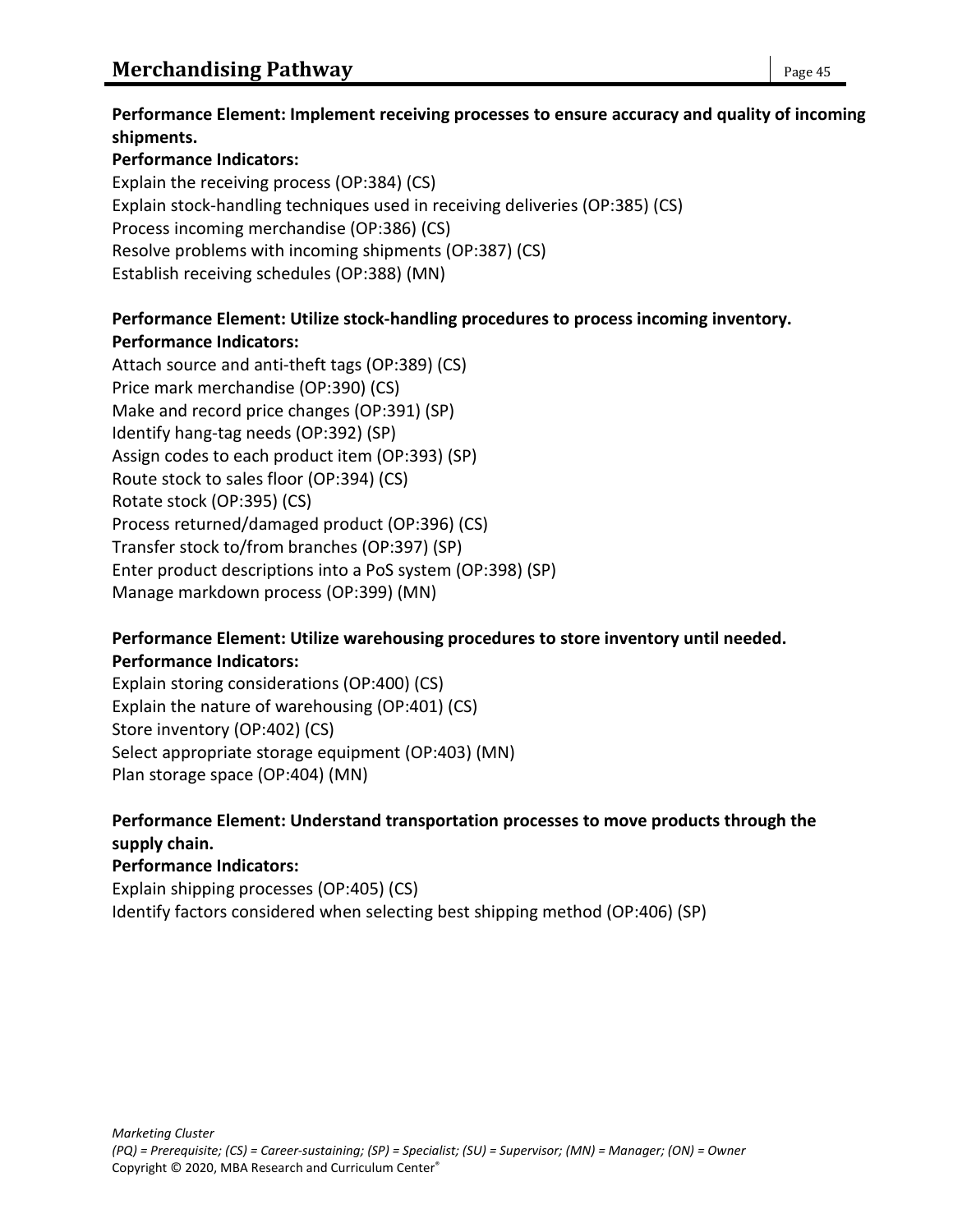**Performance Element: Utilize inventory-control methods to minimize costs and to meet customer demand.**

#### **Performance Indicators:**

Maintain inventory levels (OP:407) (CS) Report out-of-stocks (OP:408) (CS) Complete inventory counts (OP:409) (CS) Monitor merchandise classification system (OP:410) (SP) Allocate merchandise to stores/regions (OP:411) (SP) Track stock by location for department/class/vendor level (OP:412) (SP) Describe inventory control systems (OP:413) (CS) Explain types of unit inventory-control systems (OP:414) (SP) Determine inventory shrinkage (OP:415) (SP) Maintain inventory-control systems (OP:416) (SP) Implement category management process (OP:417) (SP) Plan inventory flow (turnover, lead time, peak seasons, delivery dates, etc.) (OP:418) (MN) Develop inventory-control systems (OP:419) (MN)

### **Performance Element: Manage distribution activities to minimize costs and to determine distribution strategies.**

#### **Performance Indicators:**

Ensure timely delivery of advertised merchandise (OP:420) (SP) Allocate shelf space (OP:421) (MN) Develop collaborative relationships with channel members in retailing (OP:422) (MN) Interpret channel strategies (OP:423) (MN) Establish system for processing dead/excess merchandise (OP:424) (MN)

#### **Performance Element: Assess distribution strategies to improve their effectiveness and to minimize their costs.**

#### **Performance Indicators:**

Identify new vendors (OP:425) (MN) Assess sales and stock performance (OP:426) (MN) Conduct inventory valuation (LIFO, FIFO) (OP:427) (MN) Evaluate inventory status/performance (stock turnover, gross margin, return on inventory, open to buy, etc.) (OP:428) (MN)

# **Instructional Area: Professional Development (PD)**

#### **Standard: Understands concepts, tools, and strategies used to explore, obtain, and develop in a business career**

# **Performance Element: Acquire information about merchandising to aid in making career choices. Performance Indicators:**

Explain the evolution of retailing (PD:148) (CS) Describe the role of merchandisers in retailing (PD:128) (CS)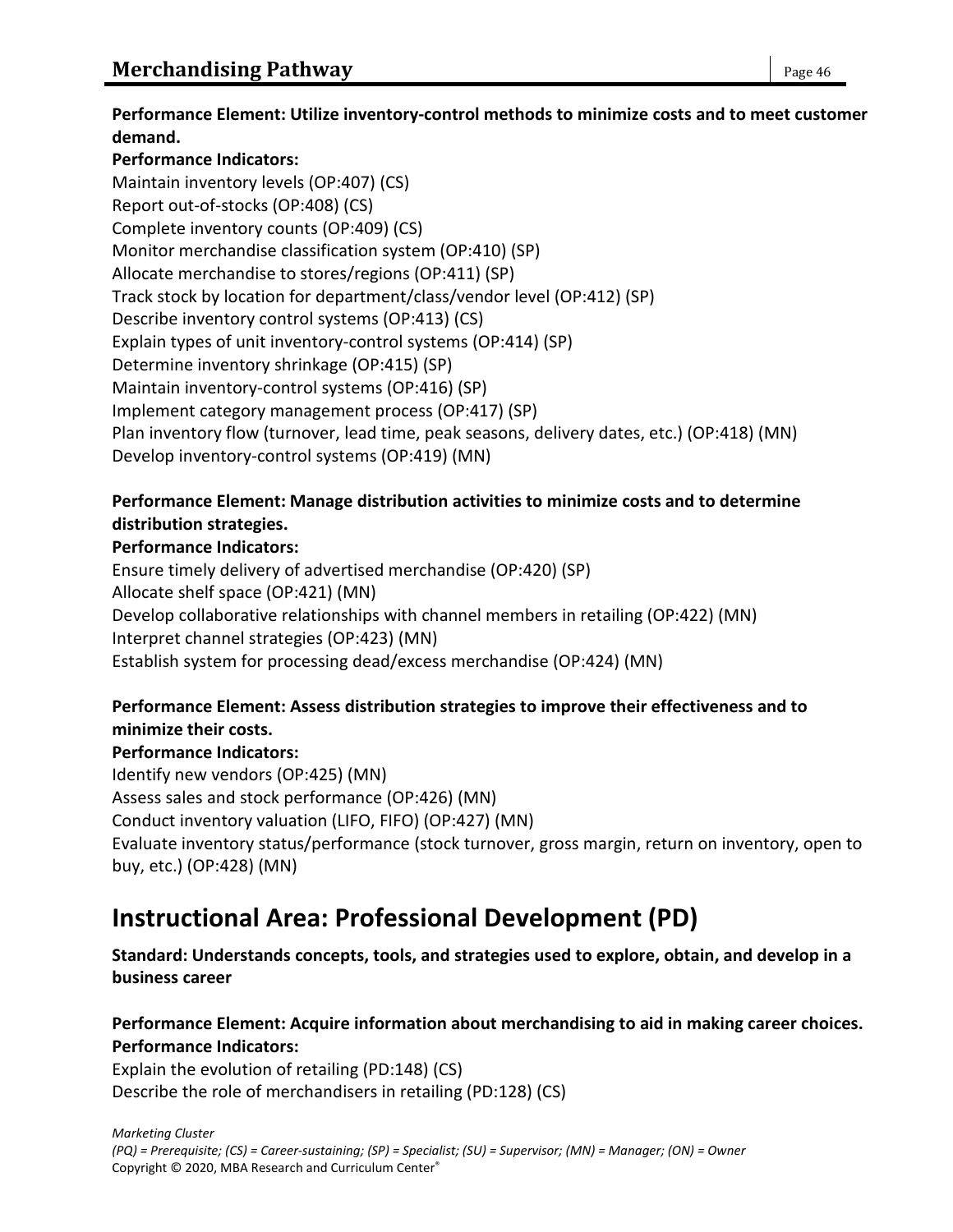# **Performance Element: Understand career opportunities in retailing to make career decisions. Performance Indicators:**

Identify career opportunities in retailing (PD:038) (CS) Explain career opportunities in merchandising (PD:134) (CS)

# **Instructional Area: Product/Service Management (PM)**

**Standard: Understands the concepts and processes needed to obtain, develop, maintain, and improve a product or service mix in response to market opportunities and to build brand for the organization**

**Performance Element: Apply quality assurances to enhance product/service offerings. Performance Indicators:**

Determine the impact of product standards' issues associated with global business (PM:278) (SP)

#### **Performance Element: Utilize assortment-mix strategies to create maximum mix of products at minimum cost.**

#### **Performance Indicators:**

Obtain samples (PM:253) (SP) Determine quality of merchandise to offer (PM:223) (SP) Determine width and depth of assortment strategies (PM:225) (MN) Select mix of brands (PM:256) (MN) Plan merchandise assortment (e.g., styling, sizes, quantities, colors) (PM:254) (SP) Identify new private brand opportunities (PM:244) (MN) Develop seasonal assortment strategies (PM:230) (MN) Develop style out strategy (PM:231) (MN)

### **Performance Element: Develop merchandise plans (budgets) to guide selection of retail products. Performance Indicators:**

Explain the nature of merchandise plans (budgets) (PM:061) (SP) Calculate open-to-buy (PM:058) (SP) Create/maintain daily sales plan (PM:219) (SP) Identify emerging trends (PM:257) (SP) Plan stock (PM:062) (SP) Plan reductions (e.g., anticipated markdowns, employee/other discounts, stock shortages) (PM:063) (SP) Plan purchases (PM:064) (SP) Compare and contrast buying from domestic sources with that of foreign sources (PM:192) (SP) Determine final cost of purchases from domestic and international sources (PM:193) (SP) Plan gross margin (PM:065) (MN) Prepare merchandising plans (budgets) (PM:067) (MN)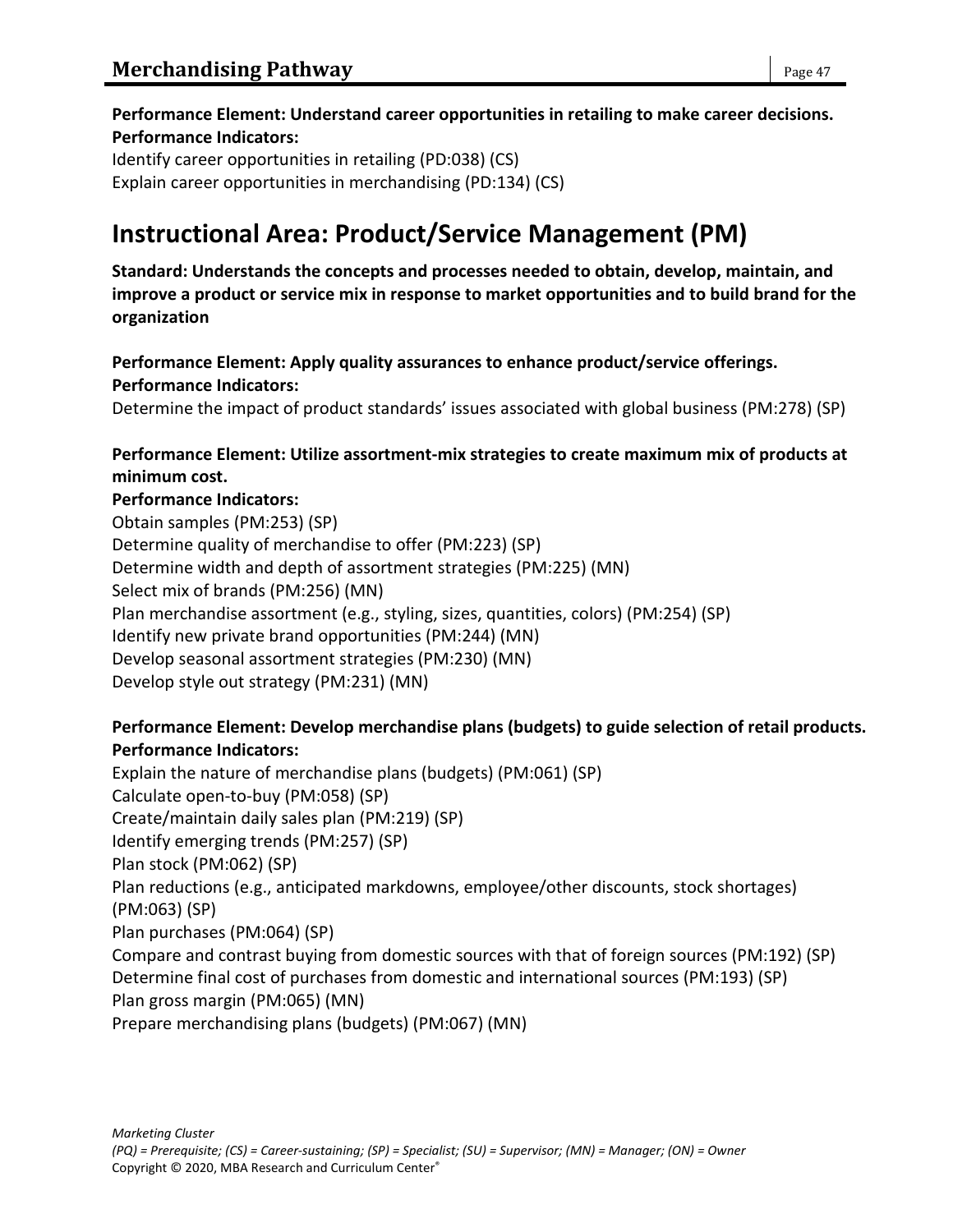# **Performance Element: Perform buying activities to obtain products for resale.**

#### **Performance Indicators:**

Write purchase orders (PM:258) (SP) Analyze the use of central buying (PM:259) (SP) Determine stock turnover (PM:224) (SP) Determine what to buy/reorder (PM:260) (SP) Determine quantities to buy/reorder (PM:261) (SP) Determine when to buy/reorder (PM:262) (SP) Establish reorder points (PM:232) (SP)

# **Performance Element: Analyze vendor performance to choose vendors and goods/services. Performance Indicators:**

Evaluate vendors' goods and services (PM:239) (SP) Choose vendors (PM:263) (SP) Negotiate terms with suppliers (PM:264) (SP)

### **Performance Element: Position products/services to acquire desired business image. Performance Indicators:**

Identify components of a retail image (PM:243) (SP) Implement techniques to increase customer's product exposure (PM:248) (MN) Obtain product exclusives (PM:252) (MN)

# **Instructional Area: Marketing-Information Management (IM)**

#### **Standard: Understands the concepts, systems, and tools needed to gather, access, synthesize, evaluate, and disseminate information for use in making business decisions**

**Performance Element: Apply pricing information to facilitate pricing decisions. Performance Indicators:** Determine price sensitivity (IM:415) (MN)

### **Performance Element: Utilize marketing information to drive merchandising activities. Performance Indicators:**

Analyze information from suppliers (IM:300) (SP) Scan marketplace to identify factors that could influence merchandising decisions (IM:396) (SP) Analyze competitors' offerings (IM:298) (SP) Reconcile marketing plans with assortment and financial plans (IM:395) (MN) Assess trading area (IM:127) (MN)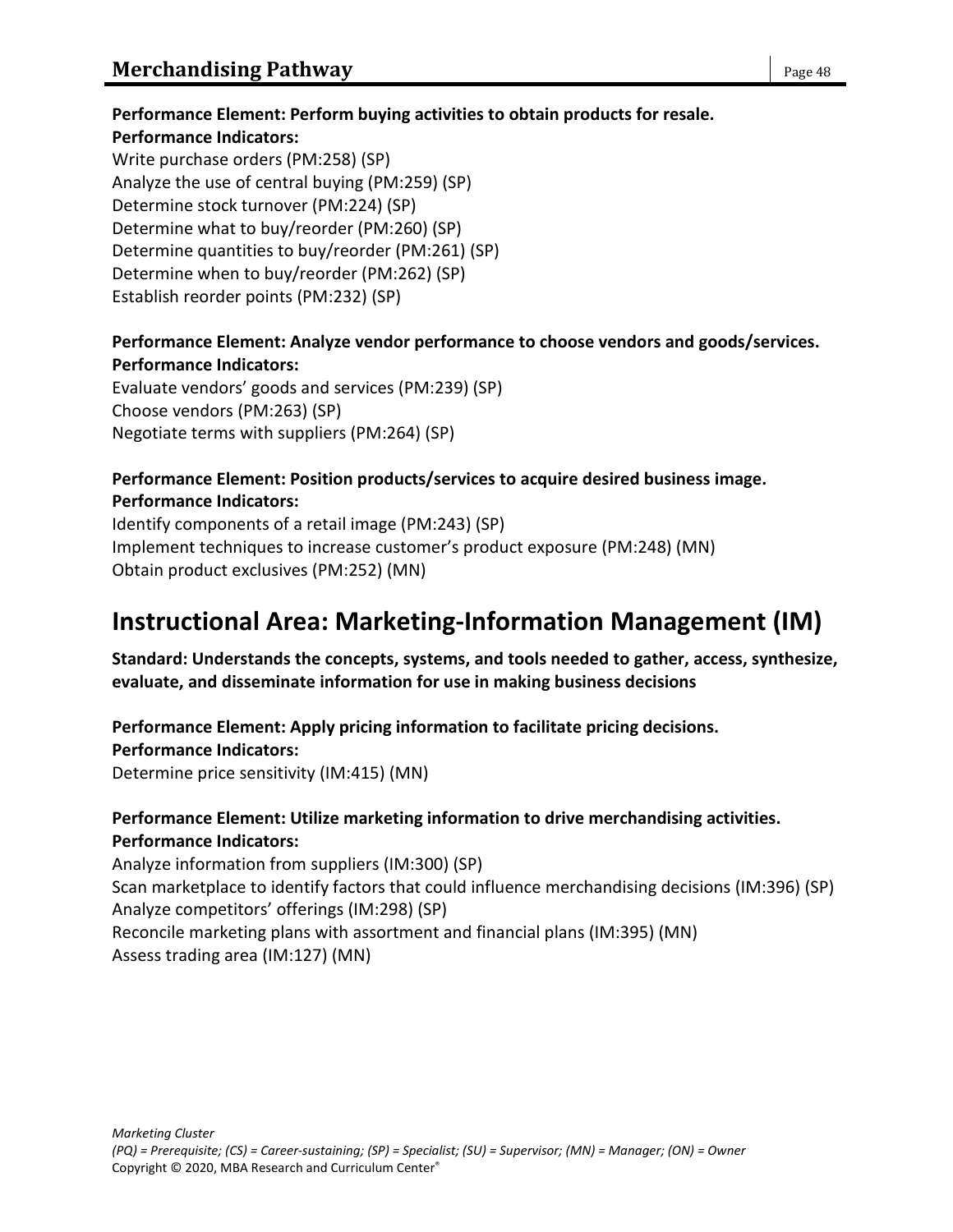# **Instructional Area: Market Planning (MP)**

**Standard: Understands the concepts and strategies utilized to determine and target marketing strategies to a select audience**

#### **Performance Element: Employ marketing information to determine and meet customer needs. Performance Indicators:**

Profile target customer (MP:027) (MN) Determine market needs (MP:025) (MN) Determine customer demand for merchandise (MP:033) (MN)

# **Instructional Area: Pricing (PI)**

**Standard: Understands concepts and strategies utilized in determining and adjusting prices to maximize return and meet customers' perceptions of value**

# **Performance Element: Employ pricing strategies to determine optimal pricing.**

**Performance Indicators:** Select approach for setting a base price (cost, demand, competition) (PI:018) (MN) Determine cost of product (breakeven, ROI, markup) (PI:019) (MN) Calculate break-even point (PI:006, LAP-PI-006) (MN) Describe pricing strategies (PI:045) (MN) Select pricing strategies (PI:046) (MN) Set prices (PI:007) (MN) Adjust prices to maximize profitability (PI:008) (MN) Develop seasonal pricing strategies (PI:064) (MN)

# **Performance Element: Assess pricing strategies to identify needed changes and to improve profitability.**

### **Performance Indicators:**

Ensure price fairness (PI:066) (MN) Assess changes in price structure (PI:062) (MN) Analyze variances to planned pricing (PI:061) (MN) Evaluate pricing decisions (PI:057) (MN)

# **Instructional Area: Promotion (PR)**

**Standard: Understands the concepts and strategies needed to communicate information about products, services, images, and/or ideas to achieve a desired outcome**

**Performance Element: Advertise to communicate promotional messages to targeted audiences. Performance Indicators:**

Proof ads (PR:346) (SP) Analyze ad performance (PR:258) (MN)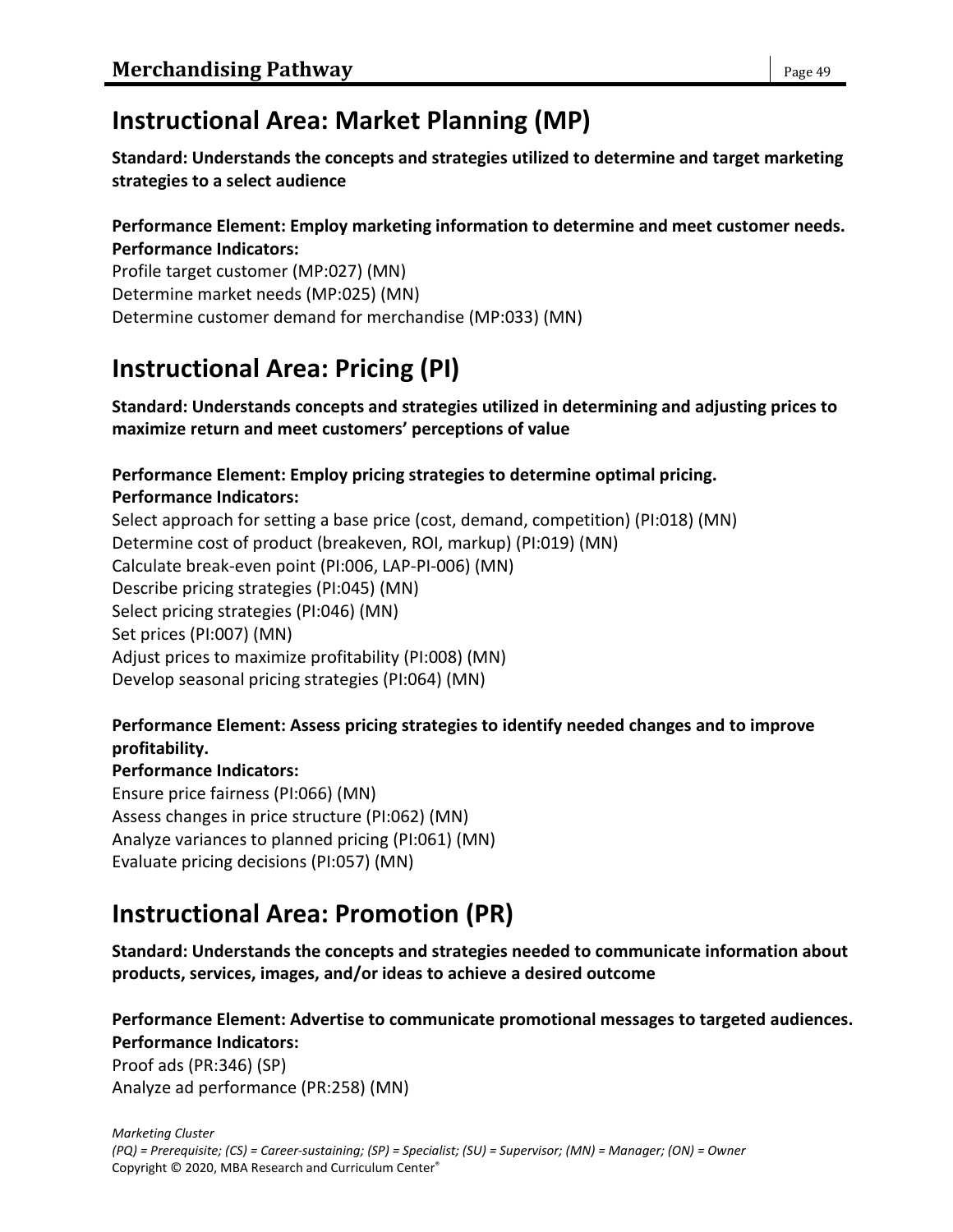### **Performance Element: Utilize special events to increase sales.**

#### **Performance Indicators:**

Plan special events (PR:360) (SP) Prepare store/department for special event (PR:068) (SP)

#### **Performance Element: Employ visual merchandising techniques to increase interest in product offerings.**

#### **Performance Indicators:**

Explain the use of visual merchandising in retailing (PR:023) (CS) Distinguish between visual merchandising and display (PR:302) (CS) Place merchandise for impact (PR:342) (SP) Determine on-floor assortments (PR:284) (SP) Use cross-merchandising techniques (PR:358) (SP) Read/Implement planograms (PR:349) (SP) Create planograms (PR:270) (MN)

#### **Performance Element: Implement display techniques to attract customers and increase sales potential.**

#### **Performance Indicators:**

Explain types of display arrangements (PR:026) (CS) Maintain displays (PR:052) (CS) Dismantle/Store displays/display fixtures/forms (PR:054) (CS) Create promotional signs (PR:109) (SP) Select and use display fixtures/forms (PR:031) (SP) Use lighting to highlight products (PR:359) (SP) Set up point-of-sale displays and handouts (PR:114) (SP) Create displays (PR:047) (SP)

#### **Performance Element: Manage promotional activities to maximize return on promotional efforts. Performance Indicators:**

Develop promotional calendar (PR:209) (SP) Plan/Schedule displays/themes with management (PR:077) (SP) Execute seasonal vendor co-op participation plans (PR:311) (MN) Develop visual presentation guidelines (PR:293) (MN) Plan promotional strategy (promotional objectives, budget, promotional mix, etc.) (PR:343) (MN) Measure success of promotional efforts (PR:339) (MN)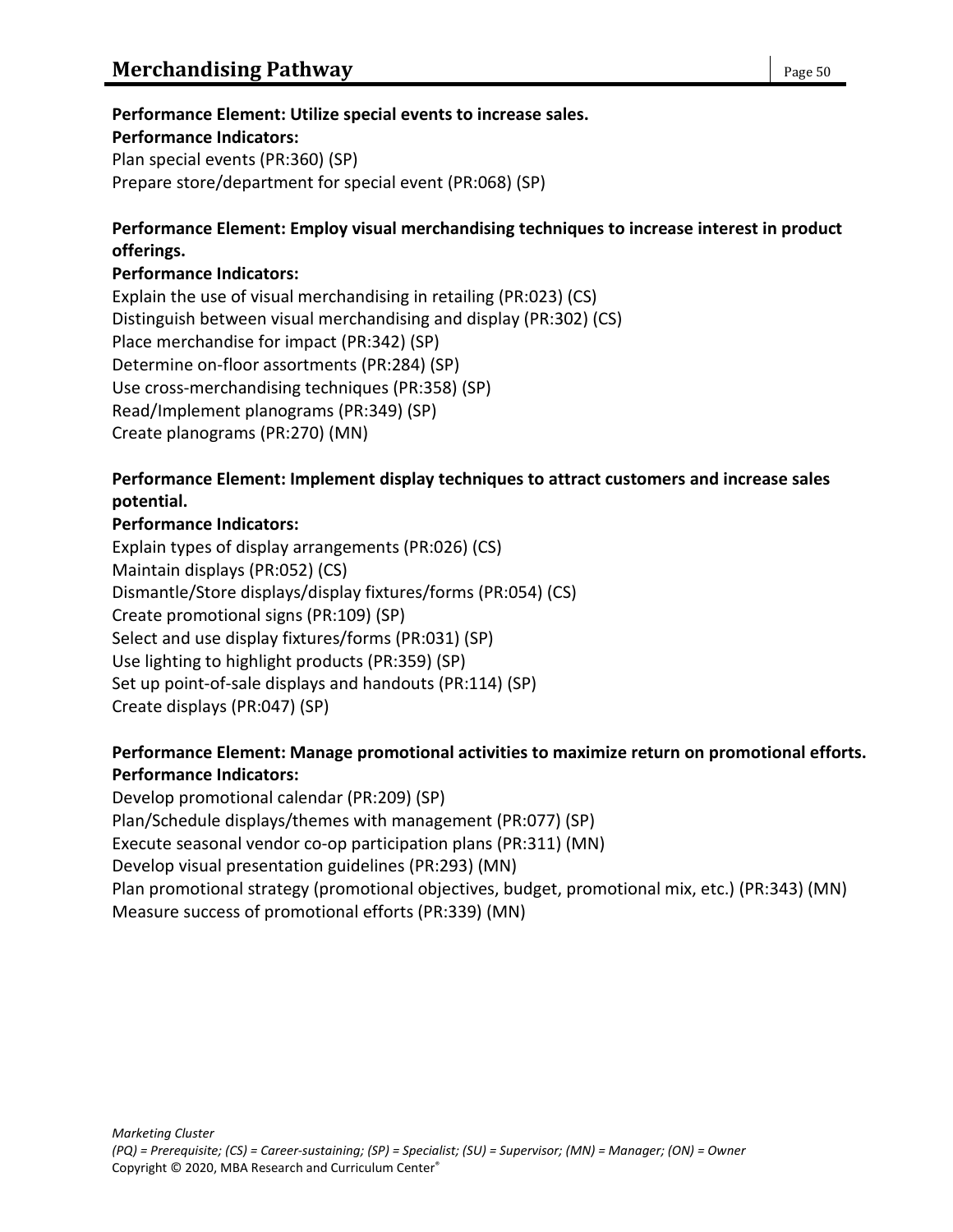# **Instructional Area: Selling (SE)**

**Standard: Understands the concepts and actions needed to determine client needs and wants and respond through planned, personalized communication that influences purchase decisions and enhances future business opportunities**

**Performance Element: Acquire product knowledge to communicate product benefits and to ensure appropriateness of product for the customer. Performance Indicators:**

Explain the use of brand names in selling (SE:019) (CS)

#### **Performance Element: Employ sales processes and techniques to enhance customer relationships and to increase the likelihood of making sales. Performance Indicators:**

Establish relationship with customer/client (SE:110) (CS) Determine customer/client needs (SE:111) (CS) Recommend specific product (SE:114, LAP-SE-114) (CS) Demonstrate good/service (SE:374, LAP-SE-374) (SP) Convert customer/client objections into selling points (SE:874, LAP-SE-874) (SP) Close the sale (SE:895, LAP-SE-895) (SP) Demonstrate suggestion selling (SE:875, LAP-SE-875) (SP) Plan follow-up strategies for use in retail selling (SE:489) (SP)

#### **Performance Element: Implement support activities to facilitate the selling process. Performance Indicators:**

Arrange delivery of purchases (SE:023) (CS) Pack and wrap purchases (SE:887) (CS) Process special orders for retail sales (SE:009) (CS) Sell gift certificates (SE:016) (CS) Process retail telephone orders (SE:835) (CS) Process returns/exchanges (SE:162) (CS) Process retail sales documentation (SE:117) (SP)

# **Performance Element: Collect payment from customer to complete customer transaction. Performance Indicators:**

Calculate miscellaneous charges for retail sales (SE:116) (CS) Process sales transactions (e.g., cash, credit, check) (SE:329) (CS) Accept checks from customers (SE:152) (CS) Operate register/terminal (SE:153) (CS)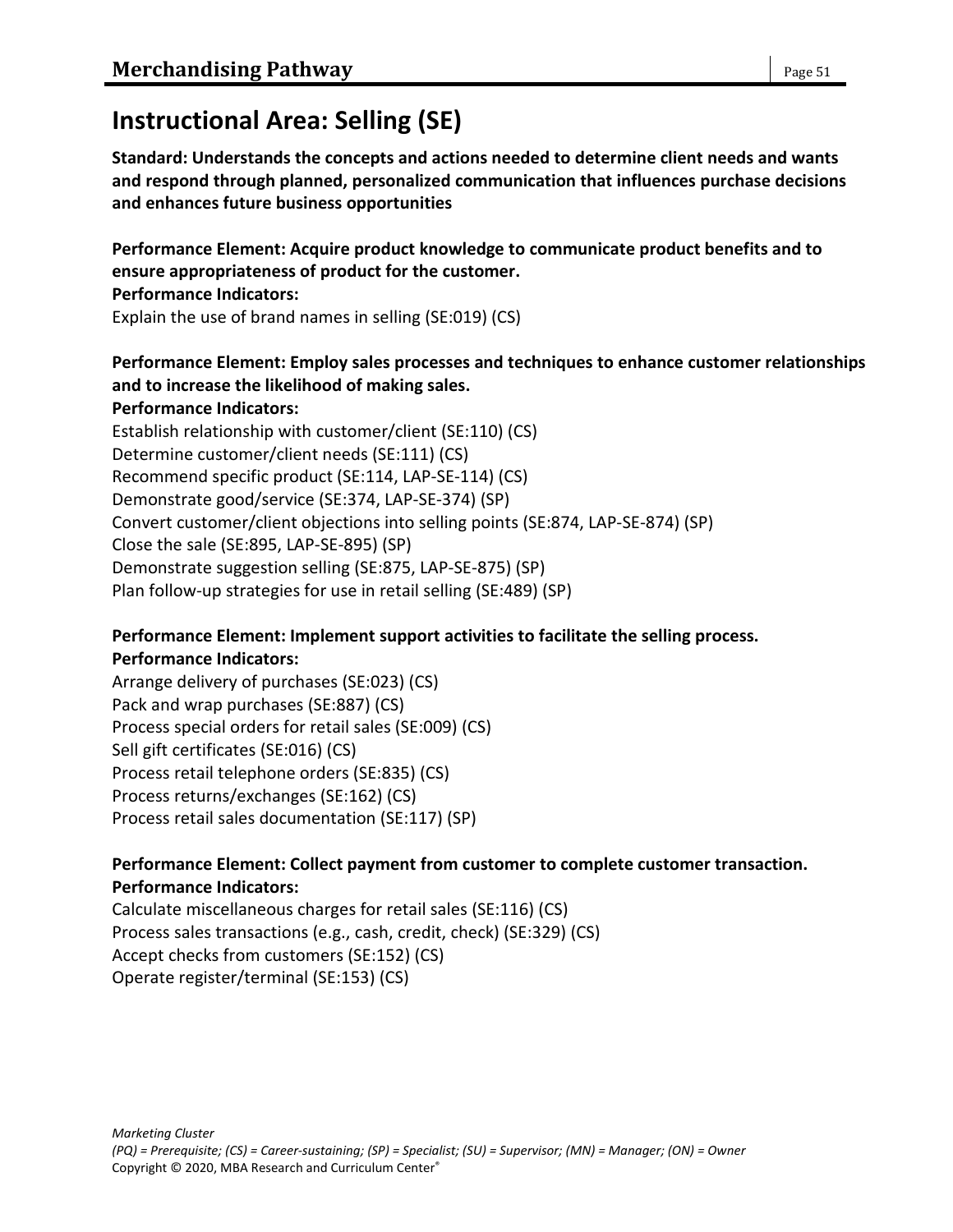#### **Performance Element: Guide sales staff to improve their success rate and to minimize staff turnover.**

#### **Performance Indicators:**

Provide information about incoming merchandise to sales staff (SE:396) (SP) Monitor on-floor selling activities (SE:389) (SP)

### **Performance Element: Control sales activities to meet sales goals/objectives. Performance Indicators:**

Analyze sales performance (SE:362) (MN)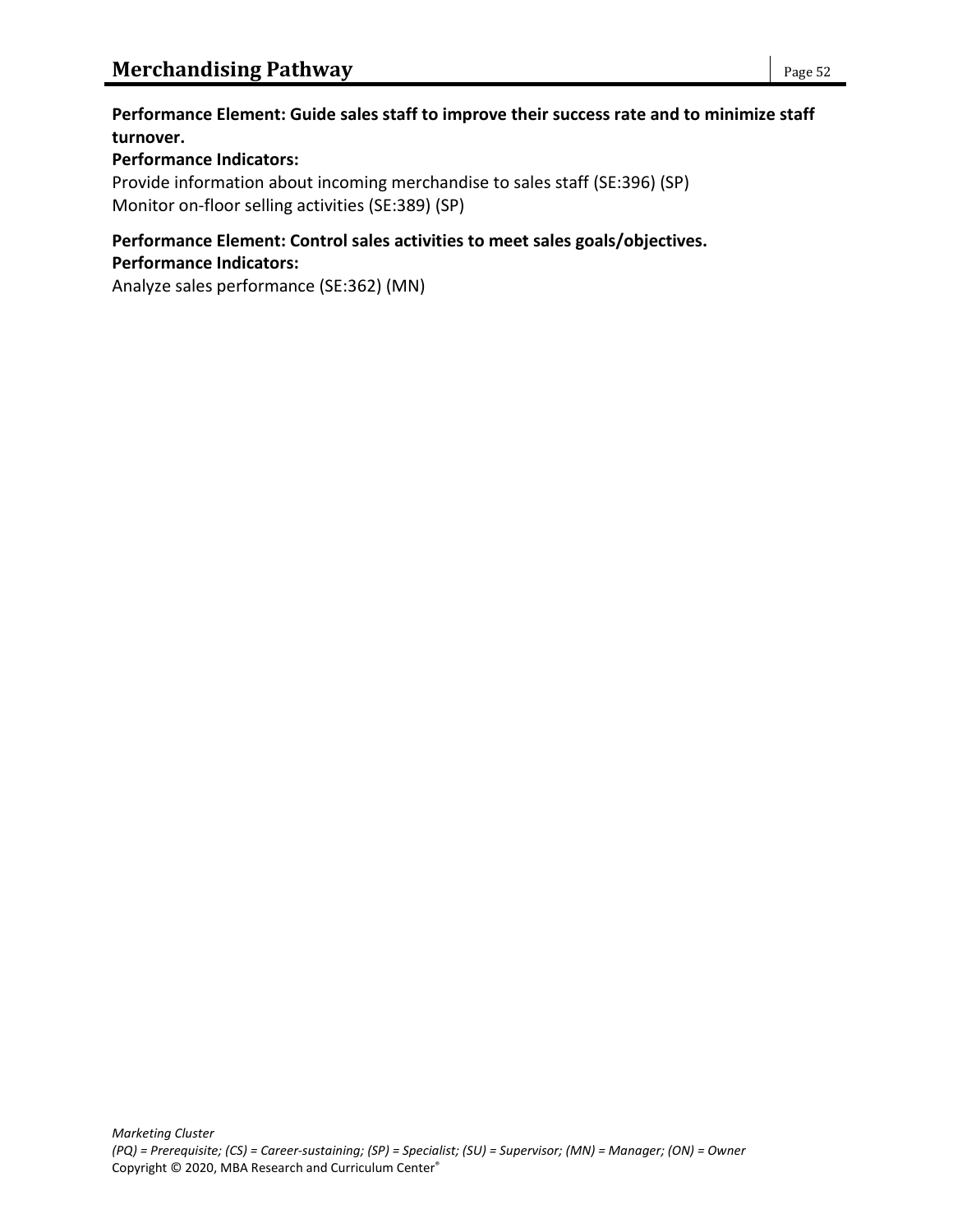# **Instructional Area: Customer Relations (CR)**

**Standard: Understands the techniques and strategies used to foster positive, ongoing relationships with customers**

#### **Performance Element: Foster positive relationships with customers to enhance sales. Performance Indicators:**

Use digital media to enhance customer post-sales experience (CR:028) (SP)

# **Instructional Area: Operations (OP)**

**Standard: Understands the processes and systems implemented to monitor, plan, and control the day-to-day activities required for continued business functioning**

#### **Performance Element: Acquire foundational knowledge of distribution to understand its role and function.**

#### **Performance Indicators:**

Explain the nature and scope of distribution (OP:522) (CS) Explain the relationship between customer service and distribution (OP:523) (CS)

# **Instructional Area: Professional Development (PD)**

**Standard: Understands concepts, tools, and strategies used to explore, obtain, and develop in a business career**

#### **Performance Element: Acquire information about the sales industry to aid in making career choices.**

### **Performance Indicators:**

Explain the nature of professional selling (PD:120) (SP) Explain employment opportunities in professional selling (PD:055) (SP) Discuss the economic and social effects of professional selling (PD:131) (SP)

# **Performance Element: Utilize career-advancement activities to enhance professional development in professional selling.**

### **Performance Indicators:**

Identify professional certification requirements available for professional salespeople (PD:141) (SP) Assess the services of professional organizations in selling (PD:062) (SP)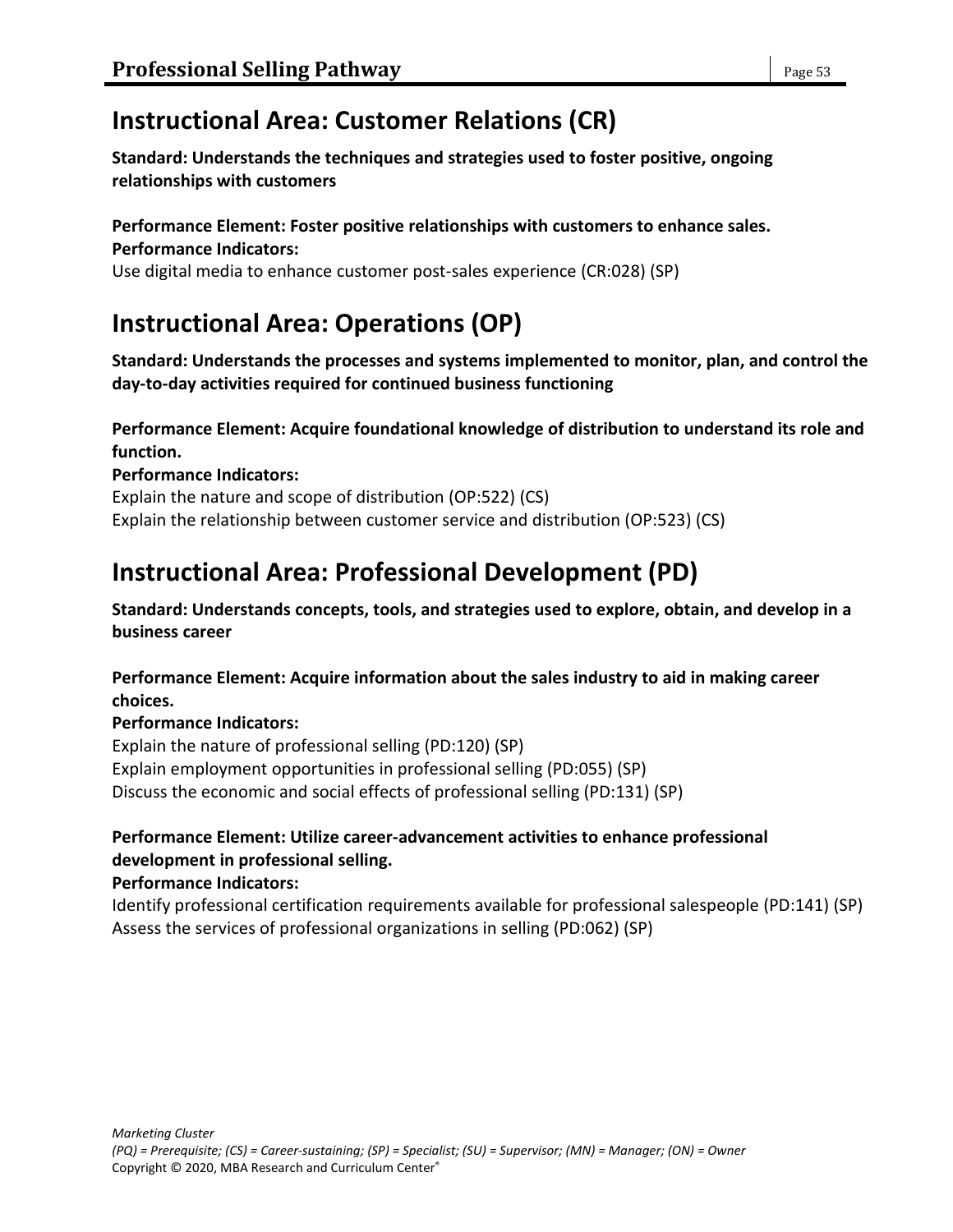# **Instructional Area: Marketing-Information Management (IM)**

**Standard: Understands the concepts, systems, and tools needed to gather, access, synthesize, evaluate, and disseminate information for use in making business decisions**

#### **Performance Element: Process marketing information to test hypotheses and/or to resolve issues.**

**Performance Indicators:** Analyze market information (IM:301) (SP)

# **Performance Element: Employ marketing information to plan marketing activities.**

#### **Performance Indicators:**

Describe the use of target marketing in professional selling (IM:334) (SP)

# **Instructional Area: Selling (SE)**

**Standard: Understands the concepts and actions needed to determine client needs and wants and respond through planned, personalized communication that influences purchase decisions and enhances future business opportunities**

**Performance Element: Understand sales activities to show command of their nature and scope. Performance Indicators:**

Explain the impact of sales and buying cycles (SE:380) (SP) Describe the impact that digital communication is having on selling (SE:490) (SP)

# **Performance Element: Acquire product knowledge to communicate product benefits and to ensure appropriateness of product for the customer.**

#### **Performance Indicators:**

Identify emerging trends for use in selling (SE:404) (SP) Differentiate between consumer and organizational buying behavior (SE:112) (SP)

### **Performance Element: Perform pre-sales activities to facilitate sales presentation. Performance Indicators:**

Explain the use of marketing-research information in professional selling (SE:383) (SP) Prospect for customers (SE:001, LAP-SE-001) (SP) Conduct preliminary customer/client qualification (SE:400) (SP) Conduct pre-visit research (e.g., customer's markets/products, customer's competitors, and competitors' offerings) (SE:369) (SP) Determine sales strategies (SE:377) (SP) Book appointments with prospective clients (SE:366) (SP) Prepare sales presentation (SE:067) (SP) Prepare and/or assemble sales materials (SE:482) (SP)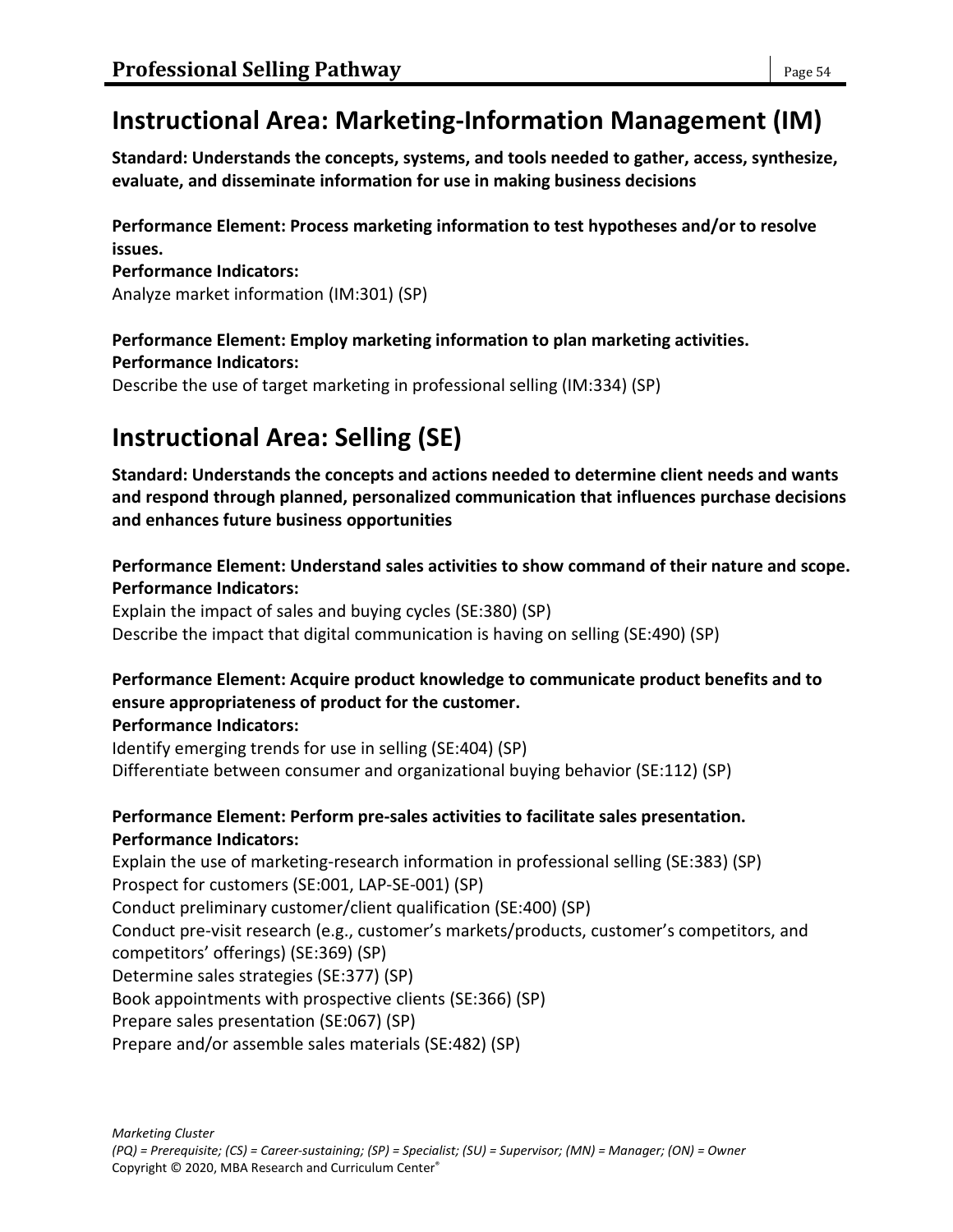**Performance Element: Employ sales processes and techniques to enhance customer relationships and to increase the likelihood of making sales. Performance Indicators:** Build rapport and credibility with prospect (SE:483) (SP) Respond appropriately to prospect's individual personality type (SE:810, LAP-SE-810) (SP) Determine prospect's buying motives for use in selling (SE:883, LAP-SE-883) (SP) Facilitate prospect's buying decisions (SE:811, LAP-SE-811) (SP) Question/probe to acquire understanding of prospect [priorities, problems, trends, issues, corporate aims and objectives, processes, buying process and criteria, and trading preferences] (SE:484) (SP) Assess prospect's needs in relation to product offering (SE:113) (SP) Propose solution to prospect's needs/challenges (sales talk, sales proposal presentation) (SE:115) (SP) Demonstrate product solution for prospect's needs (SE:893) (SP) Convert customer/client objections into selling points (SE:874, LAP-SE-874) (SP) Close the sale (SE:895, LAP-SE-895) (SP) Negotiate sales terms/agreement (SE:392) (SP) Oversee fulfillment/completion of sale (SE:485) (SP) Sell good/service/idea to individuals (SE:046) (SP) Sell good/service/idea to groups (SE:073) (SP)

#### **Performance Element: Process the sale to complete the exchange.**

#### **Performance Indicators:**

Calculate miscellaneous charges (SE:475) (CS) Process special orders (SE:459) (SP) Process telephone orders (SE:461) (CS) Process sales documentation (SE:474) (SP)

### **Performance Element: Conduct sales-support activities to meet prospect's needs/requirements. Performance Indicators:**

Write product/service proposal (SE:486) (SP) Present proposal (SE:487) (SP)

#### **Performance Element: Conduct post-sales follow-up activities to foster ongoing relationships with customers.**

#### **Performance Indicators:**

Plan follow-up strategies for use in selling (SE:057, LAP-SE-057) (SP) Prepare sales reports (SE:283) (SP) Provide post-sales service (SE:397) (SP) Gather customer/client feedback to improve service (SE:384) (SP) Conduct self-assessment of sales performance (SE:372) (SP) Maintain ongoing relationship with client (SE:488) (SP)